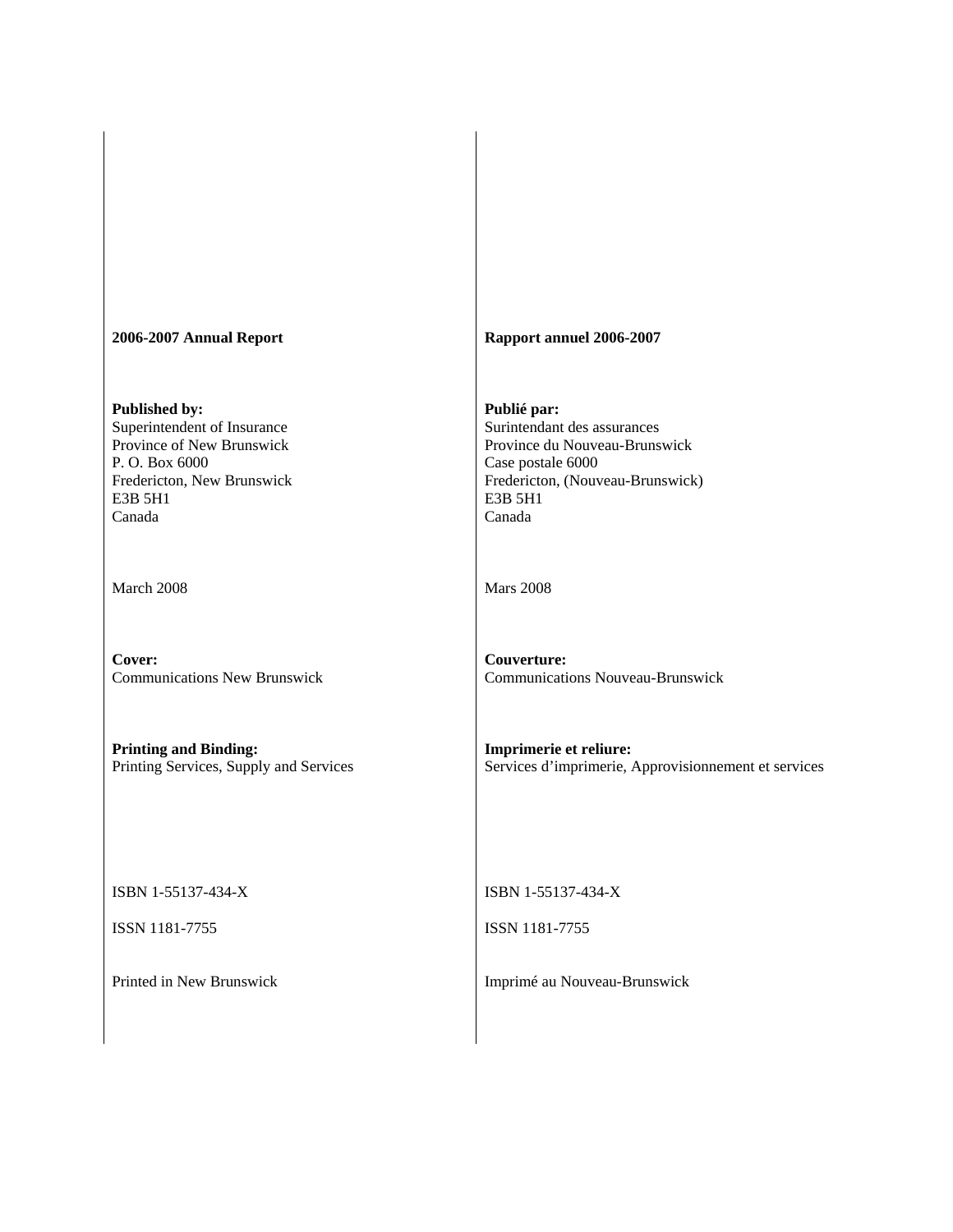## **Annual Report**

Department of **Justice and Consumer Affairs**  2006-2007 **Rapport annuel** 

Ministère de la **Justice et** Consommation

Insurance

**Assurances**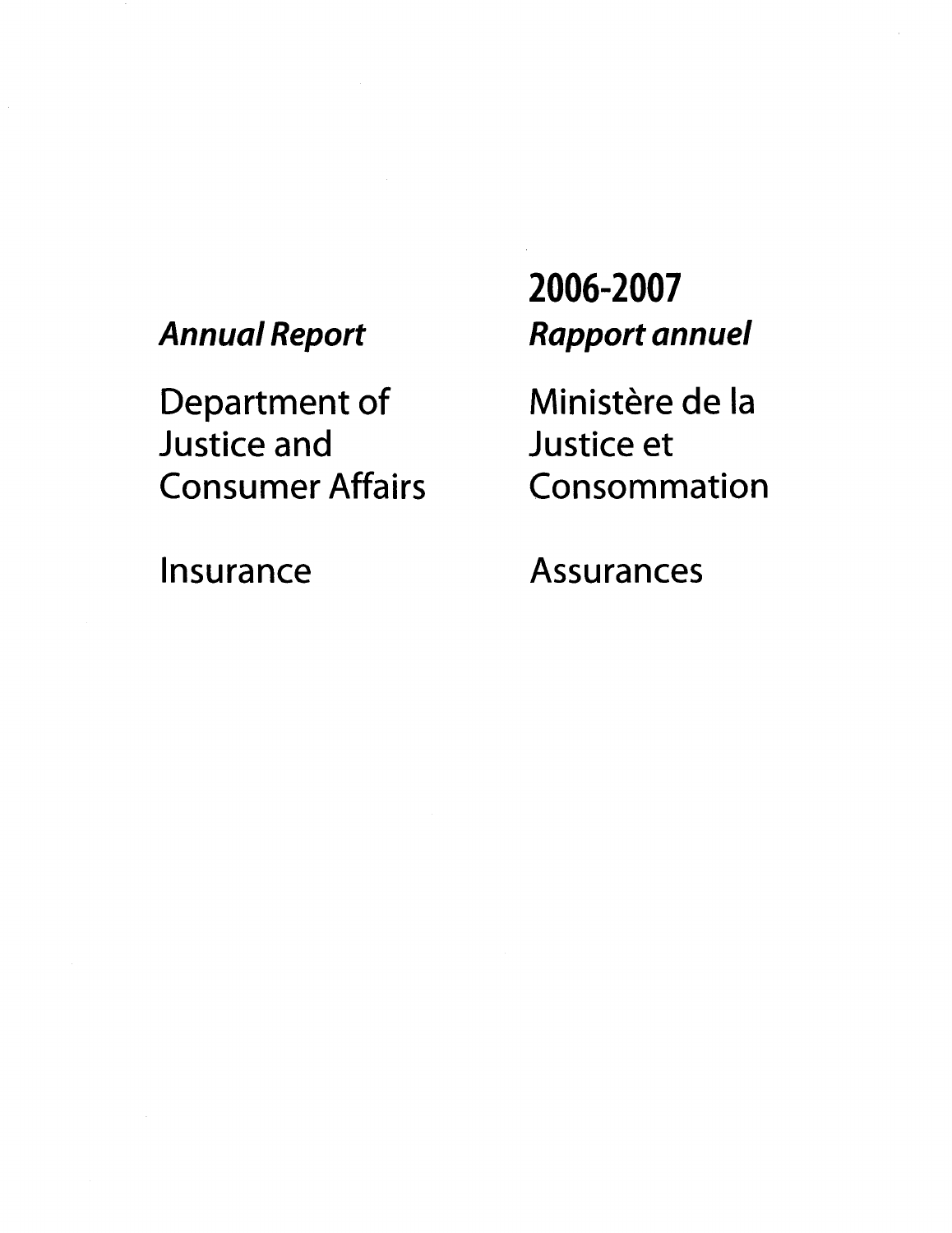# New The Brunswick

March 20, 2008

The Honourable Thomas J. Burke Minister of Justice and Consumer Affairs Province of New Brunswick

Dear Minister:

I am pleased to submit the Seventieth Annual Report of the Superintendent of Insurance for the insurance companies' business year 2006 and for the Superintendent's fiscal year ending March 31, 2007.

Total premiums for all classes of insurance, paid by policyholders in the business year 2006 were \$1,586,326,875, a decrease of 9.52% from the previous year. Total claims and benefits paid to consumers were \$981,244,315 which represents 61.86% of premiums paid.

With premiums of \$819,655,875 on property and casualty business, losses paid in 2006 were \$420,076,315 or a loss ratio of 51.25% as compared to 52% in 2005. Automobile insurance loss ratio in 2006 was 51.52%, compared to 51.41% in 2005.

In relation to auto insurance, premiums with the Facility Association (market of last resort) in 2006 were \$35,331,553, a decrease of 16% from 2005.

In 2006, insurance on the person (life and health) gross premium volume decreased to \$692,106,000, a decrease of 14.8% over 2005. Claims and benefits paid (not including annuities) were \$395,060,000, which is 57.08% of premiums paid.

On revenue, premium taxes are collected from premium income on the basis of 2% for life companies and 3% for other than life companies. Premium income is determined by gross premiums less dividends paid and/or returned premiums. The amount received for 2006-2007 was \$37,851,786.28. The Fire Marshal's Tax, levied on all fire premiums collected by insurers during 2006-2007, was \$1,938,794.45. The rate is 1% of premiums and is collected on behalf of the Department of Public Safety. In addition, the Branch collected \$19,117,903 from automobile insurers on behalf of the Department of Health and Wellness. This initiative reflects the recovery of health care costs due to motor vehicle accidents.

Expenses of the Branch for 2006-2007 were \$873,643. This amount, pursuant to section 94 of the *Insurance Act*, is assessed against insurers. The amount is collected in the following fiscal year.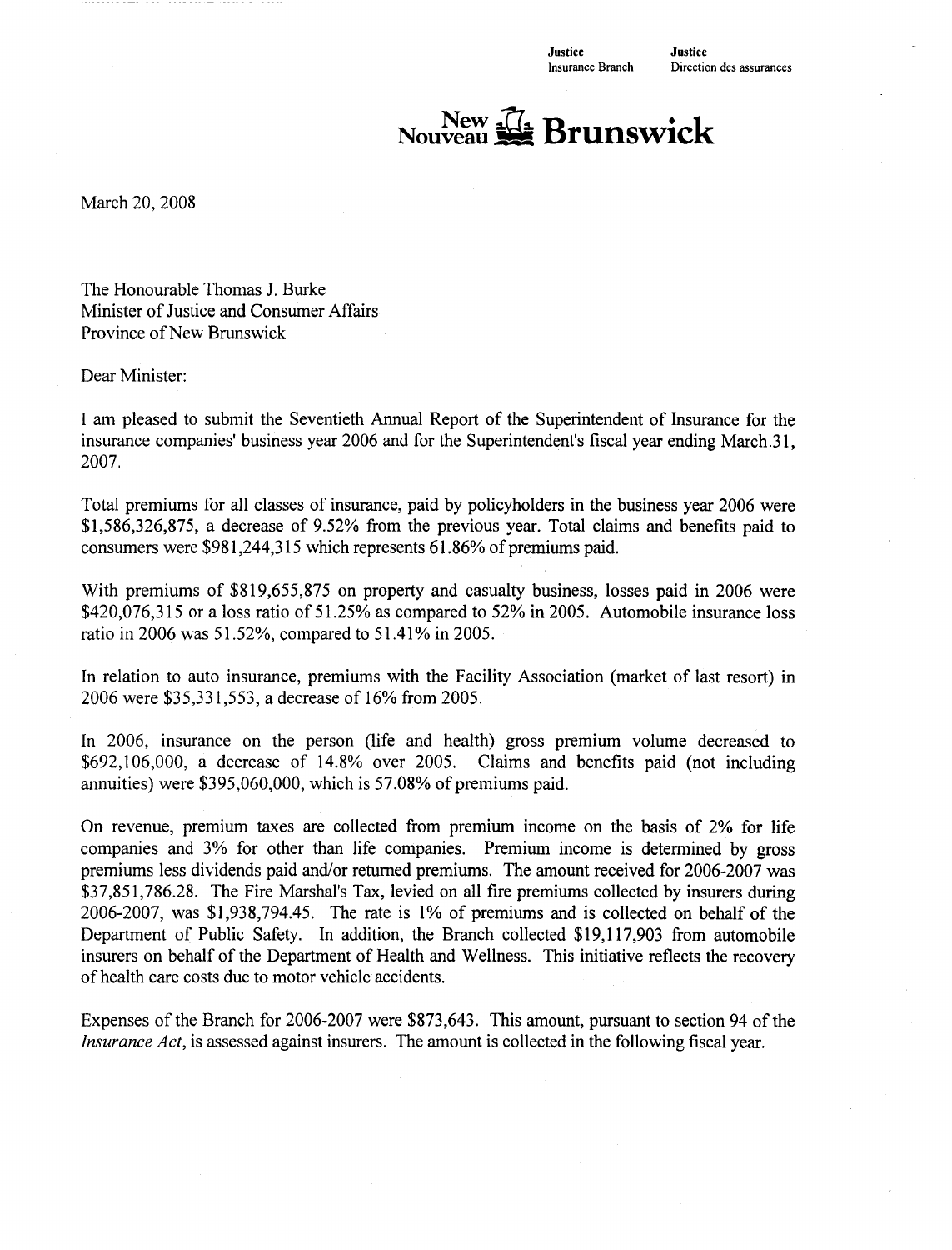License revenue from intermediaries (agents/brokers/adjusters/appraisers) totaled \$430,304.

There were 265 insurance companies licensed during 2006.

The intermediaries licensed during the fiscal year were as follows:

| Licence Type                                     | 2006-2007 | 2005-2006 |
|--------------------------------------------------|-----------|-----------|
| Life Insurance Agents/Brokers                    | 1,989     | 1,875     |
| Other Than Life Agents/Brokers                   | 1,372     | 1,294     |
| Non-Resident Brokers                             | 1,159     | 913       |
| Accident & Sickness Agents                       | 174       | 130       |
| <b>Travel Agents</b>                             | 123       | 160       |
| Special Insurance Brokers                        | 6         |           |
| Damage Appraisers                                | 60        | 57        |
| Adjusters                                        | 542       | 508       |
| Total                                            | 5,425     | 4,939     |
| Total number of licenses produced                | 5,707     | 5,204     |
| (Note: Includes intermediaries holding more than |           |           |
| one license and license transfers)               |           |           |

Respectfully sybmitted,

McQuade, FCMA, CA Đeborah

Superintendent of Insurance

Tel./Téléphone :  $(506)$  453-2541 Fax/Télécopieur :  $(506)$  453-7435

P.O. Box 6000 Fredericton New Brunswick Canada E3B 5H1

Case Postale 6000 Fredericton Nouveau-Brunswick Canada E3B 5H1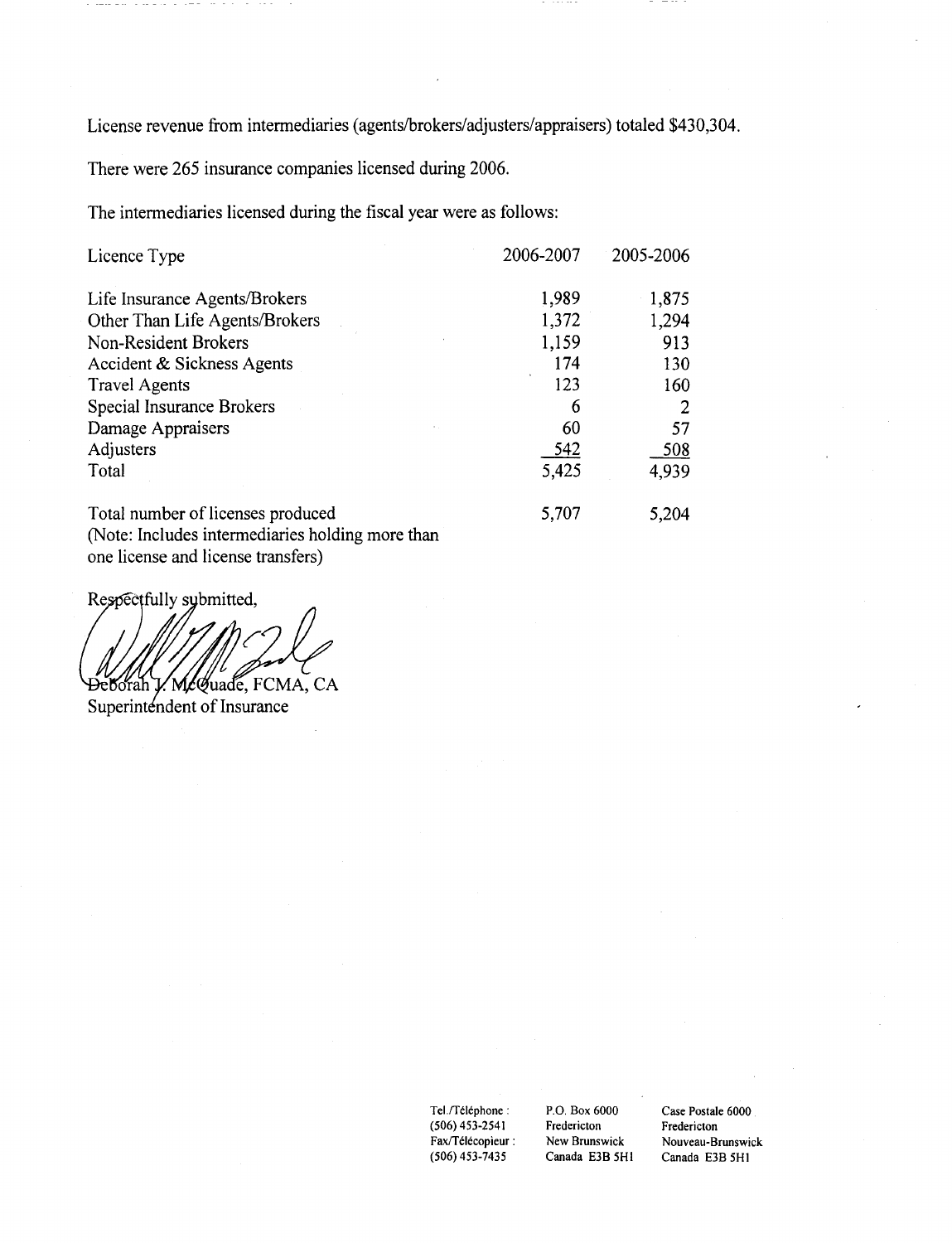**Justice** Insurance Branch Justice Direction des assurances

# New  $\mathbb{Z}$  Brunswick

Le 20 mars 2008

L'honorable Thomas J. Burke Ministre de la Justice et services à la consommation Province du Nouveau-Brunswick

Monsieur le Ministre,

J'ai l'honneur de vous soumettre le Soixante-dixième rapport du bureau du surintendant des assurances pour l'année financière du surintendant, qui se termine le 31 mars 2007, et pour l'exercice 2006 des compagnies d'assurances.

Pour toutes les catégories, les assurés ont versé des primes totalisant 1 586 326 875 \$ au cours de l'exercice 2006, soit une diminution de 9,52 p. 100 par rapport à l'exercice précédent. Les décaissements pour sinistres et les dividendes versés aux assurés se sont chiffrés à 981 244 315 \$, ce qui représente 61,86 p. 100 des primes.

Les primes d'assurance de biens et contre les risques divers se sont chiffrées à 819 655 875 \$ et les pertes remboursées se sont élevées à 420 076 315 \$, ce qui représente un ratio sinistres/primes de 51.25 p. 100, comparativement à 52 p. 100 en 2005. Le ratio sinistres/primes de l'assurance-automobile était de 51,52 p. 100 en 2006, comparativement à 51,41 p. 100 en 2005.

En ce qui concerne l'assurance automobile, les primes versées à la Facility Association (marché de dernier recours) se sont élevées à 35 331 553 \$ en 2006, ce qui représente une diminution de 16 p. 100 par rapport à 2005.

Durant l'année 2006, le volume des assurances de personnes (vie et maladie) a diminué à 692 106 000 \$ ce qui représente une diminution de 14,8 p. 100 par rapport à 2005. Les décaissements pour sinistres et les dividendes versés aux assurés (sans compter les rentes) se sont chiffrés à 395 060 000 \$, soit 57,08 p. 100 des primes versées.

La taxe sur les primes d'assurance équivaut à 2 p. 100 du montant des primes payées aux compagnies d'assurance-vie et à 3 p. 100 des primes versées aux autres compagnies d'assurance. En 2006-2007, les sommes provenant de cette taxe se sont chiffrées à 37 851 786.28 \$. Cette taxe est prélevée sur la prime brute déduction faite des dividendes en espèces ou portée au crédit ainsi que des primes remboursées. La taxe du prévôt des incendies, prélevée sur toutes les primes d'assurance contre l'incendie perçues par les assureurs au cours de l'exercice 2006-2007, a rapporté 1 938 794.45 \$. Le taux d'imposition correspond à 1 p. 100 des primes et la perception est faite pour le compte du ministère de la Sécurité publique. De plus, la Direction des assurances a perçu 19 117 903 \$ auprès des assureurs automobile pour le compte du ministère de la Santé et mieux-être. C'est ainsi que le ministère peut recouvrer une partie des frais médicaux imputables aux accidents d'automobiles.

Les dépenses de la Direction s'élèvent à 873 643 \$ pour 2006-2007. Conformément à l'article 94 de la Loi sur les assurances, cette somme est répartie entre les assureurs et perçue au cours de l'exercice financier suivant.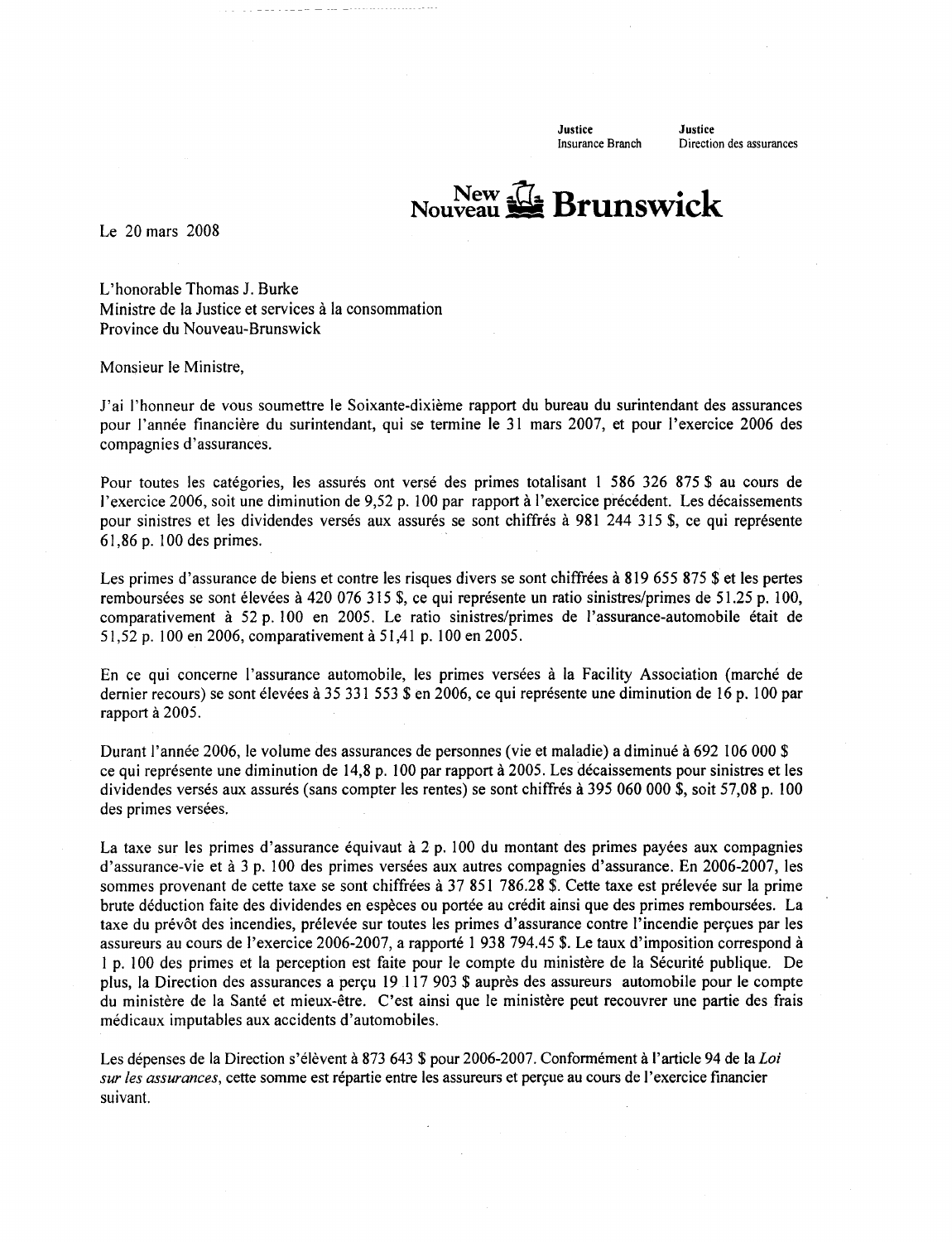Les recettes provenant des licences pour les intermédiaires (agents, courtiers, experts en sinistre et experts-estimateurs) ont totalisé 430 304 \$.

En 2006, 265 compagnies d'assurance étaient titulaires d'une licence.

Les professionnels de l'assurance qui étaient titulaires d'une licence au cours de l'année se répartissaient comme suit :

| Genre de licence                          | 2006-2007 | 2005-2006 |
|-------------------------------------------|-----------|-----------|
| Agents/courtiers d'assurance-vie          | 1989      | 1875      |
| Agents/courtiers autres qu'assurance-vie  | 1 3 7 2   | 1 2 9 4   |
| Courtiers non résidents                   | 1 1 5 9   | 913       |
| Agents d'assurance-accidents et maladie   | 174       | 130       |
| Agents d'assurance-voyage                 | 123       | 160       |
| Courtiers d'assurance spéciaux            | 6         |           |
| Estimateurs de dommages                   | 60        | 57        |
| Experts en sinistres                      | 542       | 508       |
| Total                                     | 5 4 2 5   | 4939      |
| Total des licences délivrées              | 5 707     | 5 204     |
| (Incluant intermédiaires ayant plus d'une |           |           |
| licence et transfert de licence)          |           |           |

Je vous prie d'agréer, Monsieur le Ministre, l'expression de mes sentiments les meilleurs.

La surintendagte des assurances,

za Deborah J/McQuade, FCMA, CA

 $\operatorname{\mathsf{Tel}.T\acute{e}l\acute{e}phone}$  :  $(506)$  453-2541 Fax/Télécopieur : 506-453-7435

P.O. Box 6000 Fredericton New Brunswick Canada E3B 5H1 Case Postale 6000 Fredericton Nouveau-Brunswick Canada E3B 5H1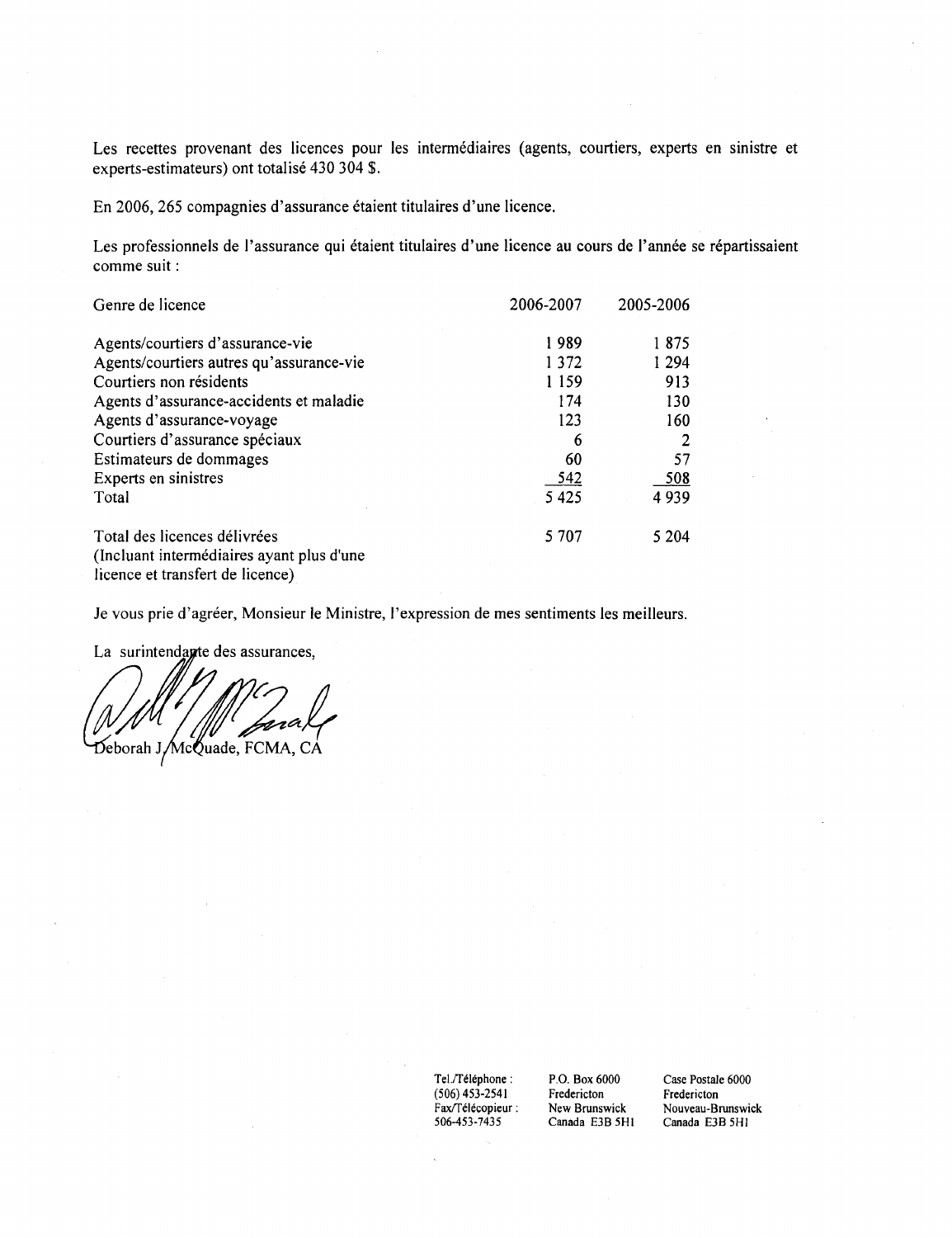## **Contents**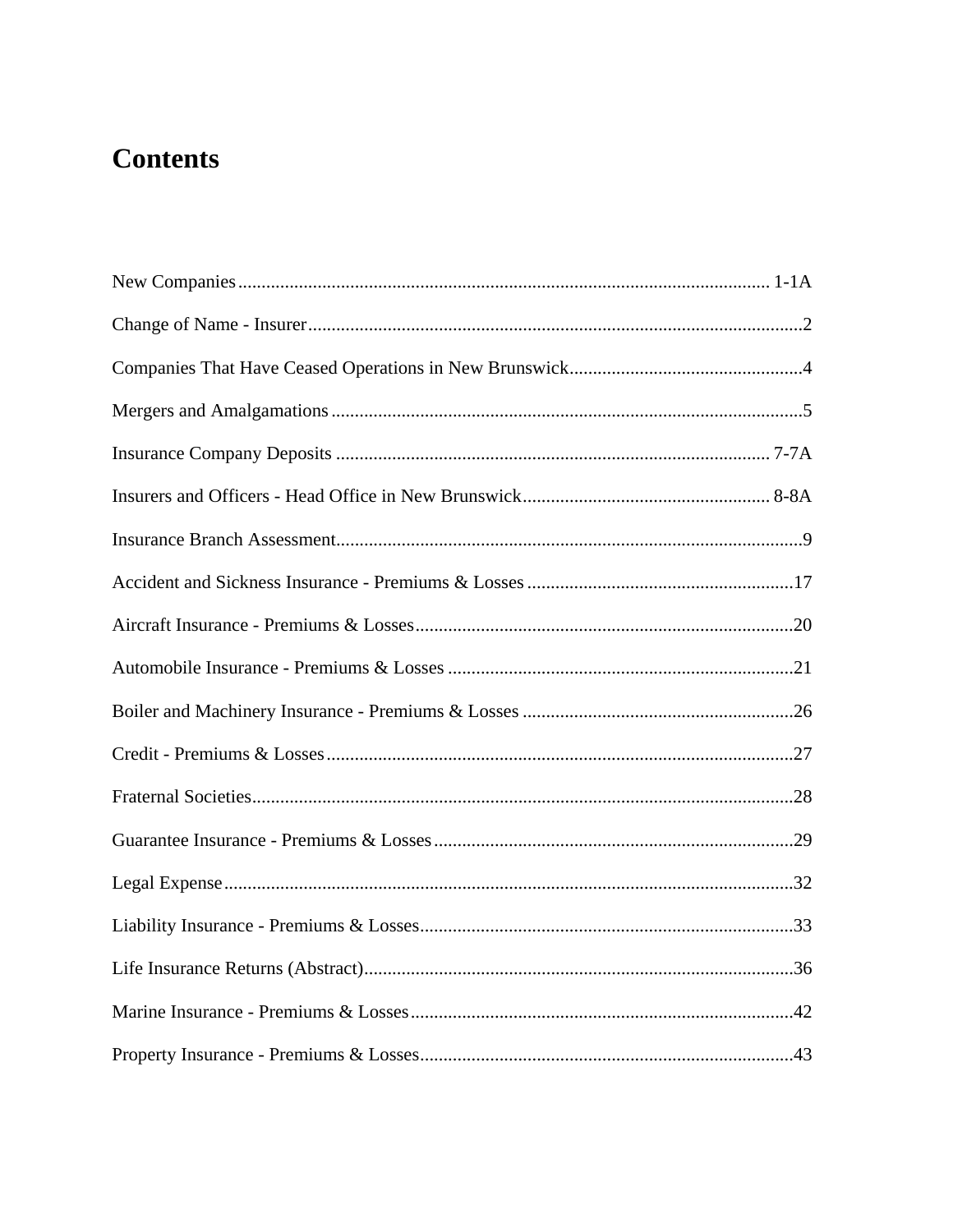## **Table des matières**

| Compagnies qui ont cessé d'exercer des opérations d'assurance au Nouveau-Brunswick4 |
|-------------------------------------------------------------------------------------|
|                                                                                     |
|                                                                                     |
|                                                                                     |
|                                                                                     |
|                                                                                     |
|                                                                                     |
|                                                                                     |
|                                                                                     |
|                                                                                     |
|                                                                                     |
|                                                                                     |
|                                                                                     |
|                                                                                     |
|                                                                                     |
|                                                                                     |
|                                                                                     |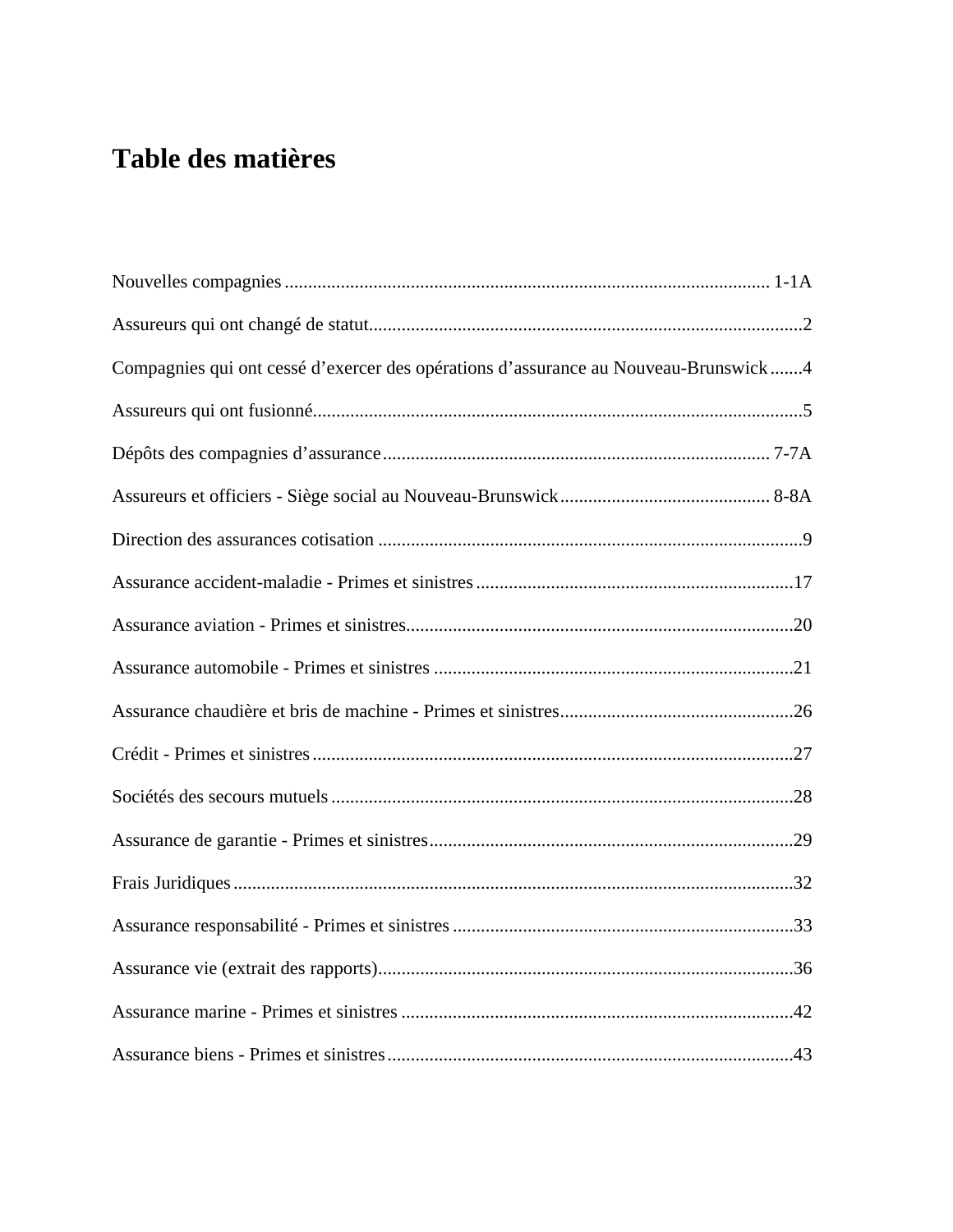## **New Companies /** *Nouvelles Compagnies* **January 1, 2006 - December 31, 2006** *1 janvier 2006 - 31 décembre 2006*

| <b>Name of Company</b>                                  | <b>Chief Representative</b> |  |
|---------------------------------------------------------|-----------------------------|--|
| Noms des compagnies                                     | Représentant principal      |  |
| AIG United Guaranty Mortgage Insurance Company Canada   | Charles, Andrew             |  |
|                                                         | 123 Front Street West       |  |
|                                                         | Suite 909                   |  |
|                                                         | Toronto ON                  |  |
|                                                         | M5J 2M2                     |  |
| Atradius Credit Insurance N.V.                          | Miller, Ian Douglas         |  |
|                                                         | 7 Mill Street               |  |
|                                                         | East Annex, Suite 1000      |  |
|                                                         | Almonte ON                  |  |
|                                                         | K0A 1A0                     |  |
| <b>Electric Insurance Company</b>                       | Reeve, J. Brian             |  |
|                                                         | 40 King Street West         |  |
|                                                         | Suite 2100                  |  |
|                                                         | Toronto ON                  |  |
|                                                         | <b>M5H 3C2</b>              |  |
| L'Entraide Assurance Mutual Company                     | Gagné, Gaëtan               |  |
|                                                         | 520 Charest Boulevard East  |  |
|                                                         | 1st Floor                   |  |
|                                                         | Quebec City QC              |  |
|                                                         | G1K 7P5                     |  |
| <b>Standard Life Assurance Limited</b>                  | Iannicelli, Joseph          |  |
| Assurance Standard Life limitée                         | 1245 Sherbrooke Street West |  |
|                                                         | Suite 200                   |  |
|                                                         | Montreal QC                 |  |
|                                                         | H3G 1G3                     |  |
| State Farm International Life Insurance Company Ltd.    | Cooke, Robert J.            |  |
| Compagnie d'assurance-vie State Farm International Ltée | 333 First Commerce Drive    |  |
|                                                         | Suite 1                     |  |
|                                                         | Aurora ON                   |  |
|                                                         | L4G 8A4                     |  |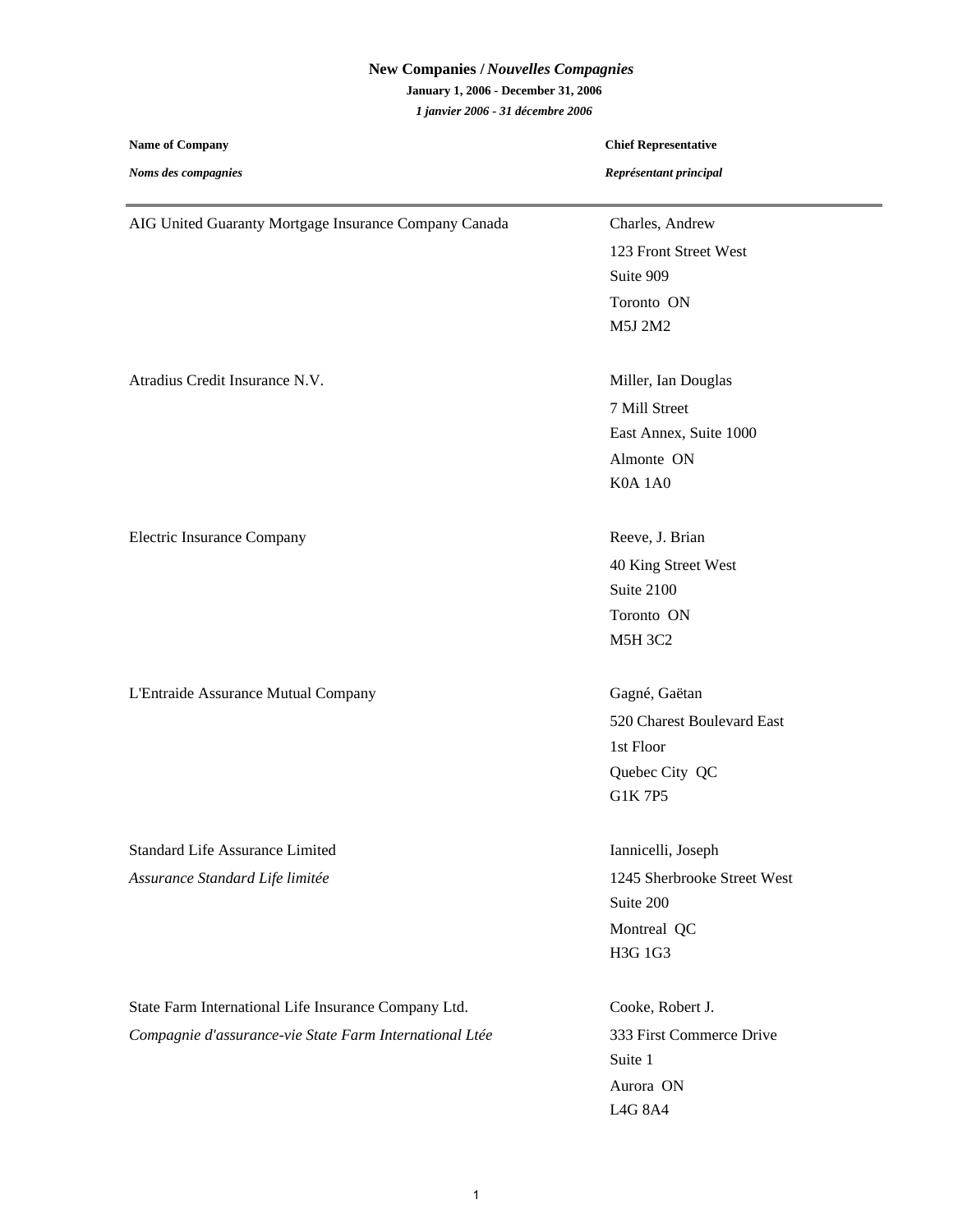## **New Companies /** *Nouvelles Compagnies* **January 1, 2006 - December 31, 2006** *1 janvier 2006 - 31 décembre 2006*

**Name of Company**

*Noms des compagnies*

#### **Chief Representative**

*Représentant principal*

Sun Life Insurance (Canada) Limited **Ohannessian**, Dikran

*Sun Life Assurances (Canada) limitée* 150 King Street West

Toronto ON M5H 1J9 Suite 1

Trisura Guarantee Insurance Company Taylor, Robert E. *Compagnie d'Assurance Trisura Garantie* 70 York Street

Toronto ON M5J 1S9 Suite 1100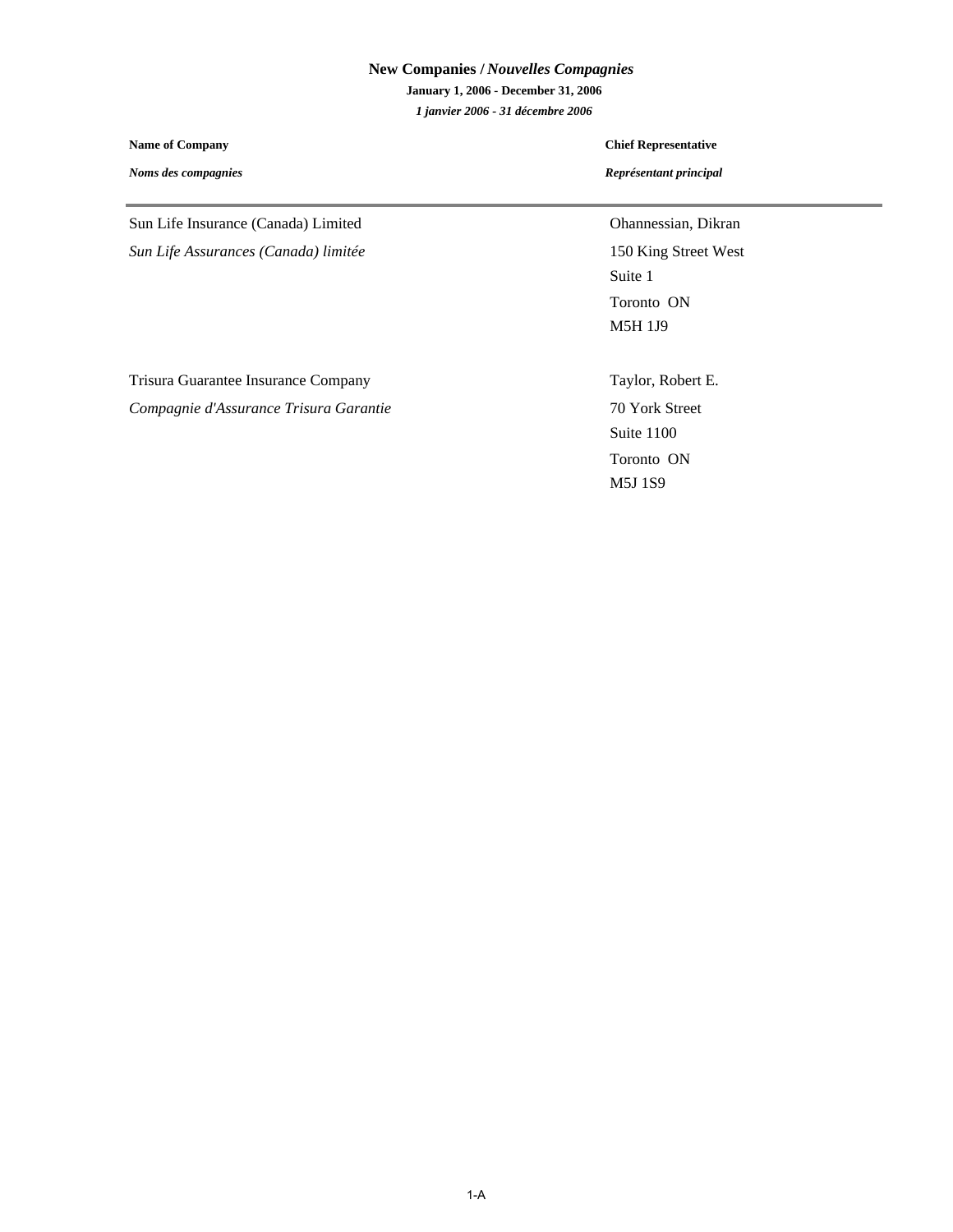| <b>Aviva International Insurance Limited</b>    |                                                     |  |
|-------------------------------------------------|-----------------------------------------------------|--|
| CGU International Insurance plc                 |                                                     |  |
| Aviva International Insurance Limited           | Changed Name to / Changé à :<br>Date/date 9/20/2006 |  |
| <b>MetLife Insurance Company of Connecticut</b> |                                                     |  |
| The Travelers Insurance Company                 |                                                     |  |
|                                                 | Changed Name to / Changé à :<br>Date/date 5/1/2006  |  |

MetLife Insurance Company of Connecticut

#### **Security Insurance Company of Hartford**

XL Design Professional

Date/date 3/23/2006 Changed Name to / Changé à :

Security Insurance Company of Hartford

**Standard Life Assurance Limited**

SLLC Limited *Assurance Standard Life limitée*

> Changed Name to / Changé à : Date/date 7/9/2006

Standard Life Assurance Limited / Assurance Standard Life limitée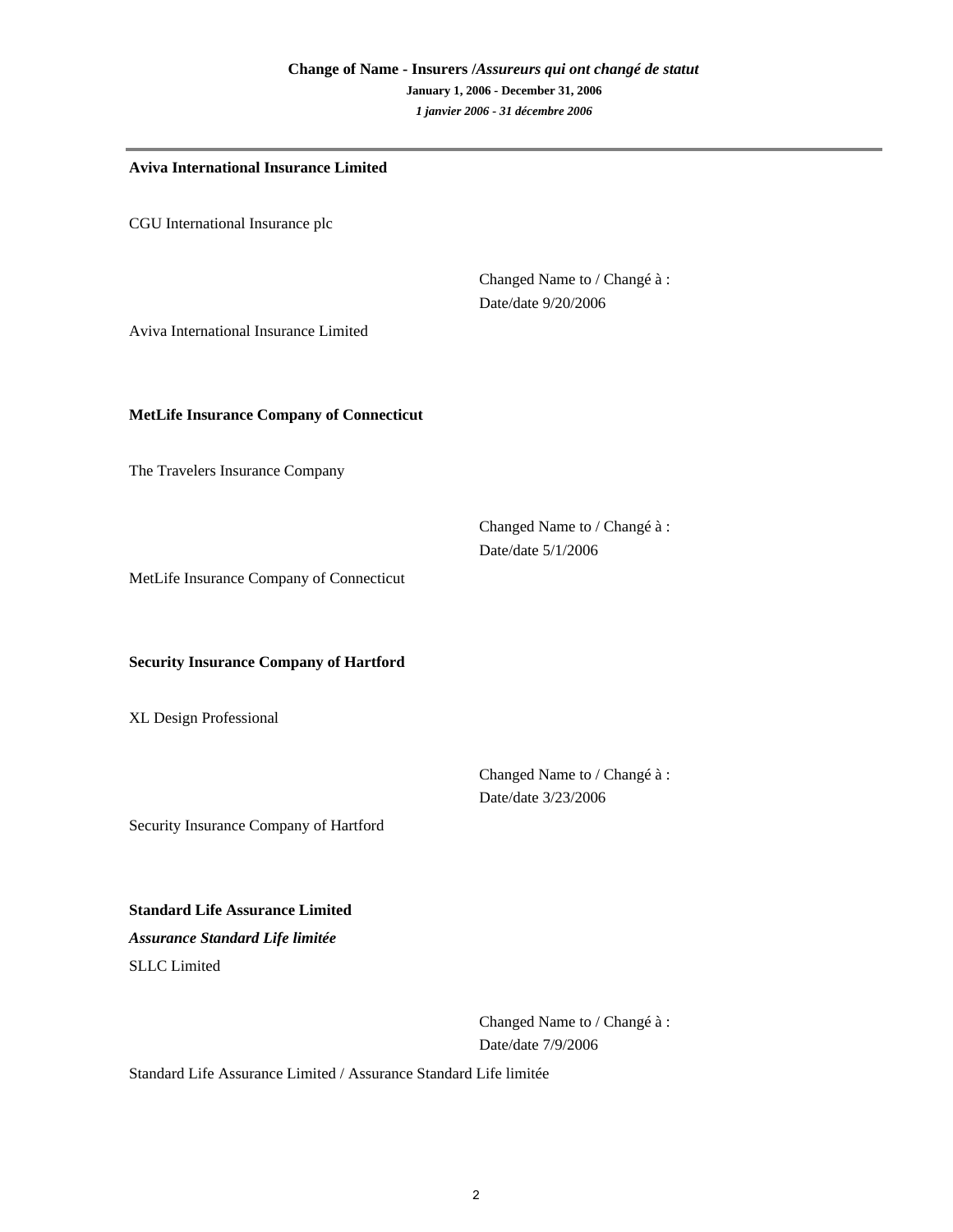## **Change of Name - Insurers /***Assureurs qui ont changé de statut* **January 1, 2006 - December 31, 2006** *1 janvier 2006 - 31 décembre 2006*

#### **Washington National Insurance Company**

National Fidelity Life Insurance Company *La compagnie d'assurance Washington National*

> Changed Name to / Changé à : Date/date 4/6/2006

Washington National Insurance Company

*La compagnie d'assurance Washington National*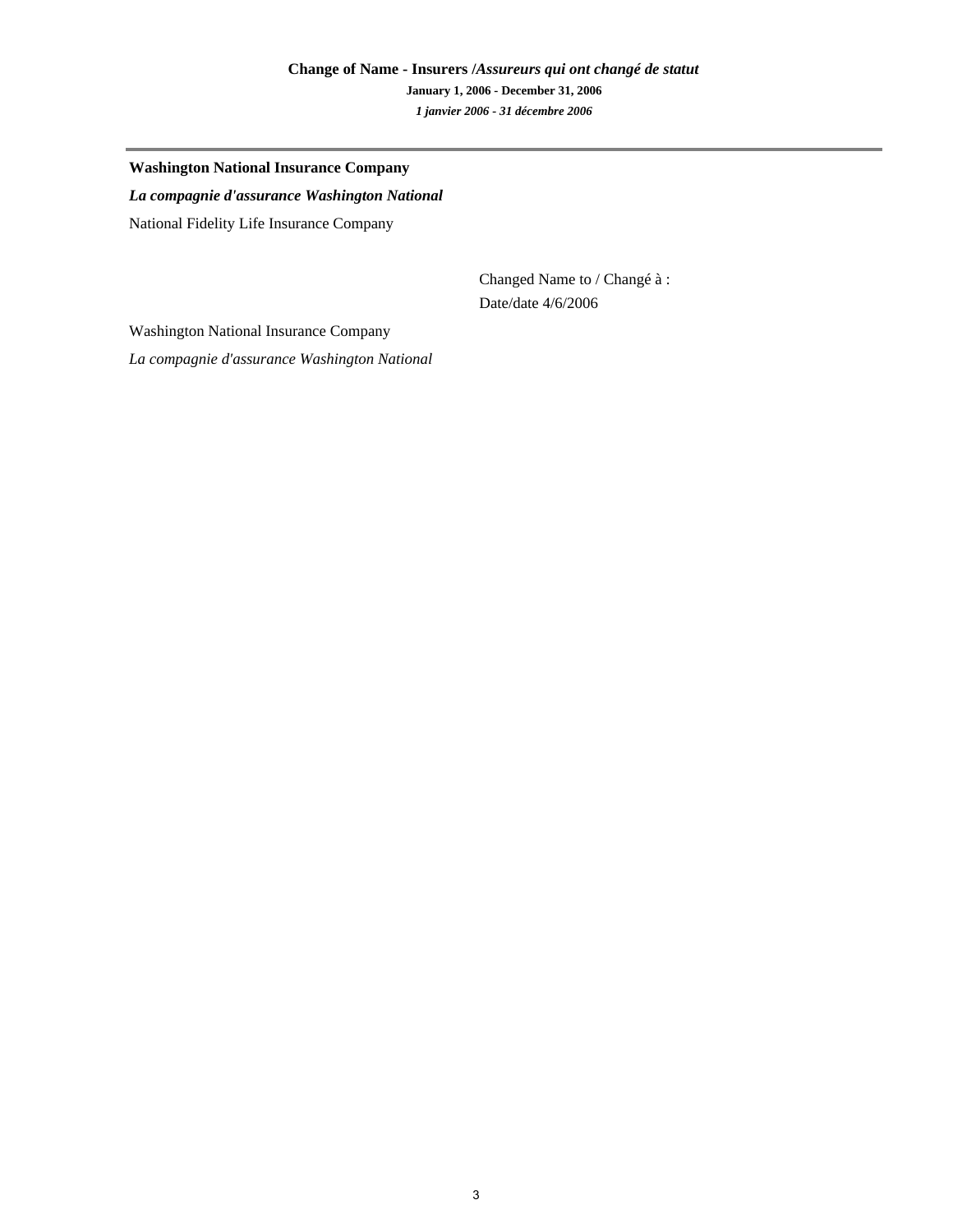## **Companies That Have Ceased Operations in New Brunswick**

#### *Compagnies qui ont cessé d'exercer des opérations d'assurance au Nouveau Brunswick*

#### **January 1, 2006 - December 31, 2006**

*1 janvier 2006 - 31 décembre 2006*

| <b>Name of Company</b>                   | <b>Ceased</b> |
|------------------------------------------|---------------|
| Noms des compagnies                      | cessé le      |
| Allianz Insurance Company of Canada      | 5/31/2006     |
| <b>Fortis Benefits Insurance Company</b> | 4/1/2006      |
| John Alden Life Insurance Company        | 4/1/2006      |
| Orléans Compagnie d'assurance générale   | 4/1/2006      |
| Specialty National Insurance Company     | 3/15/2006     |
| The Travelers Indemnity Company          | 3/10/2006     |
| Transatlantic Reinsurance Company        | 12/14/2006    |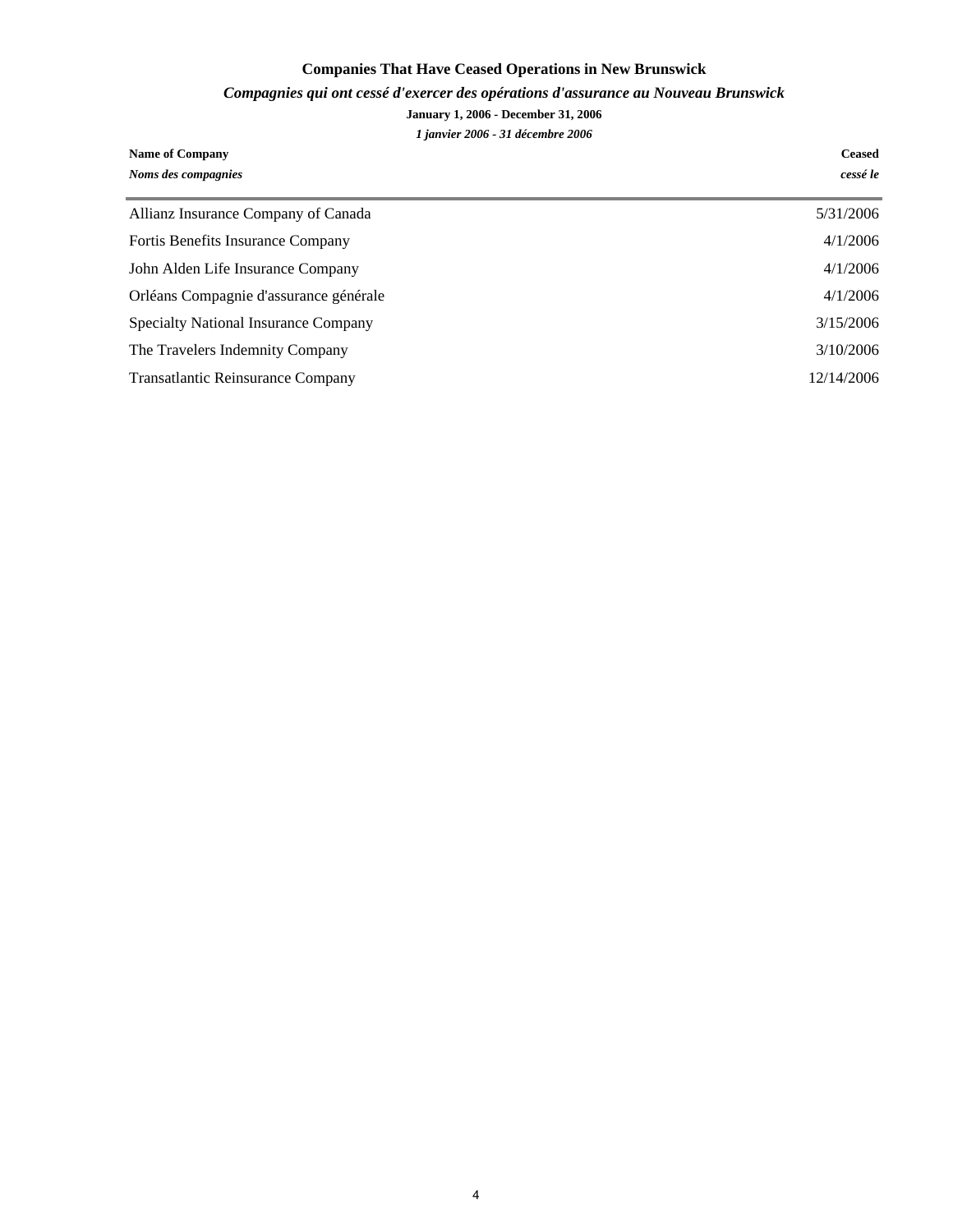## **Mergers and Amalgamations /** *Assureurs qui ont fusionné* **January 1, 2006 - December 31, 2006** *1 janvier 2006 - 31 décembre 2006*

| AXA Insurance (Canada)                                                                  |                                          |
|-----------------------------------------------------------------------------------------|------------------------------------------|
| AXA Assurances (Canada)                                                                 |                                          |
|                                                                                         | amalgamated with/fusionné avec:          |
| The Citadel General Assurance Company                                                   |                                          |
| La Citadelle Compagnie d'Assurance Générales                                            |                                          |
|                                                                                         | Continuing Company/maintenant le nom de: |
| <b>AXA Insurance (Canada)</b>                                                           | Date/date 10/17/2006                     |
| AXA Assurances (Canada)                                                                 |                                          |
|                                                                                         |                                          |
| The Nordic Insurance Company of Canada / La Nordique<br>compagnie d'assurance du Canada |                                          |
|                                                                                         | amalgamated with/fusionné avec:          |
| Allianz Insurance Company of Canada                                                     |                                          |
| Compagnie d'Assurance Allianz du Canada                                                 |                                          |
|                                                                                         | Continuing Company/maintenant le nom de: |
| The Nordic Insurance Company of Canada / La Nordique<br>compagnie d'assurance du Canada | Date/date 4/1/2006                       |
| <b>Optimum Frontier Insurance Company</b>                                               |                                          |
|                                                                                         |                                          |
|                                                                                         | amalgamated with/fusionné avec:          |
| Optimum Société d'Assurance inc.                                                        |                                          |
| Optimum Insurance Company Inc.                                                          |                                          |
|                                                                                         | Continuing Company/maintenant le nom de: |
| Optimum Société d'Assurance inc.                                                        | Date/date 1/10/2006                      |
| Optimum Insurance Company Inc.                                                          |                                          |
| <b>Assurant Life of Canada</b>                                                          |                                          |
| Assurant-Vie du Canada                                                                  |                                          |
|                                                                                         | amalgamated with/fusionné avec:          |
| John Alden Life Insurance Company                                                       |                                          |
|                                                                                         |                                          |

*La Compagnie D'Assurance-Vie John Alden*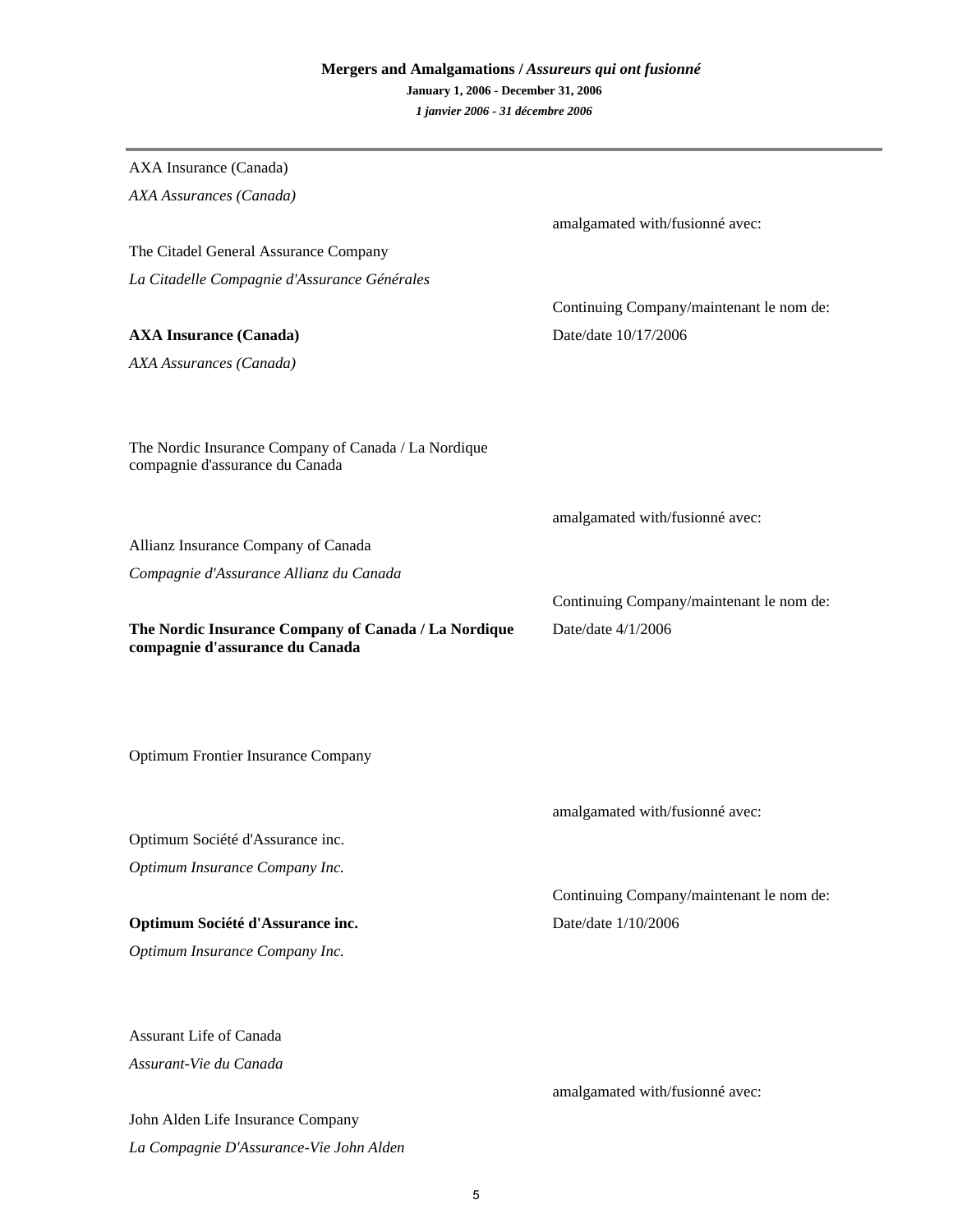## **Mergers and Amalgamations /** *Assureurs qui ont fusionné* **January 1, 2006 - December 31, 2006** *1 janvier 2006 - 31 décembre 2006*

Fortis Benefits Insurance Company Assurant Life of Canada *Assurant-Vie du Canada Assurant-Vie du Canada* **Assurant Life of Canada** Date/date 4/1/2006

L'Unique assurances générales inc.

*L'Unique General Insurance Inc.*

Orléans Compagnie d'assurance générale

**L'Unique assurances générales inc.** Date/date 4/1/2006

*L'Unique General Insurance Inc.*

amalgamated with/fusionné avec:

Continuing Company/maintenant le nom de:

amalgamated with/fusionné avec:

Continuing Company/maintenant le nom de: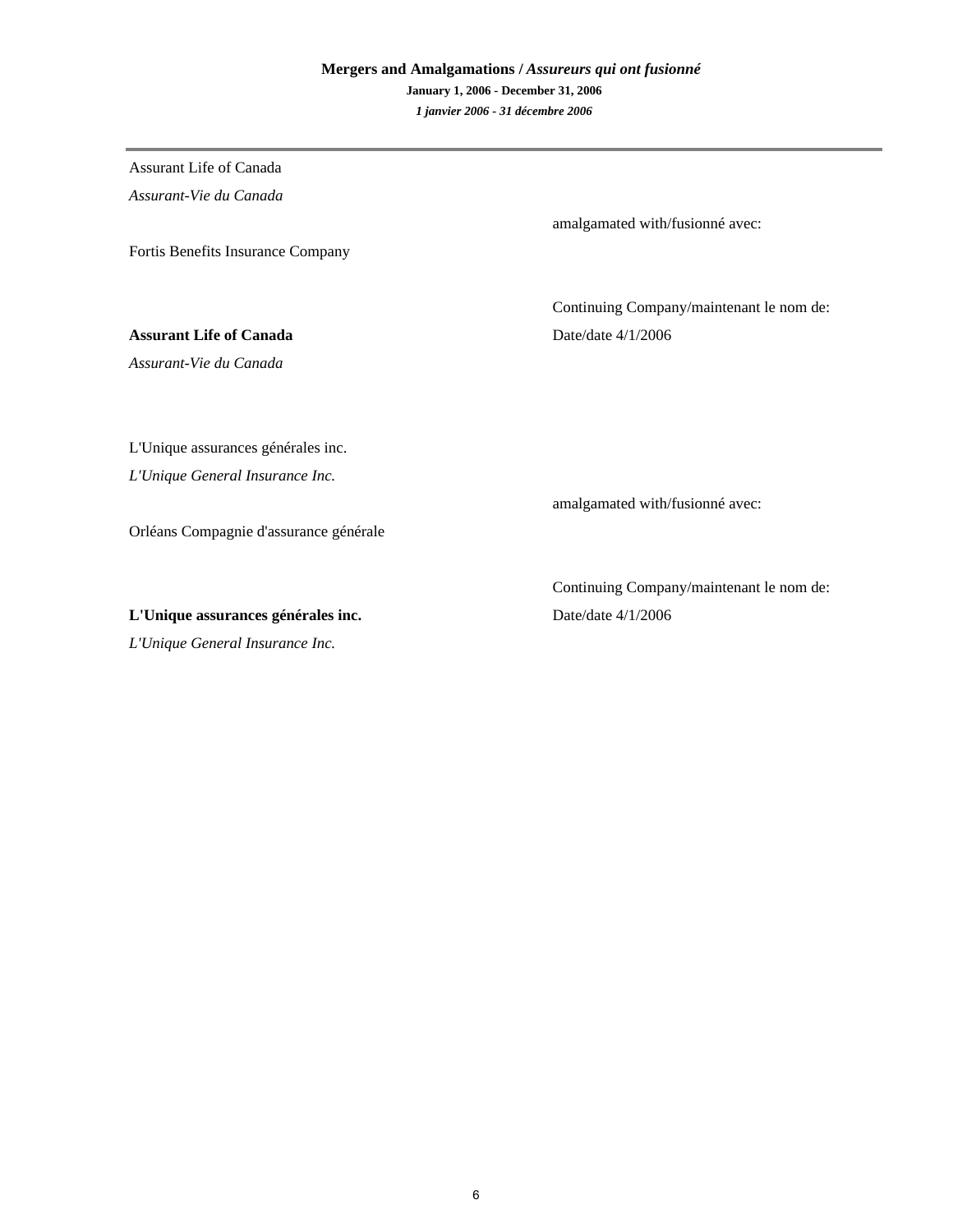#### **Insurance Company Deposits Held by the Province of New Brunswick**  *Dépôts des compagnies d'assurance détenus par la Province du Nouveau-Brunswick*

#### **March 31, 2007***/31 Mars 2007*

| AIG Life Insurance Company of Canada<br>La Compagnie d'Assurance-Vie AIG du Canada                               | \$50,000  |
|------------------------------------------------------------------------------------------------------------------|-----------|
| Assomption Compagnie Mutuelle d'Assurance-vie<br><b>Assumption Mutual Life Insurance Company</b>                 | \$50,000  |
| Assurance-Vie Banque Nationale Compagnie d'Assurance-Vie<br>National Bank Life Insurance Company                 | \$50,000  |
| AXA Assurance Inc.<br>AXA Insurance Inc.                                                                         | \$50,000  |
| CAA Insurance Company (Ontario)                                                                                  | \$50,000  |
| Canadian Farm Insurance Corp.                                                                                    | \$50,000  |
| Canassurance compagnie d'assurances générales inc.<br>Canassurance General Insurance Company Inc.                | \$50,000  |
| Canassurance compagnie d'assurance-vie inc.<br>Canassurance Life Insurance Company                               | \$50,000  |
| Coachman Insurance Company                                                                                       | \$50,000  |
| Desjardins Sécurité financière compagnie d'assurance vie<br>Desjardins Financial Security Life Assurance Company | \$50,000  |
| First Canadian Insurance Corporation                                                                             | \$50,000  |
| Heritage General Insurance Company<br>Compagnie d'Assurances Générales Heritage                                  | \$50,000  |
| Innovative Insurance Corporation                                                                                 | \$50,000  |
| Insurance Company of Prince Edward Island                                                                        | \$50,000  |
| Insurance Corporation of Newfoundland Limited                                                                    | \$60,000  |
| Kingsway General Insurance Company                                                                               | \$200,000 |
| L'Industrielle-Alliance Compagnie d'Assurance sur La Vie<br>The Industrial-Alliance Life Insurance Company       | \$75,000  |
| L'Excellence Compagnie d'assurance-vie                                                                           | \$50,000  |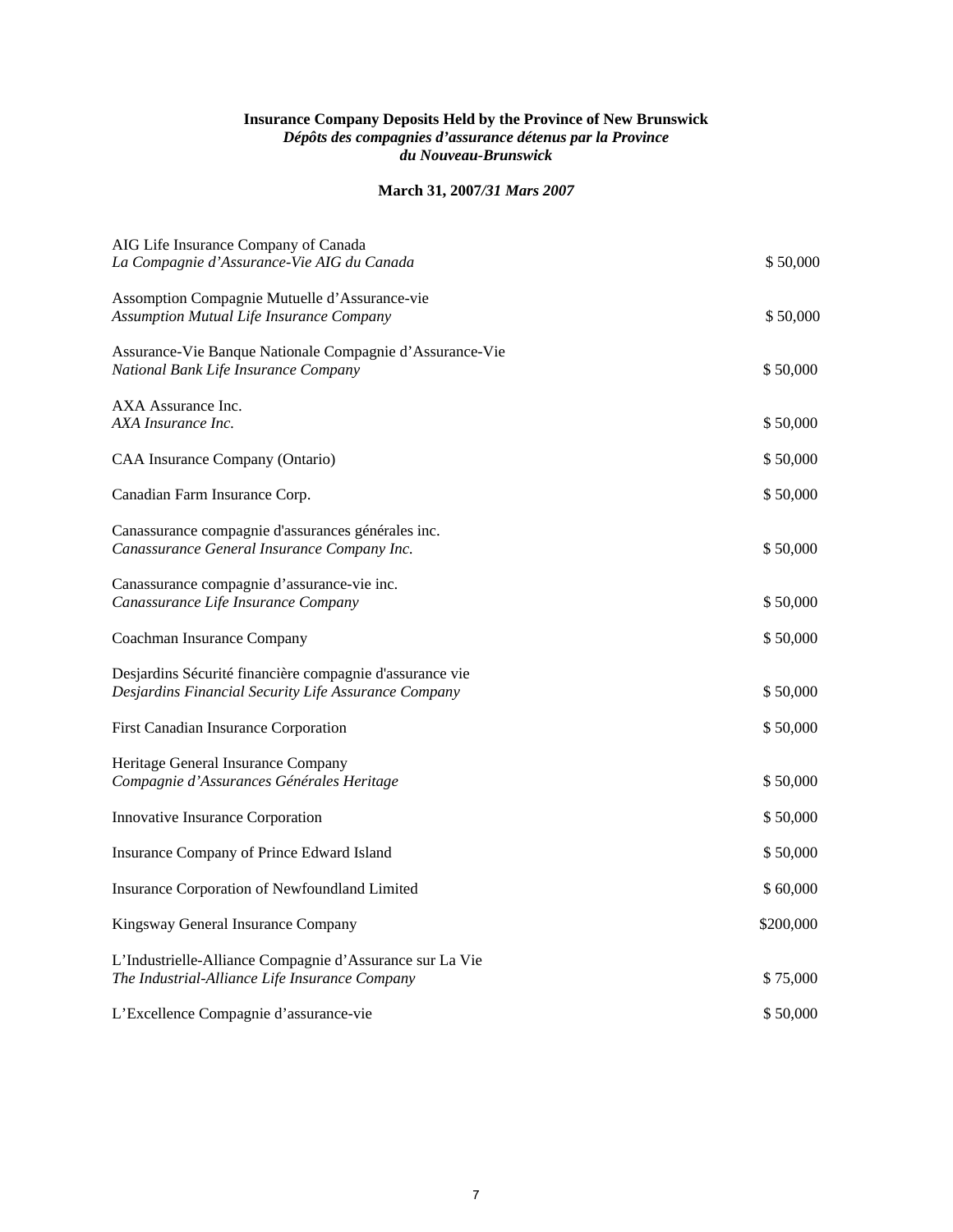#### **Insurance Company Deposits Held by the Province of New Brunswick**  *Dépôts des compagnies d'assurance détenus par la Province du Nouveau-Brunswick*

#### **March 31, 2006***/31 Mars 2006*

| L'Union Canadienne Compagnie d'Assurances<br>Canadian Union Insurance Company | \$50,000  |
|-------------------------------------------------------------------------------|-----------|
| La Capitale assurances de personnes inc.<br>The Capitale Life Insurance Inc.  | \$75,000  |
| La Compagnie d'assurance Belair inc.<br>Belair Insurance Company Inc.         | \$55,000  |
| La Survivance compagnie mutuelle d'assurance-vie                              | \$50,000  |
| Lawyers' Professional Indemnity Company                                       | \$50,000  |
| Medavie Inc.                                                                  | \$20,000  |
| Optimum Société d'Assurance inc.<br>Optimum Insurance Company Inc.            | \$50,000  |
| Promutuel Gaspésie - les Îles, société mutuelle d'assurance générale          | \$50,000  |
| Promutuel Témiscouata, société mutuelle d'assurance générale                  | \$50,000  |
| Promutuel Vie Inc.                                                            | \$50,000  |
| SSQ, Société d'Assurance-Vie inc.<br>SSQ, Life Insurance Company Inc.         | \$100,000 |
| Trans Global Insurance Company                                                | \$50,000  |
| Trans Global Life Insurance Company                                           | \$50,000  |
| United General Insurance Corporation                                          | \$50,000  |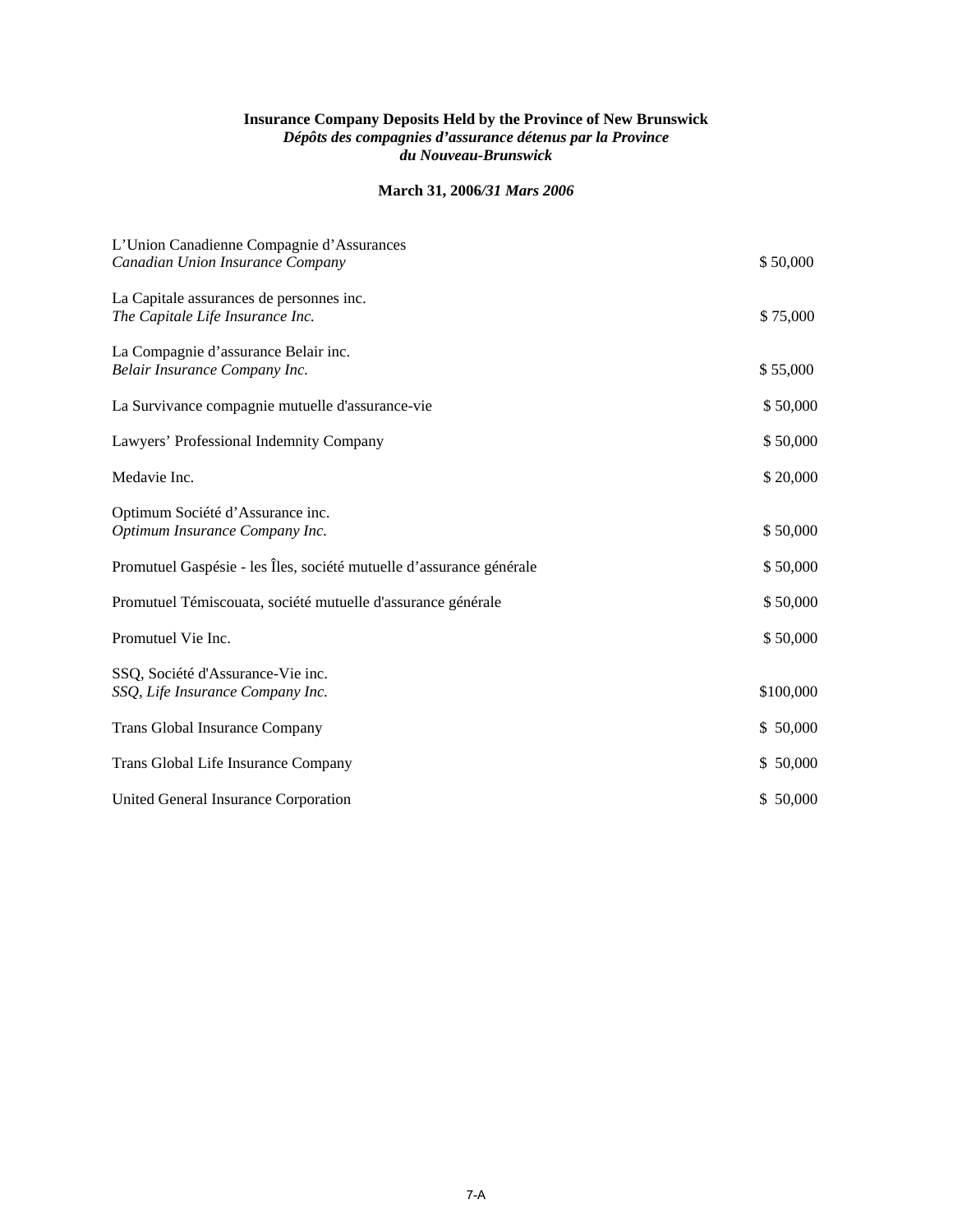## **Insurers and Officers - Head Office in New Brunswick**

*Assureurs et officiers - Siège social au Nouveau-Brunswick*

| <b>Name of Company</b>                          | <b>Chief Representative</b><br>Représentant principal |  |
|-------------------------------------------------|-------------------------------------------------------|--|
| Noms des compagnies                             |                                                       |  |
| Acadie Vie                                      | Thériault, Camille H.                                 |  |
| Acadia Life                                     | 295 boul St-Pierre ouest                              |  |
|                                                 | CP 5554                                               |  |
|                                                 | Caraquet NB                                           |  |
|                                                 | E1W 1B7                                               |  |
| Assomption Compagnie Mutuelle d'Assurance-vie   | Losier, Denis                                         |  |
| <b>Assumption Mutual Life Insurance Company</b> | 770 rue Main                                          |  |
|                                                 | CP 160                                                |  |
|                                                 | Moncton NB                                            |  |
|                                                 | E1C 8L1                                               |  |
| Blue Cross Life Insurance Company of Canada     | Gilligan, James K.                                    |  |
| Compagnie d'Assurance-Vie Croix Bleue du Canada | 644 Main St                                           |  |
|                                                 | <b>PO Box 220</b>                                     |  |
|                                                 | Moncton NB                                            |  |
|                                                 | E1C 8L3                                               |  |
| Carleton Mutual Insurance Company               | Dube, Diane Vera                                      |  |
|                                                 | 301 Main St                                           |  |
|                                                 | Suite 1                                               |  |
|                                                 | Florenceville NB                                      |  |
|                                                 | E7L 3G5                                               |  |
| Fundy Mutual Insurance Company                  | Wilson, James Ralph                                   |  |
|                                                 | 1022 Main St                                          |  |
|                                                 | Suite 1                                               |  |
|                                                 | Sussex NB                                             |  |
|                                                 | E4E 2M3                                               |  |
| Medavie Inc.                                    | Julien, Pierre-Yves                                   |  |
|                                                 | 644 Main St                                           |  |
|                                                 | PO Box 220                                            |  |
|                                                 | Moncton NB                                            |  |
|                                                 | E1C 8L3                                               |  |
|                                                 |                                                       |  |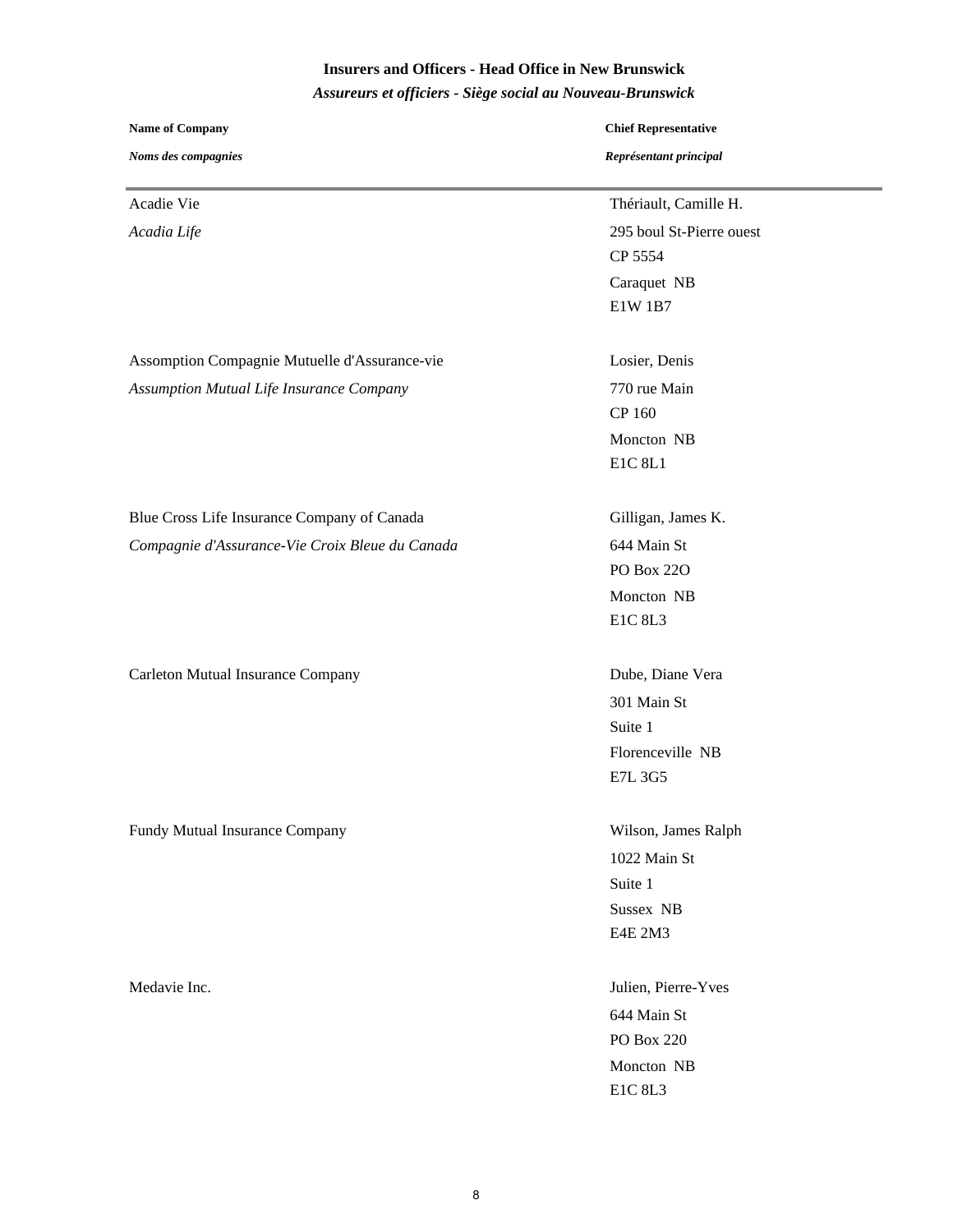#### **Insurers and Officers - Head Office in New Brunswick**

*Assureurs et officiers - Siège social au Nouveau-Brunswick*

| <b>Name of Company</b>                  | <b>Chief Representative</b> |
|-----------------------------------------|-----------------------------|
| Noms des compagnies                     | Représentant principal      |
| Southeastern Mutual Insurance Company   | White, Raymond W.           |
|                                         | 378 Coverdale Rd            |
|                                         | Suite 1                     |
|                                         | Riverview NB                |
|                                         | E1B 3J7                     |
|                                         |                             |
| <b>Stanley Mutual Insurance Company</b> | Garwood, John               |
|                                         | 32 Irishtown Rd             |
|                                         | Suite 1                     |
|                                         | Stanley NB                  |
|                                         | E6B 1B6                     |
|                                         |                             |
| United General Insurance Corporation    | Dougherty, Donald           |
|                                         | 50 Avonlea Court            |
|                                         | Suite 1                     |
|                                         | Fredericton NB              |
|                                         | <b>E3C 1N8</b>              |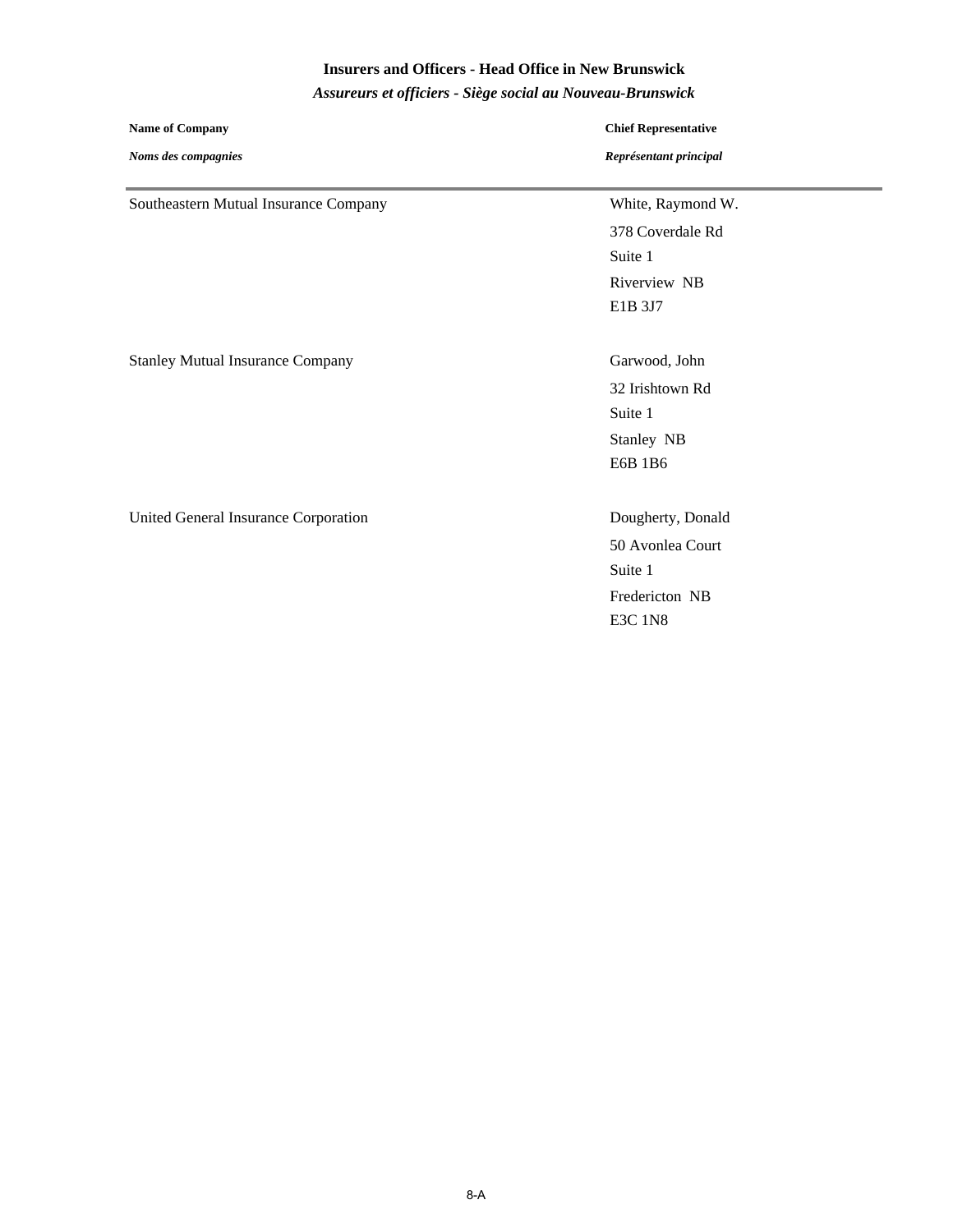#### *Nouveau-Brunswick Ministère de la Justice - Direction des assurances*

| <b>Name of Company</b>                                                                 | <b>Premiums</b>              | <b>Assessment</b> |  |
|----------------------------------------------------------------------------------------|------------------------------|-------------------|--|
| Noms des compagnies                                                                    | <b>Primes</b>                | <b>Cotisation</b> |  |
|                                                                                        | $(\boldsymbol{\mathcal{S}})$ | (S)               |  |
| <b>Fraternal Societies</b>                                                             |                              |                   |  |
| Sociétés des secours mutuels                                                           |                              |                   |  |
| <b>ACA ASSURANCE</b>                                                                   | 113,000.00                   | 115.33            |  |
| <b>ACTRA Fraternal Benefit Society</b>                                                 | 6,000.00                     | 53.47             |  |
| <b>Canadian Professional Sales Association</b>                                         | 18,000.00                    | 60.41             |  |
| Knights of Columbus                                                                    | 3,751,000.00                 | 2,218.53          |  |
| The Grand Orange Lodge of British America Benefit Fund                                 | 81,000.00                    | 96.83             |  |
| The Independent Order of Foresters                                                     | 91,000.00                    | 102.61            |  |
| The Order of United Commercial Travelers of America                                    | 19,000.00                    | 60.98             |  |
| Woman's Life Insurance Society                                                         | 0.00                         | 50.00             |  |
| Totals - 2006 - 8 Fraternal Societies/Sociétés des secours mutuels                     | 4,079,000.00                 | 2,758.16          |  |
| <b>Life Companies</b>                                                                  |                              |                   |  |
| Compagnies-vie                                                                         |                              |                   |  |
| Acadie Vie                                                                             | 13,075,000.00                | 7,608.92          |  |
| <b>ACE INA Life Insurance</b>                                                          | 2,184,000.00                 | 1,312.61          |  |
| Aetna Life Insurance Company                                                           | 0.00                         | 50.00             |  |
| AIG Assurance Canada                                                                   | 1,230,000.00                 | 761.09            |  |
| AIG Life Insurance Company of Canada                                                   | 3,567,000.00                 | 2,112.15          |  |
| Allianz Life Insurance Company of North America                                        | 71,000.00                    | 91.05             |  |
| American Bankers Life Assurance Company of Florida                                     | 3,032,000.00                 | 1,802.86          |  |
| American Health and Life Insurance Company                                             | 855,000.00                   | 544.29            |  |
| American Income Life Insurance Company                                                 | 2,451,000.00                 | 1,466.97          |  |
| Amex Assurance Company                                                                 | 16,000.00                    | 59.25             |  |
| Assomption Compagnie Mutuelle d'Assurance-vie                                          | 41,795,000.00                | 24,212.53         |  |
| Assurance-Vie Banque Nationale Compagnie d'Assurance-Vie                               | 5,109,000.00                 | 3,003.62          |  |
| Assurant Life of Canada                                                                | 1,409,000.00                 | 864.57            |  |
| AXA Assurances Inc.                                                                    | 1,219,000.00                 | 754.73            |  |
| AXA Equitable Life Insurance Company                                                   | 0.00                         | 50.00             |  |
| Blue Cross Life Insurance Company of Canada                                            | 13,377,000.00                | 7,783.51          |  |
| <b>BMO Life Insurance Company</b>                                                      | 1,288,000.00                 | 794.62            |  |
| Canadian Premier Life Insurance Company                                                | 6,382,000.00                 | 3,739.56          |  |
| Canassurance compagnie d'assurance                                                     | 1,474,000.00                 | 902.15            |  |
| CIBC Life Insurance Company Limited / Compagnie d'assurance-vie<br><b>CIBC</b> Limitée | 686,000.00                   | 446.59            |  |
| CIGNA Life Insurance Company of Canada                                                 | 37,000.00                    | 71.39             |  |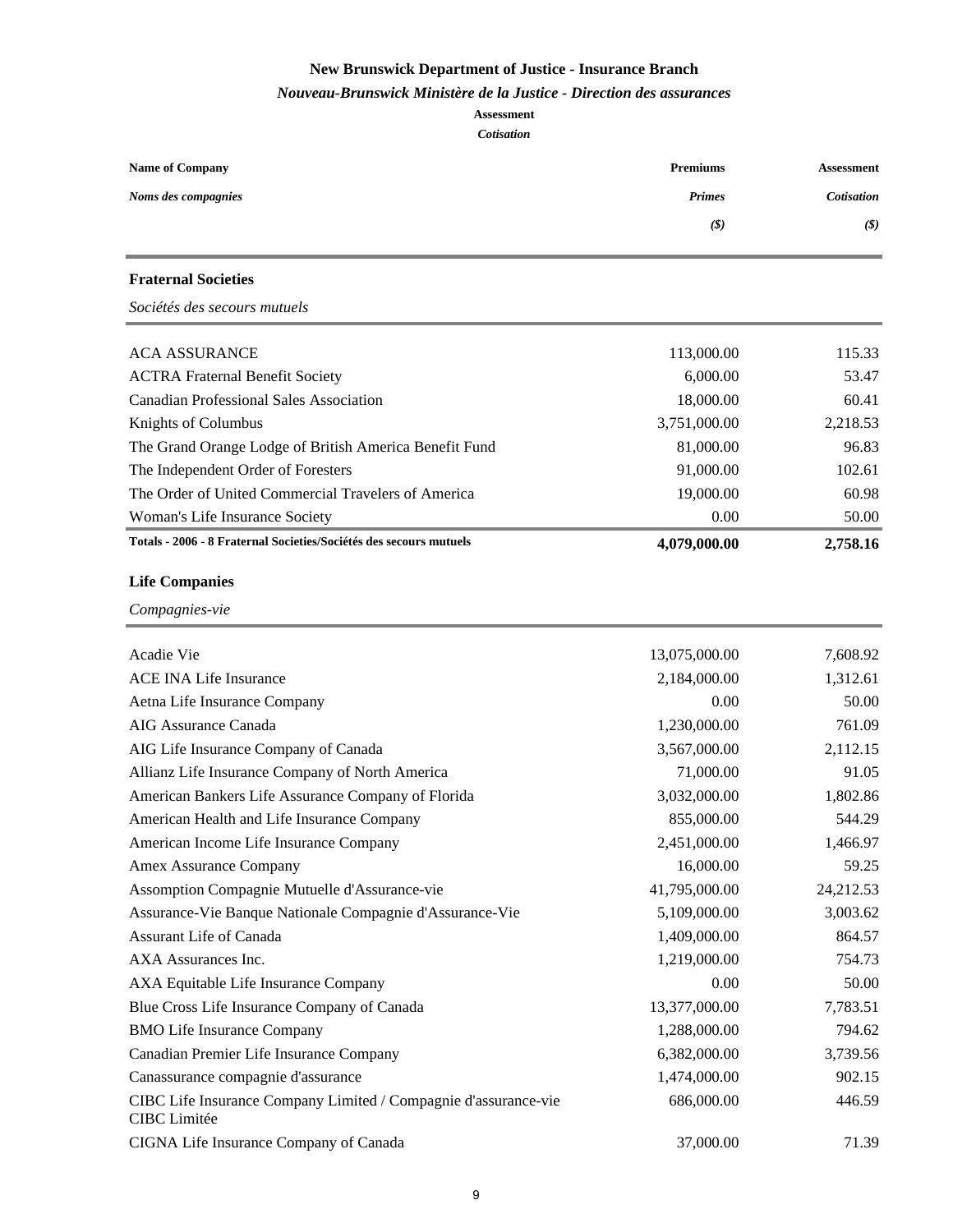#### *Nouveau-Brunswick Ministère de la Justice - Direction des assurances*

| <b>Name of Company</b>                                            | <b>Premiums</b> | <b>Assessment</b>            |  |
|-------------------------------------------------------------------|-----------------|------------------------------|--|
| Noms des compagnies                                               | <b>Primes</b>   | <b>Cotisation</b>            |  |
|                                                                   | (3)             | $(\boldsymbol{\mathcal{S}})$ |  |
| Combined Insurance Company of America                             | 14,000,000.00   | 8,143.68                     |  |
| CompCorp Life Insurance Company                                   | 0.00            | 50.00                        |  |
| Co-operators Life Insurance Company                               | 12,672,000.00   | 7,375.94                     |  |
| CT Financial Assurance Company                                    | 115,000.00      | 116.48                       |  |
| <b>CUMIS Life Insurance Company</b>                               | 11,680,000.00   | 6,802.44                     |  |
| <b>CUNA Mutual Insurance Society</b>                              | 1,000.00        | 50.58                        |  |
| Desjardins Sécurité financière compagnie d'assurance vie          | 24,125,000.00   | 13,997.15                    |  |
| Fidelity Investments Insurance Company of Canada                  | 0.00            | 50.00                        |  |
| Fidelity Investments Life Insurance Company                       | 0.00            | 50.00                        |  |
| First Canadian Insurance Corporation                              | 6,733,000.00    | 3,942.48                     |  |
| Forethought Life Insurance Company                                | 29,000.00       | 66.77                        |  |
| General American Life Insurance Company                           | 0.00            | 50.00                        |  |
| Gerber Life Insurance Company                                     | 84,000.00       | 98.56                        |  |
| Hartford Life Insurance Company                                   | 0.00            | 50.00                        |  |
| Household Life Insurance Company                                  | 1,983,000.00    | 1,196.41                     |  |
| Industrial Alliance Pacific Insurance and Financial Services Inc. | 7,454,000.00    | 4,359.31                     |  |
| Industrielle Alliance Assurance et services financiers inc.       | 17,808,000.00   | 10,345.16                    |  |
| La Capitale assurances et gestion du patrimoine inc.              | 0.00            | 50.00                        |  |
| La Survivance compagnie mutuelle d'assurance-vie                  | 640,000.00      | 420.00                       |  |
| L'Entraide Assurance Mutual Company                               | 0.00            | 50.00                        |  |
| L'Excellence Compagnie d'assurance-vie                            | 0.00            | 50.00                        |  |
| Liberty Life Assurance Company of Boston                          | 0.00            | 50.00                        |  |
| Life Insurance Company of North America                           | 0.00            | 50.00                        |  |
| Life Investors Insurance Company of America                       | 112,000.00      | 114.75                       |  |
| L'Internationale compagnie d'assurance-vie                        | 35,000.00       | 70.23                        |  |
| London Life Insurance Company                                     | 30,182,000.00   | 17,498.82                    |  |
| L'Union-Vie compagnie mutuelle d'assurance                        | 148,000.00      | 135.56                       |  |
| Manulife Canada Ltd.                                              | 1,543,000.00    | 942.04                       |  |
| Massachusetts Mutual Life Insurance Company                       | 3,000.00        | 51.73                        |  |
| MD Life Insurance Company                                         | 1,865,000.00    | 1,128.19                     |  |
| Medavie Inc.                                                      | 84,202,758.00   | 48,729.31                    |  |
| MetLife Canada / MetVie Canada                                    | 3,000.00        | 51.73                        |  |
| MetLife Insurance Company of Connecticut                          | 0.00            | 50.00                        |  |
| Metropolitan Life Insurance Company                               | (2,000.00)      | 50.00                        |  |
| New York Life Insurance Company                                   | 360,000.00      | 258.12                       |  |
| Penncorp Life Insurance Company                                   | 499,000.00      | 338.48                       |  |
| Pennsylvania Life Insurance Company                               | 0.00            | 50.00                        |  |
| Primerica Life Insurance Company of Canada                        | 1,182,000.00    | 733.34                       |  |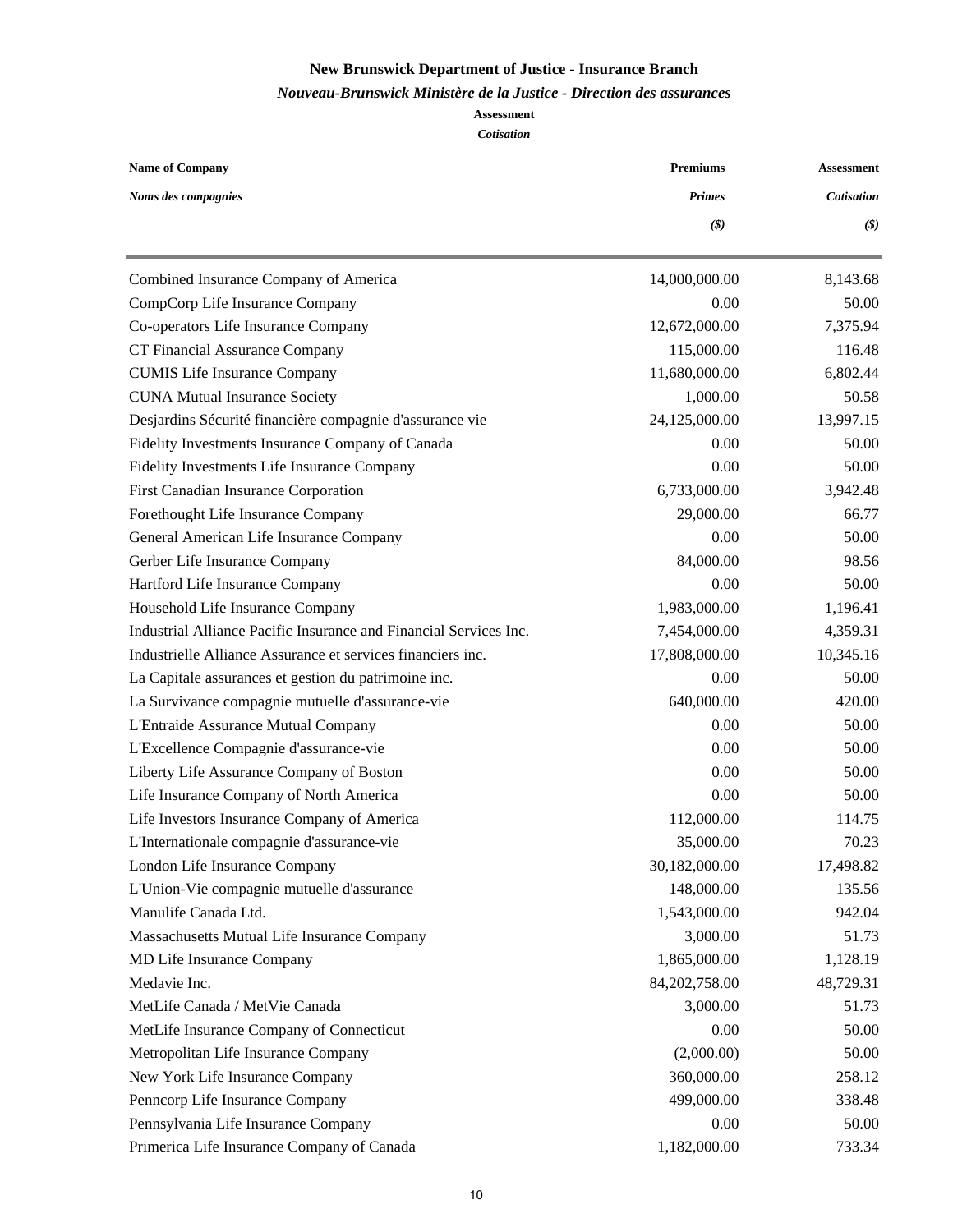#### *Nouveau-Brunswick Ministère de la Justice - Direction des assurances*

## **Assessment**

#### *Cotisation*

| <b>Name of Company</b>                               | <b>Premiums</b>  | <b>Assessment</b>            |  |
|------------------------------------------------------|------------------|------------------------------|--|
| Noms des compagnies                                  | <b>Primes</b>    | <b>Cotisation</b>            |  |
|                                                      | (3)              | $(\boldsymbol{\mathcal{S}})$ |  |
| Promutuel Vie Inc.                                   | 0.00             | 50.00                        |  |
| Provident Life and Accident Insurance Company        | 0.00             | 50.00                        |  |
| RBC Life Insurance Company                           | 24,632,000.00    | 14,290.25                    |  |
| Reliable Life Insurance Company                      | 1,242,000.00     | 768.03                       |  |
| Revios Reinsurance Canada Ltd.                       | 0.00             | 50.00                        |  |
| Scotia Life Insurance Company                        | 1,195,000.00     | 740.85                       |  |
| SSQ, Société d'Assurance-Vie inc.                    | 1,264,000.00     | 780.74                       |  |
| <b>Standard Life Assurance Limited</b>               | 0.00             | 50.00                        |  |
| State Farm International Life Insurance Company Ltd. | 0.00             | 50.00                        |  |
| State Farm Life Insurance Company                    | 1,915,000.00     | 1,157.10                     |  |
| Stonebridge Life Insurance Company                   | 2,000.00         | 51.16                        |  |
| Sun Life Assurance Company of Canada                 | 84,464,000.00    | 48,880.34                    |  |
| Sun Life Insurance (Canada) Limited                  | 0.00             | 50.00                        |  |
| TD Life Insurance Company                            | 320,000.00       | 235.00                       |  |
| The Canada Life Assurance Company                    | 57,731,000.00    | 33,425.45                    |  |
| The Canada Life Insurance Company of Canada          | 0.00             | 50.00                        |  |
| The Empire Life Insurance Company                    | 1,615,000.00     | 983.66                       |  |
| The Equitable Life Insurance Company of Canada       | 1,232,000.00     | 762.24                       |  |
| The Great-West Life Assurance Company                | 55,209,000.00    | 31,967.43                    |  |
| The Manufacturers Life Insurance Company             | 92,316,000.00    | 53,419.73                    |  |
| The Prudential Insurance Company of America          | 31,000.00        | 67.92                        |  |
| The Standard Life Assurance Company 2006             | 821,000.00       | 524.64                       |  |
| The Standard Life Assurance Company of Canada        | 6,638,000.00     | 3,887.56                     |  |
| The Wawanesa Life Insurance Company                  | 2,148,000.00     | 1,291.80                     |  |
| Trans Global Life Insurance Company                  | 67,000.00        | 88.73                        |  |
| Transamerica Life Canada                             | 3,470,000.00     | 2,056.08                     |  |
| <b>Trent Health Insurance Company</b>                | 6,000.00         | 53.47                        |  |
| Union du Canada Assurance-Vie                        | 117,000.00       | 117.64                       |  |
| United American Insurance Company                    | 11,000.00        | 56.36                        |  |
| Unity Life of Canada                                 | 931,000.00       | 588.23                       |  |
| <b>Washington National Insurance Company</b>         | 0.00             | 50.00                        |  |
| Western Life Assurance Company                       | 275,000.00       | 208.98                       |  |
| Totals - 2006 - 91 Life Companies/Compagnies-vie     | 654, 365, 758.00 | 382, 853.11                  |  |

## **Other than Life Companies**

*Compagnies autre que l'assurance vie*

ACE INA Insurance 11,148,000.00 6,494.88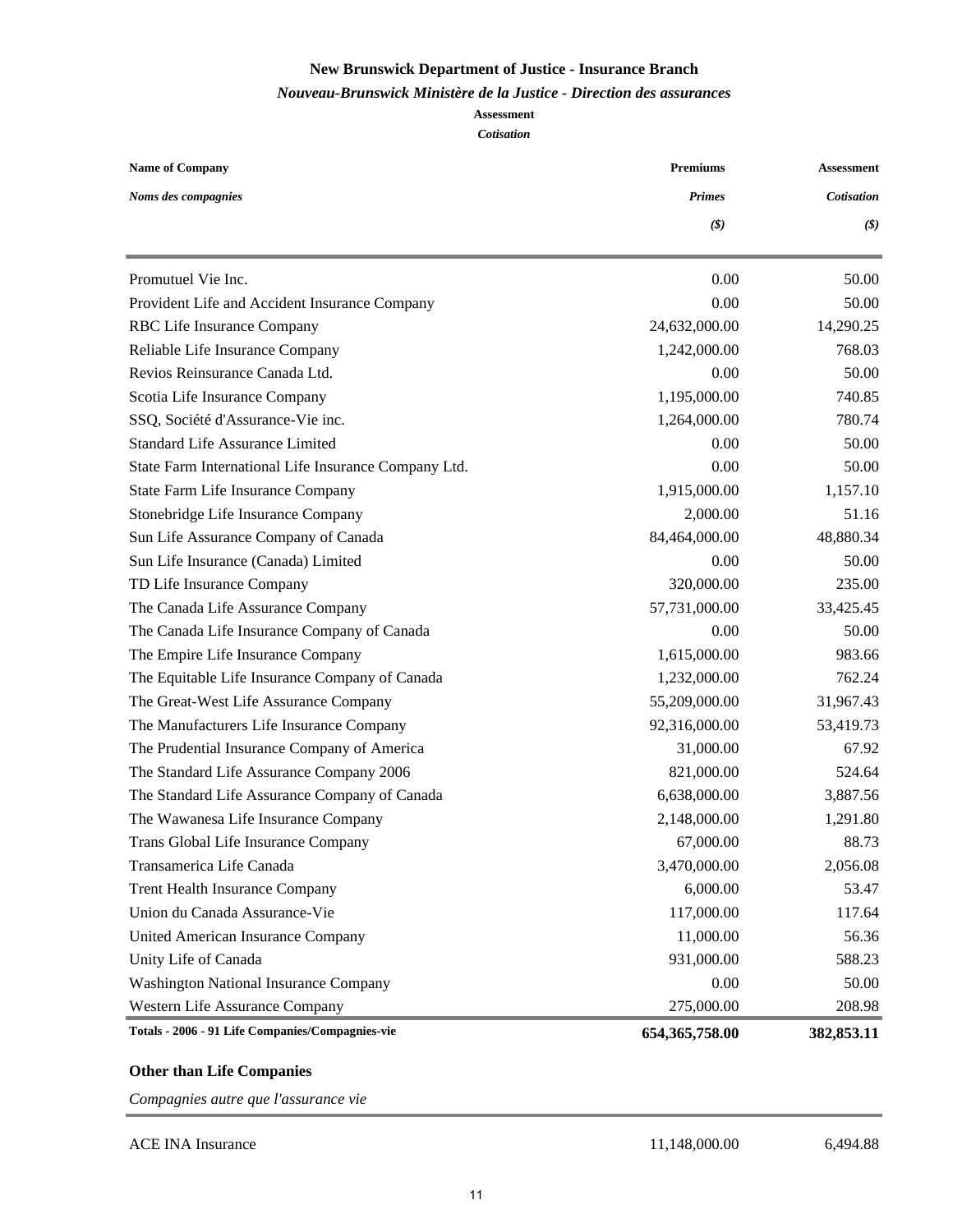#### *Nouveau-Brunswick Ministère de la Justice - Direction des assurances*

| <b>Name of Company</b>                                     | <b>Premiums</b>              | <b>Assessment</b>          |  |
|------------------------------------------------------------|------------------------------|----------------------------|--|
| Noms des compagnies                                        | <b>Primes</b>                | Cotisation                 |  |
|                                                            | $(\boldsymbol{\mathcal{S}})$ | $\left(\mathcal{S}\right)$ |  |
| Affiliated FM Insurance Company                            | 1,247,000.00                 | 770.92                     |  |
| AIG United Guaranty Mortgage Insurance Company Canada      | 0.00                         | 50.00                      |  |
| Allianz Global Risks US Insurance Company                  | 3,692,000.00                 | 2,184.42                   |  |
| Allstate Insurance Company                                 | 0.00                         | 50.00                      |  |
| Allstate Insurance Company of Canada                       | 26,701,000.00                | 15,486.38                  |  |
| American Bankers Insurance Company of Florida              | 4,657,000.00                 | 2,742.31                   |  |
| American Home Assurance Company                            | 12,282,000.00                | 7,150.47                   |  |
| Arch Insurance Company                                     | 167,000.00                   | 146.55                     |  |
| Ascentus Insurance Ltd.                                    | 789,000.00                   | 506.14                     |  |
| Aspen Insurance UK Limited                                 | 584,000.00                   | 387.62                     |  |
| Atradius Credit Insurance N.V.                             | 40,000.00                    | 73.12                      |  |
| Aviva Insurance Company of Canada                          | 52,337,000.00                | 30,307.07                  |  |
| Aviva International Insurance Limited                      | 0.00                         | 50.00                      |  |
| <b>AXA Corporate Solutions Assurance</b>                   | 137,000.00                   | 129.20                     |  |
| AXA Insurance (Canada)                                     | 43,682,000.00                | 25,303.44                  |  |
| AXA Pacific Insurance Company                              | (11,000.00)                  | 50.00                      |  |
| CAA Insurance Company (Ontario)                            | 2,855,000.00                 | 1,700.53                   |  |
| Canadian Farm Insurance Corp.                              | 0.00                         | 50.00                      |  |
| Canadian Lawyers Insurance Association (CLIA)              | 865,000.00                   | 550.07                     |  |
| Canadian Northern Shield Insurance Company                 | 22,000.00                    | 62.72                      |  |
| Canadian Universities Reciprocal Insurance Exchange        | 847,000.00                   | 539.67                     |  |
| Carleton Mutual Insurance Company                          | 1,885,000.00                 | 1,139.76                   |  |
| Centennial Insurance Company                               | (3,000.00)                   | 50.00                      |  |
| Chicago Title Insurance Company                            | 136,000.00                   | 128.62                     |  |
| Chubb Insurance Company of Canada                          | 4,598,000.00                 | 2,708.20                   |  |
| Coachman Insurance Company                                 | 0.00                         | 50.00                      |  |
| Commerce and Industry Insurance Company of Canada          | 4,033,000.00                 | 2,381.56                   |  |
| Commonwealth Insurance Company                             | 586,000.00                   | 388.78                     |  |
| Compagnie Française d'Assurance pour le Commerce Extérieur | 541,000.00                   | 362.76                     |  |
| <b>Continental Casualty Company</b>                        | 2,575,000.00                 | 1,538.66                   |  |
| Co-operators General Insurance Company                     | 59,886,000.00                | 34,671.30                  |  |
| Coseco Insurance Company                                   | 1,422,000.00                 | 872.09                     |  |
| <b>CUMIS General Insurance Company</b>                     | 2,177,000.00                 | 1,308.57                   |  |
| DaimlerChrysler Insurance Company                          | 218,000.00                   | 176.03                     |  |
| Eagle Star Insurance Company Limited                       | 0.00                         | 50.00                      |  |
| Ecclesiastical Insurance Office Public Limited Company     | 2,764,000.00                 | 1,647.92                   |  |
| Echelon General Insurance Company                          | 184,000.00                   | 156.37                     |  |
| <b>Economical Mutual Insurance Company</b>                 | 28,791,000.00                | 16,694.66                  |  |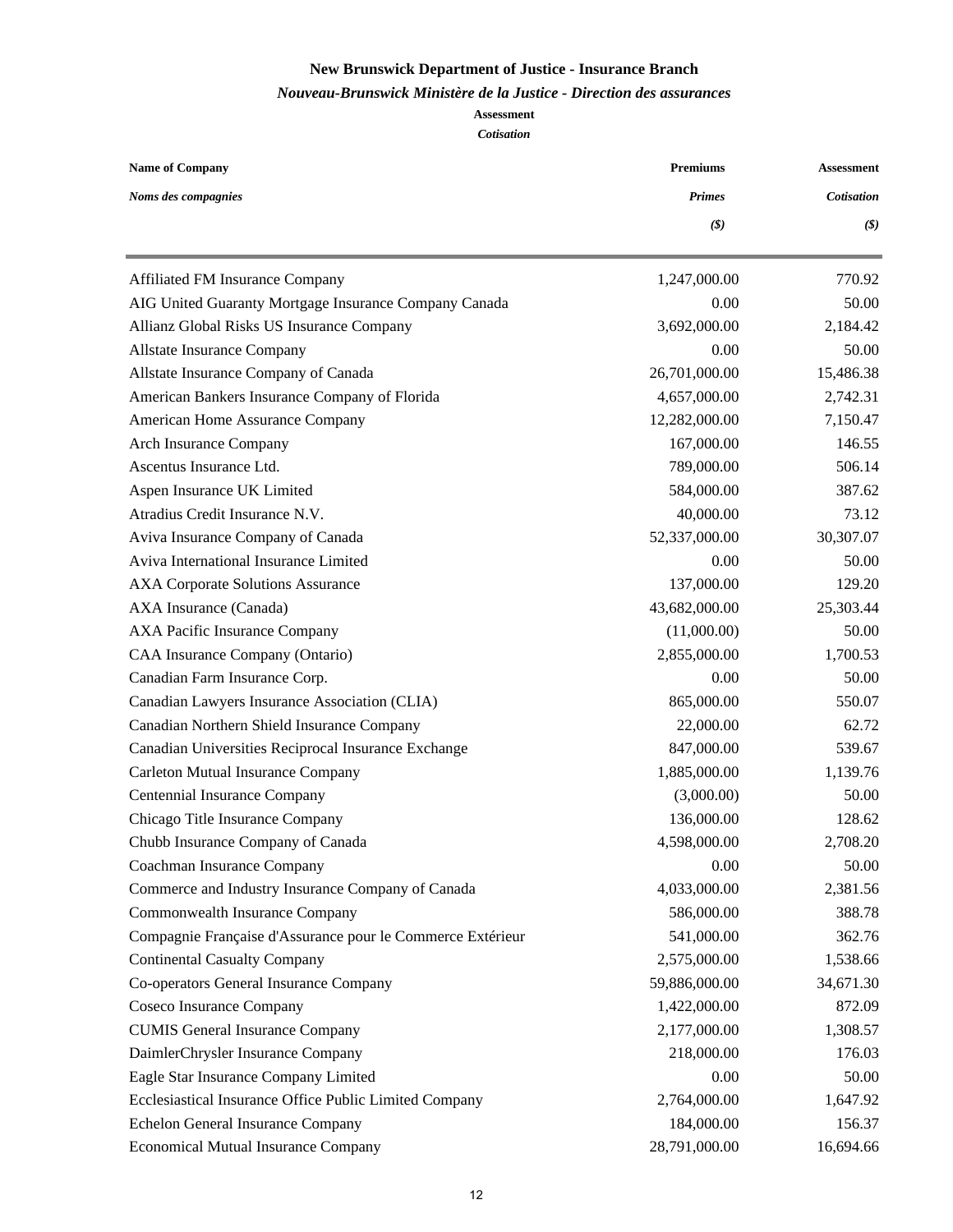#### *Nouveau-Brunswick Ministère de la Justice - Direction des assurances*

| <b>Name of Company</b>                                    | <b>Premiums</b> | <b>Assessment</b>            |  |
|-----------------------------------------------------------|-----------------|------------------------------|--|
| Noms des compagnies                                       | <b>Primes</b>   | <b>Cotisation</b>            |  |
|                                                           | (3)             | $(\boldsymbol{\mathcal{S}})$ |  |
| Electric Insurance Company                                | 0.00            | 50.00                        |  |
| Elite Insurance Company                                   | 10,149,000.00   | 5,917.34                     |  |
| Employers Insurance Company of Wausau                     | 0.00            | 50.00                        |  |
| Euler Hermes American Credit Indemnity Company            | 421,000.00      | 293.39                       |  |
| Everest Insurance Company of Canada                       | 0.00            | 50.00                        |  |
| Factory Mutual Insurance Company                          | 12,997,000.00   | 7,563.83                     |  |
| Farm Mutual Reinsurance Plan Inc.                         | 0.00            | 50.00                        |  |
| FCT Insurance Company Ltd.                                | 2,205,000.00    | 1,324.75                     |  |
| Federal Insurance Company                                 | 0.00            | 50.00                        |  |
| Federated Insurance Company of Canada                     | 467,000.00      | 319.98                       |  |
| Federation Insurance Company of Canada                    | 27,590,000.00   | 16,000.33                    |  |
| First American Title Insurance Company                    | 154,000.00      | 139.03                       |  |
| First North American Insurance Company                    | 34,000.00       | 69.66                        |  |
| Fundy Mutual Insurance Company                            | 3,231,000.00    | 1,917.91                     |  |
| <b>GCAN</b> Insurance Company                             | 1,253,000.00    | 774.38                       |  |
| Genworth Financial Mortgage Insurance Company Canada      | 7,843,000.00    | 4,584.20                     |  |
| Gore Mutual Insurance Company                             | 0.00            | 50.00                        |  |
| Grain Insurance and Guarantee Company                     | 1,599,000.00    | 974.41                       |  |
| Great American Insurance Company                          | 489,000.00      | 332.70                       |  |
| Great American Insurance Company of New York              | 0.00            | 50.00                        |  |
| Green Shield Canada                                       | 517,000.00      | 348.89                       |  |
| Hartford Fire Insurance Company                           | 438,000.00      | 303.22                       |  |
| Heritage General Insurance Company                        | 569,000.00      | 378.95                       |  |
| Industrial-Alliance Pacific General Insurance Corporation | 3,000.00        | 51.73                        |  |
| ING Insurance Company of Canada                           | 48,684,000.00   | 28,195.20                    |  |
| ING Novex Insurance Company of Canada                     | 1,853,000.00    | 1,121.26                     |  |
| Innovative Insurance Corporation                          | 1,000.00        | 50.58                        |  |
| Insurance Corporation of Newfoundland Limited             | 0.00            | 50.00                        |  |
| Jewelers Mutual Insurance Company                         | 13,000.00       | 57.52                        |  |
| Kingsway General Insurance Company                        | 6,179,000.00    | 3,622.20                     |  |
| La Compagnie d'assurance Belair inc.                      | (88,000.00)     | 50.00                        |  |
| La Compagnie d'Assurances Jevco                           | (139,000.00)    | 50.00                        |  |
| Lawyers' Professional Indemnity Company                   | 21,000.00       | 62.14                        |  |
| Lawyers Title Insurance Corporation                       | 5,000.00        | 52.89                        |  |
| Legacy General Insurance Company                          | 1,023,000.00    | 641.42                       |  |
| Liberty Mutual Fire Insurance Company                     | 0.00            | 50.00                        |  |
| Liberty Mutual Insurance Company                          | 2,761,000.00    | 1,646.19                     |  |
| Lloyd's Underwriters                                      | 15,028,000.00   | 8,737.99                     |  |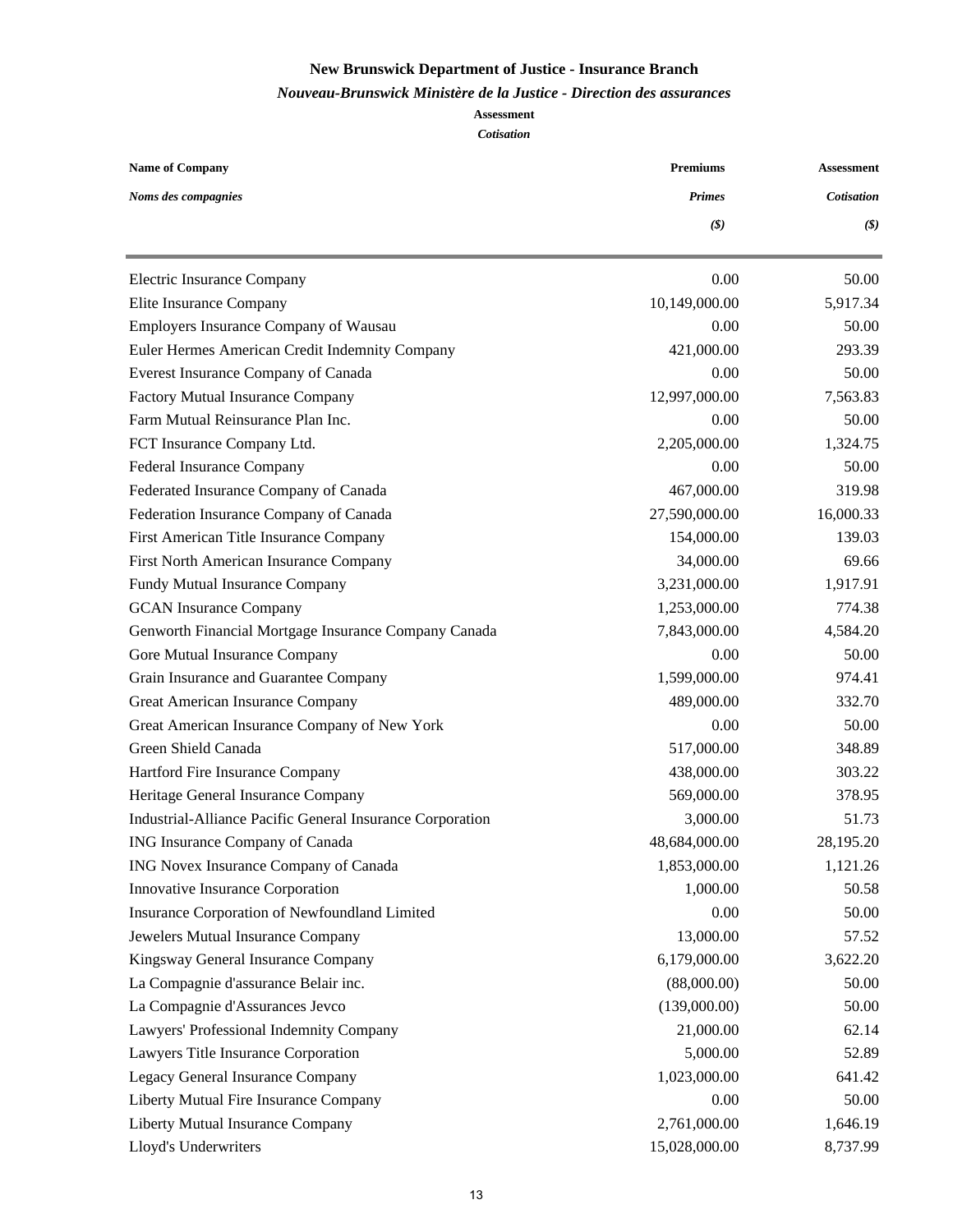#### *Nouveau-Brunswick Ministère de la Justice - Direction des assurances*

| <b>Name of Company</b>                                               | <b>Premiums</b> | <b>Assessment</b>            |
|----------------------------------------------------------------------|-----------------|------------------------------|
| Noms des compagnies                                                  | <b>Primes</b>   | <b>Cotisation</b>            |
|                                                                      | (3)             | $(\boldsymbol{\mathcal{S}})$ |
| Lombard General Insurance Company of Canada                          | 17,220,000.00   | 10,005.23                    |
| Lombard Insurance Company                                            | (4,000.00)      | 50.00                        |
| London and Midland General Insurance Company                         | 1,929,000.00    | 1,165.19                     |
| <b>Lumbermens Mutual Casualty Company</b>                            | (3,000.00)      | 50.00                        |
| Lumbermen's Underwriting Alliance                                    | 2,917,000.00    | 1,736.38                     |
| L'Union Canadienne Compagnie d'Assurances                            | 0.00            | 50.00                        |
| L'Unique assurances générales inc.                                   | 334,000.00      | 243.09                       |
| Markel Insurance Company of Canada                                   | 9,436,000.00    | 5,505.14                     |
| Mitsui Sumitomo Insurance Company Limited                            | 79,000.00       | 95.67                        |
| Motors Insurance Corporation                                         | 222,000.00      | 178.34                       |
| Munich Reinsurance America, Inc / Réassurance Munich Amérique, Inc.  | 0.00            | 50.00                        |
| National Liability & Fire Insurance Company                          | 208,000.00      | 170.25                       |
| North American Specialty Insurance Company                           | 0.00            | 50.00                        |
| Old Republic Insurance Company of Canada                             | 1,710,000.00    | 1,038.59                     |
| Omega General Insurance Company                                      | 33,000.00       | 69.08                        |
| Optimum Société d'Assurance inc.                                     | 0.00            | 50.00                        |
| Pafco Insurance Company                                              | 1,838,000.00    | 1,112.58                     |
| Pembridge Insurance Company                                          | 10,559,000.00   | 6,154.37                     |
| Perth Insurance Company                                              | 752,000.00      | 484.75                       |
| Primmum Insurance Company                                            | 9,310,000.00    | 5,432.30                     |
| Promutuel Gaspésie - les Îles, Société mutuelle d'assurance générale | 2,275,000.00    | 1,365.22                     |
| Promutuel Témiscouata société mutuelle d'assurance générale          | 2,849,000.00    | 1,697.06                     |
| Protective Insurance Company                                         | 33,000.00       | 69.08                        |
| Quebec Assurance Company                                             | 0.00            | 50.00                        |
| RBC General Insurance Company                                        | 8,072,000.00    | 4,716.59                     |
| RBC Insurance Company of Canada                                      | 2,121,000.00    | 1,276.19                     |
| Royal & Sun Alliance Insurance Company of Canada                     | 31,196,000.00   | 18,085.03                    |
| Scotia General Insurance Company                                     | 0.00            | 50.00                        |
| Scottish & York Insurance Company Limited                            | 1,459,000.00    | 893.48                       |
| SecuriCan General Insurance Company                                  | 136,000.00      | 128.62                       |
| Security Insurance Company of Hartford                               | 0.00            | 50.00                        |
| Security National Insurance Company                                  | 23,332,000.00   | 13,538.70                    |
| Sentry Insurance a Mutual Company                                    | 13,000.00       | 57.52                        |
| Sompo Japan Insurance Inc.                                           | 7,000.00        | 54.05                        |
| Southeastern Mutual Insurance Company                                | 5,061,000.00    | 2,975.87                     |
| St. Paul Fire and Marine Insurance Company                           | 3,577,000.00    | 2,117.94                     |
| <b>Stanley Mutual Insurance Company</b>                              | 5,610,000.00    | 3,293.25                     |
| <b>State Farm Fire and Casualty Company</b>                          | 12,776,000.00   | 7,436.06                     |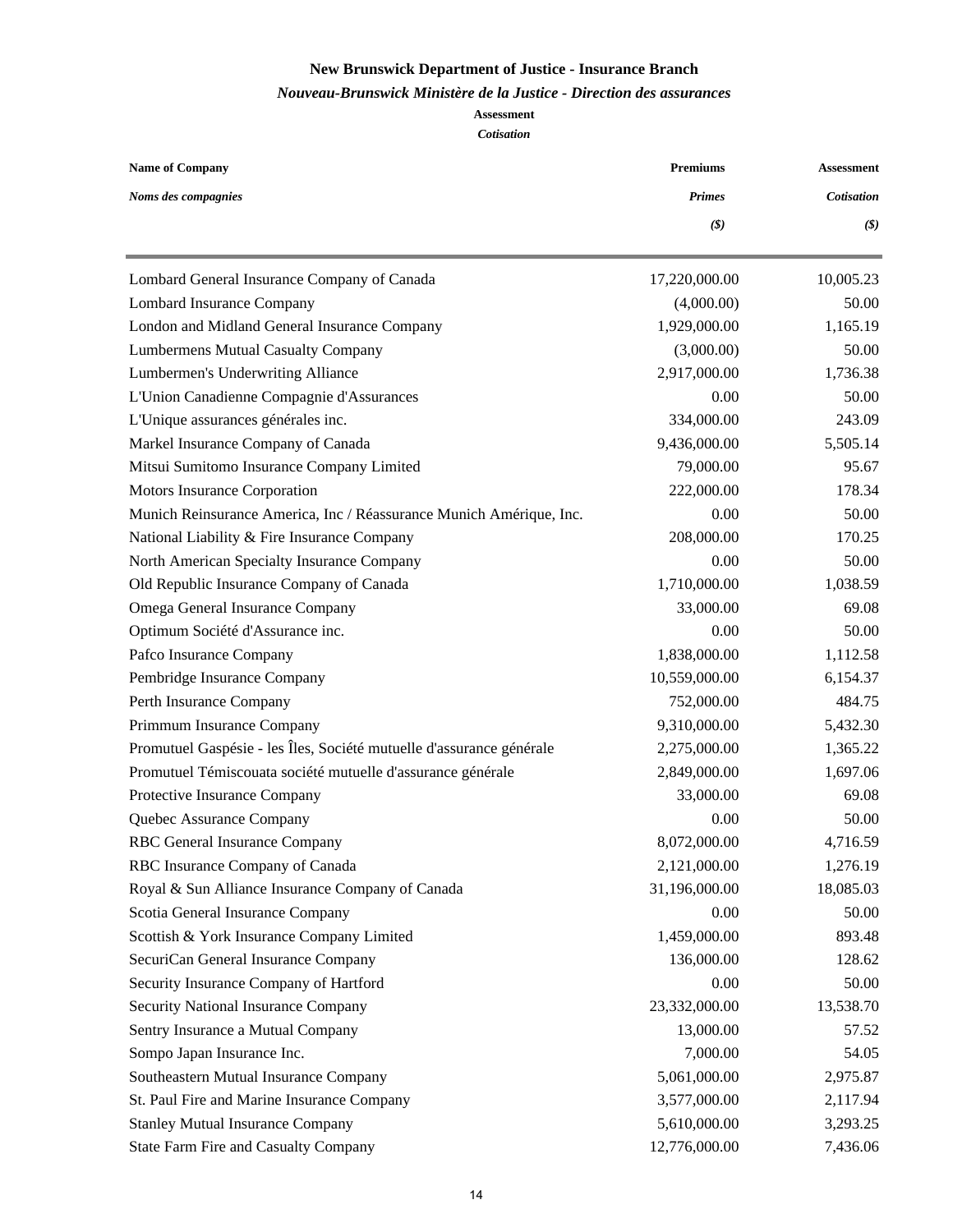#### *Nouveau-Brunswick Ministère de la Justice - Direction des assurances*

| <b>Name of Company</b>                                                                              | <b>Premiums</b> | <b>Assessment</b>            |  |
|-----------------------------------------------------------------------------------------------------|-----------------|------------------------------|--|
| Noms des compagnies                                                                                 | <b>Primes</b>   | <b>Cotisation</b>            |  |
|                                                                                                     | (3)             | $(\boldsymbol{\mathcal{S}})$ |  |
| State Farm Mutual Automobile Insurance Company                                                      | 28,628,000.00   | 16,600.42                    |  |
| <b>Stewart Title Guaranty Company</b>                                                               | 700,000.00      | 454.68                       |  |
| Sunderland Marine Mutual Insurance Company Limited                                                  | 5,465,875.00    | 3,209.93                     |  |
| T.H.E. Insurance Company                                                                            | 0.00            | 50.00                        |  |
| TD Direct Insurance Inc.                                                                            | 0.00            | 50.00                        |  |
| TD General Insurance Company                                                                        | 0.00            | 50.00                        |  |
| TD Home and Auto Insurance Company                                                                  | 1,851,000.00    | 1,120.10                     |  |
| Temple Insurance Company                                                                            | 3,566,000.00    | 2,111.58                     |  |
| The American Road Insurance Company                                                                 | 111,000.00      | 114.17                       |  |
| The Boiler Inspection and Insurance Company of Canada                                               | 1,188,000.00    | 736.81                       |  |
| The British Aviation Insurance Company Limited                                                      | 0.00            | 50.00                        |  |
| The Dominion of Canada General Insurance Company                                                    | 23,309,000.00   | 13,525.40                    |  |
| The Guarantee Company of North America / La Garantie Compagnie<br>d'Assurance de l'Amérique du Nord | 6,100,000.00    | 3,576.53                     |  |
| The Insurance Company of Prince Edward Island                                                       | 741,000.00      | 478.39                       |  |
| The Missisquoi Insurance Company                                                                    | 44,000.00       | 75.44                        |  |
| The Mortgage Insurance Company of Canada                                                            | 0.00            | 50.00                        |  |
| The Nordic Insurance Company of Canada / La Nordique compagnie<br>d'assurance du Canada             | (972,000.00)    | 50.00                        |  |
| The North Waterloo Farmers Mutual Insurance Company                                                 | 0.00            | 50.00                        |  |
| The Personal Insurance Company                                                                      | 14,745,000.00   | 8,574.38                     |  |
| The Portage la Prairie Mutual Insurance Company                                                     | 8,598,000.00    | 5,020.68                     |  |
| The Sovereign General Insurance Company                                                             | 3,165,000.00    | 1,879.75                     |  |
| The Wawanesa Mutual Insurance Company                                                               | 89,141,000.00   | 51,584.20                    |  |
| <b>TIG Insurance Company</b>                                                                        | 0.00            | 50.00                        |  |
| Tokio Marine & Nichido Fire Insurance Co. Ltd.                                                      | 29,000.00       | 66.77                        |  |
| <b>Traders General Insurance Company</b>                                                            | 13,686,000.00   | 7,962.15                     |  |
| Trafalgar Insurance Company of Canada                                                               | 1,269,000.00    | 783.63                       |  |
| <b>Trans Global Insurance Company</b>                                                               | 218,000.00      | 176.03                       |  |
| Travelers Guarantee Company of Canada                                                               | 2,310,000.00    | 1,385.46                     |  |
| Trisura Guarantee Insurance Company                                                                 | 167,000.00      | 146.55                       |  |
| UAP-NewRotterdam Insurance Company N.V.                                                             | 0.00            | 50.00                        |  |
| <b>Unifund Assurance Company</b>                                                                    | 15,854,000.00   | 9,215.52                     |  |
| United General Insurance Corporation                                                                | 6,058,000.00    | 3,552.25                     |  |
| Utica Mutual Insurance Company                                                                      | 0.00            | 50.00                        |  |
| Virginia Surety Company Inc.                                                                        | 0.00            | 50.00                        |  |
| Waterloo Insurance Company                                                                          | 683,000.00      | 444.86                       |  |
| <b>Western Assurance Company</b>                                                                    | 0.00            | 50.00                        |  |
| <b>Western Surety Company</b>                                                                       | 926,000.00      | 585.34                       |  |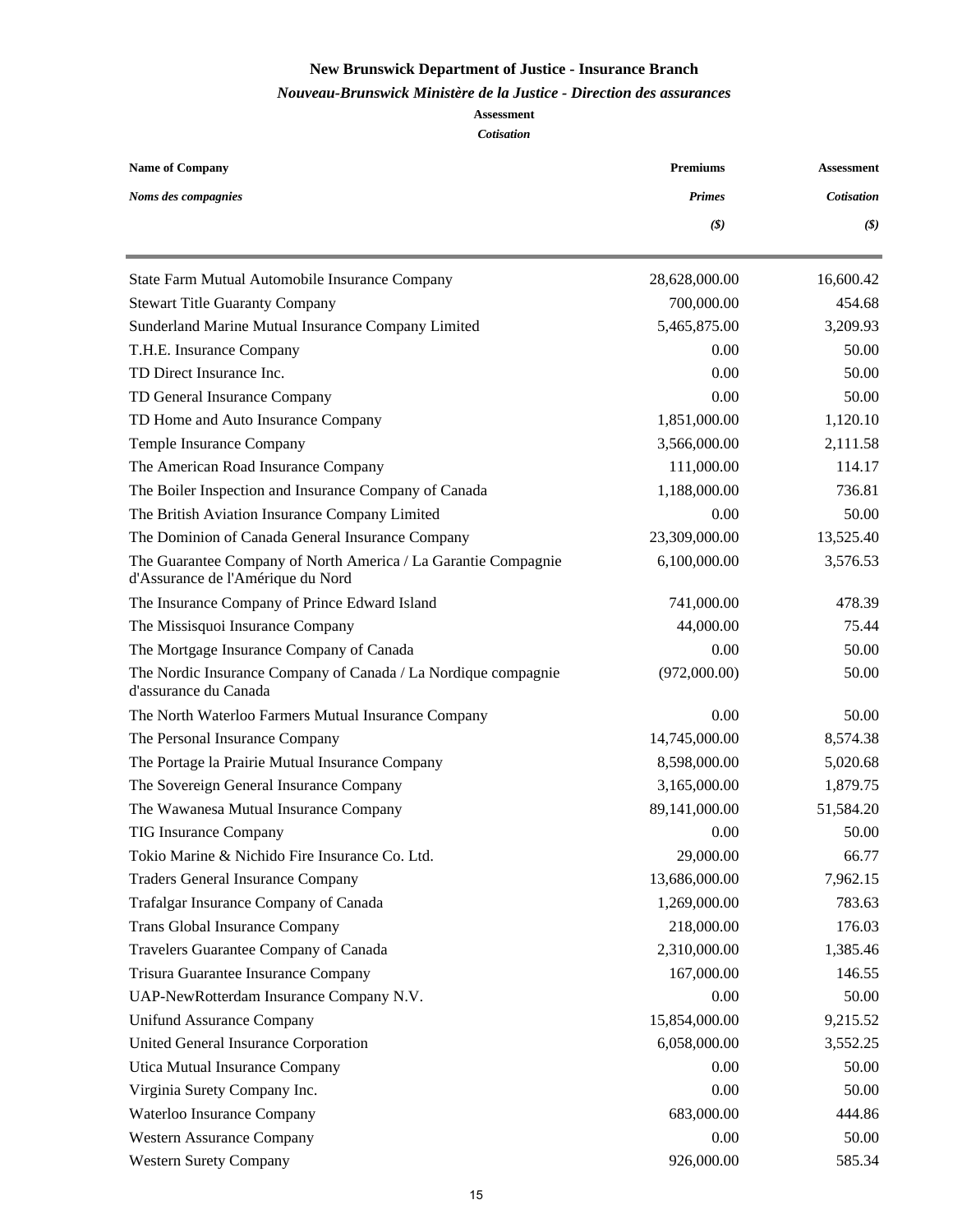#### *Nouveau-Brunswick Ministère de la Justice - Direction des assurances*

| <b>Name of Company</b>                                                             | <b>Premiums</b><br>Assessment |                             |
|------------------------------------------------------------------------------------|-------------------------------|-----------------------------|
| Noms des compagnies                                                                | <b>Primes</b>                 | <b>Cotisation</b>           |
|                                                                                    | $\left( \mathcal{S}\right)$   | $\left( \mathcal{S}\right)$ |
| <b>Westport Insurance Corporation</b>                                              | 1,078,000.00                  | 673.21                      |
| <b>XL Insurance Company Limited</b>                                                | 2,849,000.00                  | 1,697.06                    |
| XL Reinsurance America Inc.                                                        | 748,000.00                    | 482.43                      |
| <b>Zenith Insurance Company</b>                                                    | 4,204,000.00                  | 2,480.42                    |
| Zurich Insurance Company                                                           | 20,720,000.00                 | 12,028.65                   |
| Totals - 2006 - 157 Other than Life Companies/Compagnies autre que l'assurance vie | 829,370,875.00                | 488,031.29                  |
| Totals - 2006 - 256 Companies/Compagnies                                           | 1,487,815,633.00              | 873,642.56                  |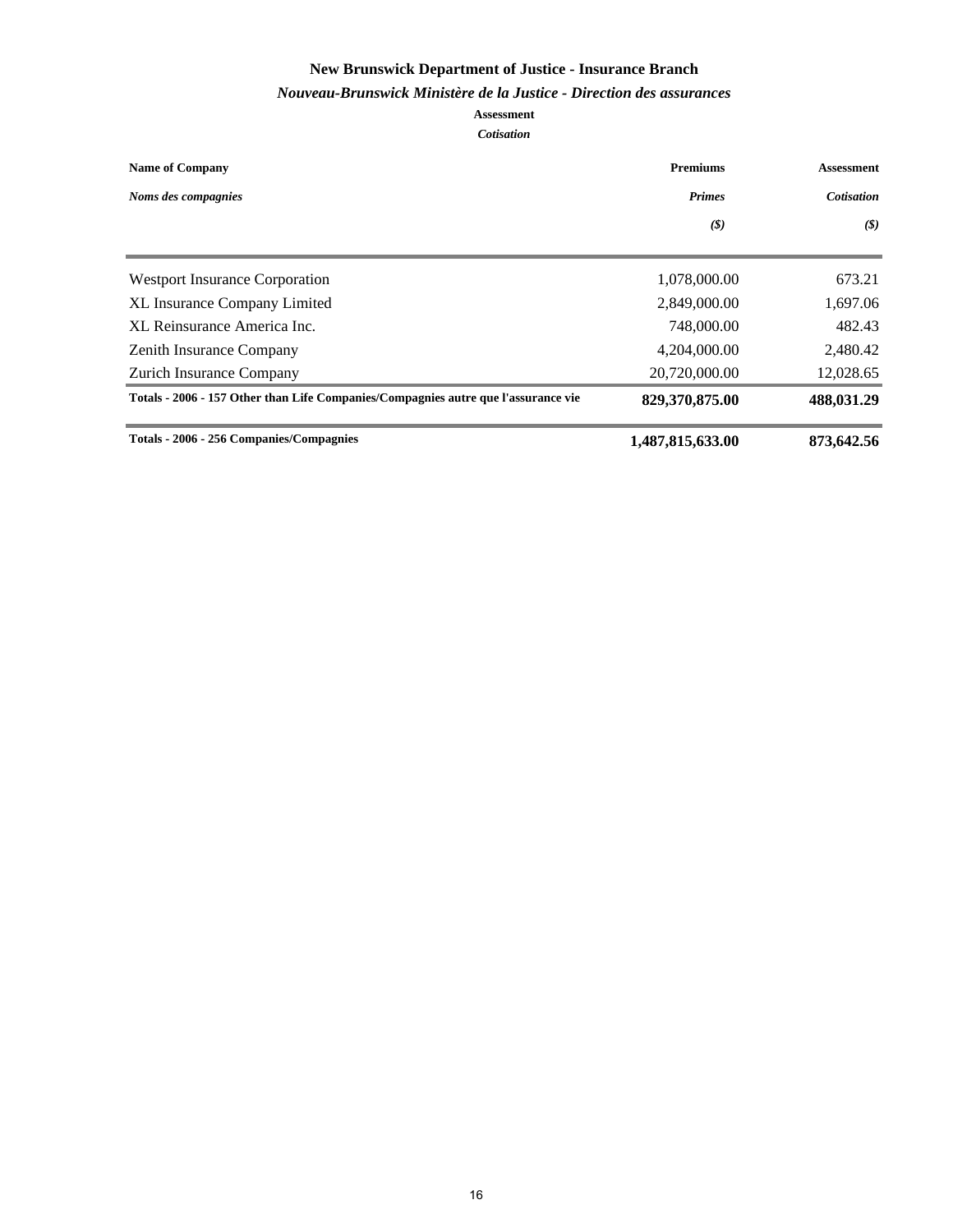#### **Accident and Sickness Insurance**

#### *Accident et maladie*

#### **Premiums & Losses in New Brunswick - 2006**

| <b>Name of Company</b>                                                           | <b>Direct Premiums</b><br>Written | <b>Direct Loss</b> | <b>Loss Ratio</b> |  |
|----------------------------------------------------------------------------------|-----------------------------------|--------------------|-------------------|--|
| Noms des compagnies                                                              | <b>Primes directes</b>            | <b>Sinistres</b>   | <b>Rapport</b>    |  |
|                                                                                  | souscrites<br>(S)                 | supportés<br>(S)   | (%)               |  |
| Acadie Vie                                                                       | 2,167,000                         | 1,212,000          | 55.93             |  |
| <b>ACE INA Insurance</b>                                                         | 90,000                            | 4,000              | 4.44              |  |
| <b>ACE INA Life Insurance</b>                                                    | 1,472,000                         | 108,000            | 7.34              |  |
| Aetna Life Insurance Company                                                     | $\boldsymbol{0}$                  | 19,000             |                   |  |
| AIG Assurance Canada                                                             | 47,000                            | 32,000             | 68.09             |  |
| AIG Life Insurance Company of Canada                                             | 743,000                           | 230,000            | 30.96             |  |
| Allianz Global Risks US Insurance Company                                        | 182,000                           | 156,000            | 85.71             |  |
| Allianz Life Insurance Company of North America                                  | 24,000                            | 2,000              | 8.33              |  |
| American Bankers Insurance Company of Florida                                    | 853,000                           | 53,000             | 6.21              |  |
| American Bankers Life Assurance Company of Florida                               | 1,030,000                         | 823,000            | 79.90             |  |
| American Home Assurance Company                                                  | 3,114,000                         | 1,174,000          | 37.70             |  |
| American Income Life Insurance Company                                           | 567,000                           | 230,000            | 40.56             |  |
| Amex Assurance Company                                                           | 16,000                            | 0                  | 0.00              |  |
| Assomption Compagnie Mutuelle d'Assurance-vie                                    | 17,194,000                        | 12,833,000         | 74.64             |  |
| Assurance-Vie Banque Nationale Compagnie d'Assurance-Vie                         | 2,157,000                         | 552,000            | 25.59             |  |
| Aviva Insurance Company of Canada                                                | 41,000                            | 0                  | 0.00              |  |
| AXA Assurances Inc.                                                              | 577,000                           | 553,000            | 95.84             |  |
| AXA Insurance (Canada)                                                           | 27,000                            | 8,000              | 29.63             |  |
| Blue Cross Life Insurance Company of Canada                                      | 6,171,000                         | 3,507,000          | 56.83             |  |
| <b>BMO Life Insurance Company</b>                                                | 984,000                           | 78,000             | 7.93              |  |
| CAA Insurance Company (Ontario)                                                  | 70,000                            | 53,000             | 75.71             |  |
| Canadian Premier Life Insurance Company                                          | 4,016,000                         | 994,000            | 24.75             |  |
| Canassurance compagnie d'assurance                                               | 1,361,000                         | 1,095,000          | 80.46             |  |
| Chubb Insurance Company of Canada                                                | 4,000                             | (2,000)            |                   |  |
| CIBC Life Insurance Company Limited / Compagnie d'assurance-<br>vie CIBC Limitée | 598,000                           | 104,000            | 17.39             |  |
| CIGNA Life Insurance Company of Canada                                           | 23,000                            | 16,000             | 69.57             |  |
| Combined Insurance Company of America                                            | 13,547,000                        | 6,755,000          | 49.86             |  |
| Commerce and Industry Insurance Company of Canada                                | 22,000                            | 12,000             | 54.55             |  |
| Co-operators General Insurance Company                                           | 31,000                            | (14,000)           |                   |  |
| Co-operators Life Insurance Company                                              | 6,214,000                         | 5,720,000          | 92.05             |  |
| CT Financial Assurance Company                                                   | 114,000                           | 111,000            | 97.37             |  |
| <b>CUMIS General Insurance Company</b>                                           | 44,000                            | 16,000             | 36.36             |  |
| <b>CUMIS</b> Life Insurance Company                                              | 9,050,000                         | 5,050,000          | 55.80             |  |
| Desjardins Sécurité financière compagnie d'assurance vie                         | 16,695,000                        | 5,309,000          | 31.80             |  |
| Echelon General Insurance Company                                                | 31,000                            | 16,000             | 51.61             |  |
| First Canadian Insurance Corporation                                             | 3,582,000                         | 1,142,000          | 31.88             |  |
| Green Shield Canada                                                              | 517,000                           | 417,000            | 80.66             |  |
| Heritage General Insurance Company                                               | 569,000                           | (35,000)           |                   |  |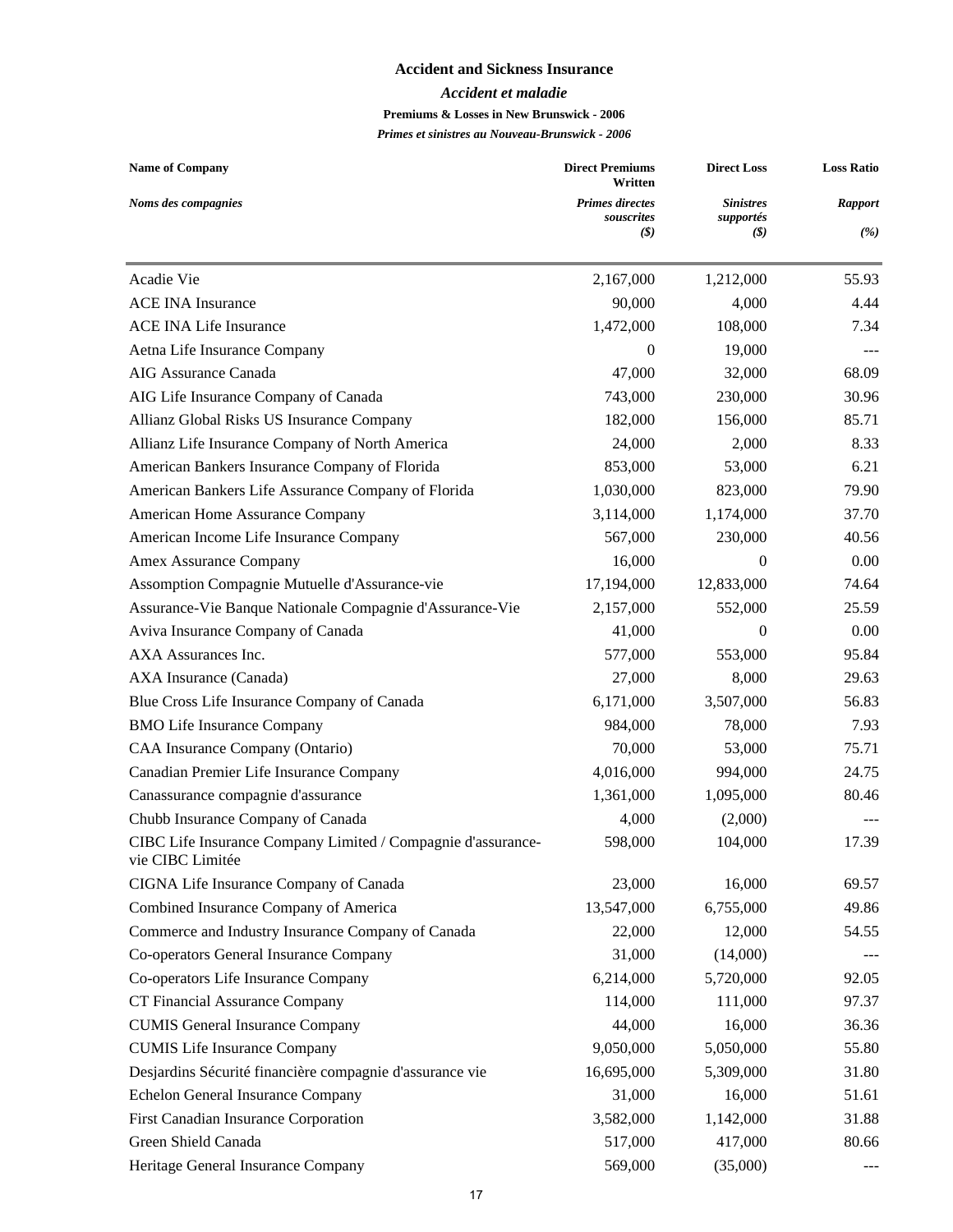#### **Accident and Sickness Insurance**

#### *Accident et maladie*

#### **Premiums & Losses in New Brunswick - 2006**

| <b>Name of Company</b>                                                                              | <b>Direct Premiums</b><br>Written    | <b>Direct Loss</b>            | <b>Loss Ratio</b> |
|-----------------------------------------------------------------------------------------------------|--------------------------------------|-------------------------------|-------------------|
| Noms des compagnies                                                                                 | <b>Primes directes</b><br>souscrites | <b>Sinistres</b><br>supportés | <b>Rapport</b>    |
|                                                                                                     | $\left(\frac{1}{2}\right)$           | (S)                           | (%)               |
| Household Life Insurance Company                                                                    | 1,139,000                            | 524,000                       | 46.01             |
| Industrial Alliance Pacific Insurance and Financial Services Inc.                                   | 4,550,000                            | 2,068,000                     | 45.45             |
| Industrielle Alliance Assurance et services financiers inc.                                         | 4,032,000                            | 4,040,000                     | 100.20            |
| ING Insurance Company of Canada                                                                     | $\mathbf{0}$                         | (1,000)                       |                   |
| ING Novex Insurance Company of Canada                                                               | 21,000                               | 57,000                        | 271.43            |
| La Survivance compagnie mutuelle d'assurance-vie                                                    | 574,000                              | 214,000                       | 37.28             |
| Legacy General Insurance Company                                                                    | $\theta$                             | 178,000                       |                   |
| Life Investors Insurance Company of America                                                         | 40,000                               | 7,000                         | 17.50             |
| L'Internationale compagnie d'assurance-vie                                                          | 32,000                               | $\theta$                      | 0.00              |
| Lloyd's Underwriters                                                                                | 150,000                              | 29,000                        | 19.33             |
| Lombard General Insurance Company of Canada                                                         | 3,000                                | 0                             | 0.00              |
| London and Midland General Insurance Company                                                        | 1,625,000                            | 431,000                       | 26.52             |
| London Life Insurance Company                                                                       | $\theta$                             | 859,000                       |                   |
| L'Union-Vie compagnie mutuelle d'assurance                                                          | 13,000                               | 0                             | 0.00              |
| Manulife Canada Ltd.                                                                                | 8,000                                | 1,000                         | 12.50             |
| Medavie Inc.                                                                                        | 56,576,000                           | 38,570,000                    | 68.17             |
| MetLife Canada / MetVie Canada                                                                      | 3,000                                | 10,000                        | 333.33            |
| New York Life Insurance Company                                                                     | 4,000                                | 3,000                         | 75.00             |
| Penncorp Life Insurance Company                                                                     | 457,000                              | 333,000                       | 72.87             |
| RBC Insurance Company of Canada                                                                     | 1,933,000                            | 431,000                       | 22.30             |
| RBC Life Insurance Company                                                                          | 7,665,000                            | 5,153,000                     | 67.23             |
| Reliable Life Insurance Company                                                                     | 1,180,000                            | 306,000                       | 25.93             |
| Royal & Sun Alliance Insurance Company of Canada                                                    | 374,000                              | $\boldsymbol{0}$              | 0.00              |
| Scotia Life Insurance Company                                                                       | 1,195,000                            | 13,000                        | 1.09              |
| SSQ, Société d'Assurance-Vie inc.                                                                   | 1,037,000                            | 987,000                       | 95.18             |
| Stonebridge Life Insurance Company                                                                  | 2,000                                | 1,000                         | 50.00             |
| Sun Life Assurance Company of Canada                                                                | 32,703,000                           | 25,910,000                    | 79.23             |
| TD Life Insurance Company                                                                           | 317,000                              | 10,000                        | 3.15              |
| The Canada Life Assurance Company                                                                   | 15,682,000                           | 9,700,000                     | 61.85             |
| The Empire Life Insurance Company                                                                   | 306,000                              | 194,000                       | 63.40             |
| The Equitable Life Insurance Company of Canada                                                      | 176,000                              | 214,000                       | 121.59            |
| The Great-West Life Assurance Company                                                               | 38,214,000                           | 26,529,000                    | 69.42             |
| The Guarantee Company of North America / La Garantie<br>Compagnie d'Assurance de l'Amérique du Nord | 11,000                               | $\mathbf{0}$                  | 0.00              |
| The Manufacturers Life Insurance Company                                                            | 50,673,000                           | 41,519,000                    | 81.94             |
| The Prudential Insurance Company of America                                                         | 22,000                               | 4,000                         | 18.18             |
| The Standard Life Assurance Company of Canada                                                       | 1,201,000                            | 1,396,000                     | 116.24            |
| The Wawanesa Life Insurance Company                                                                 | 197,000                              | 149,000                       | 75.63             |
| Trans Global Life Insurance Company                                                                 | 56,000                               | 26,000                        | 46.43             |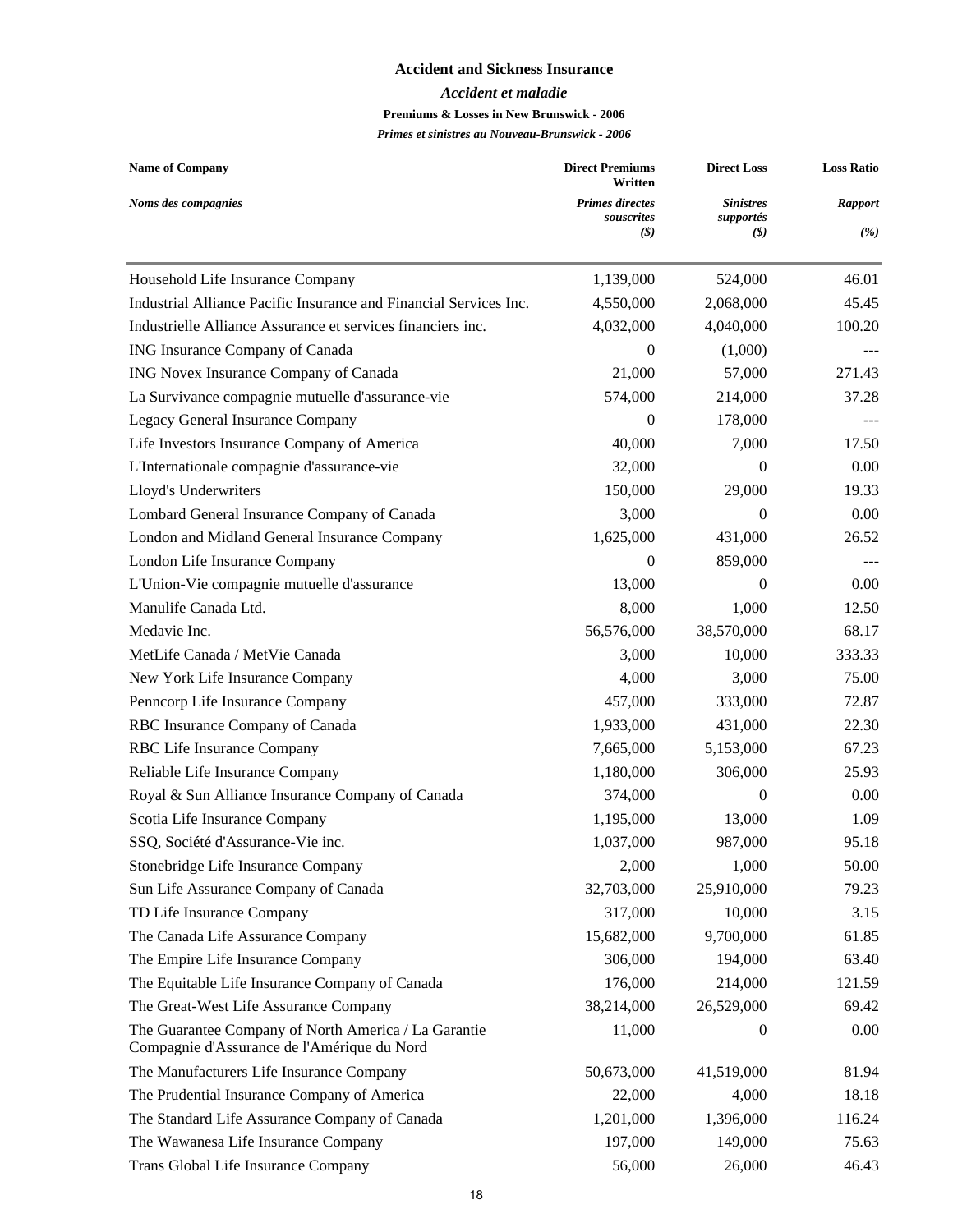#### **Accident and Sickness Insurance**

#### *Accident et maladie*

#### **Premiums & Losses in New Brunswick - 2006**

| <b>Name of Company</b>                  | <b>Direct Premiums</b><br>Written    | <b>Direct Loss</b>            | <b>Loss Ratio</b> |
|-----------------------------------------|--------------------------------------|-------------------------------|-------------------|
| Noms des compagnies                     | <b>Primes directes</b><br>souscrites | <b>Sinistres</b><br>supportés | <b>Rapport</b>    |
|                                         | (S)                                  | (S)                           | (%)               |
| Transamerica Life Canada                | 19,000                               | 8,000                         | 42.11             |
| <b>Trent Health Insurance Company</b>   | $\theta$                             | (13,000)                      |                   |
| Union du Canada Assurance-Vie           | 102,000                              | 4,000                         | 3.92              |
| Unity Life of Canada                    | 378,000                              | 4.000                         | 1.06              |
| Western Life Assurance Company          | 146,000                              | 26,000                        | 17.81             |
| Totals - 2006 - 81 Companies/Compagnies | 316,760,000                          | 208,227,000                   | 65.74             |
| Totals - 2005 - 82 Companies/Compagnies | 462,996,000                          | 201,972,154                   | 43.62             |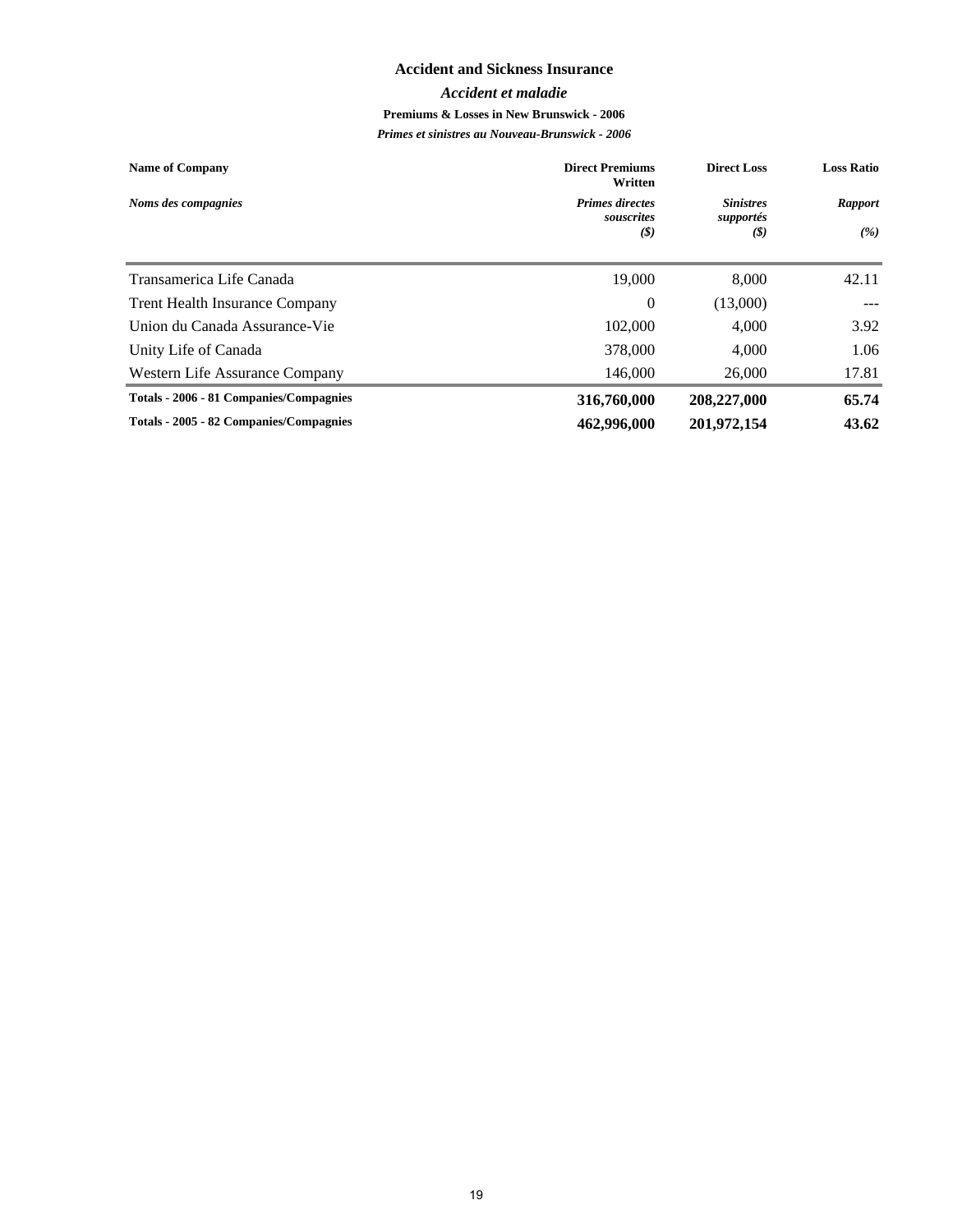#### **Aircraft**

#### *Aviation*

## **Premiums & Losses in New Brunswick - 2006**

| <b>Name of Company</b>                           | <b>Direct Premiums</b><br>Written | <b>Direct Loss</b> | <b>Loss Ratio</b> |
|--------------------------------------------------|-----------------------------------|--------------------|-------------------|
| Noms des compagnies                              | <b>Primes directes</b>            | <b>Sinistres</b>   | <b>Rapport</b>    |
|                                                  | souscrites<br>(S)                 | supportés<br>(S)   | (%)               |
| <b>ACE INA Insurance</b>                         | 356,000                           | 21,000             | 5.90              |
| Allianz Global Risks US Insurance Company        | 342,000                           | 19,000             | 5.56              |
| American Home Assurance Company                  | 2,000                             | $\Omega$           | 0.00              |
| Eagle Star Insurance Company Limited             | $\theta$                          | (4,000)            |                   |
| <b>GCAN</b> Insurance Company                    | 48,000                            | 7,000              | 14.58             |
| Hartford Fire Insurance Company                  | 344,000                           | 188,000            | 54.65             |
| Lloyd's Underwriters                             | 468,000                           | 174,000            | 37.18             |
| Mitsui Sumitomo Insurance Company Limited        | 32,000                            | (3,000)            |                   |
| National Liability & Fire Insurance Company      | 208,000                           | 34,000             | 16.35             |
| Royal & Sun Alliance Insurance Company of Canada | 20,000                            | 55,000             | 275.00            |
| St. Paul Fire and Marine Insurance Company       | $\Omega$                          | (1,000)            |                   |
| Temple Insurance Company                         | 183,000                           | 198,000            | 108.20            |
| Totals - 2006 - 12 Companies/Compagnies          | 2,003,000                         | 688,000            | 34.35             |
| <b>Totals - 2005 - 14 Companies/Compagnies</b>   | 1,900,000                         | 35,000             | 1.84              |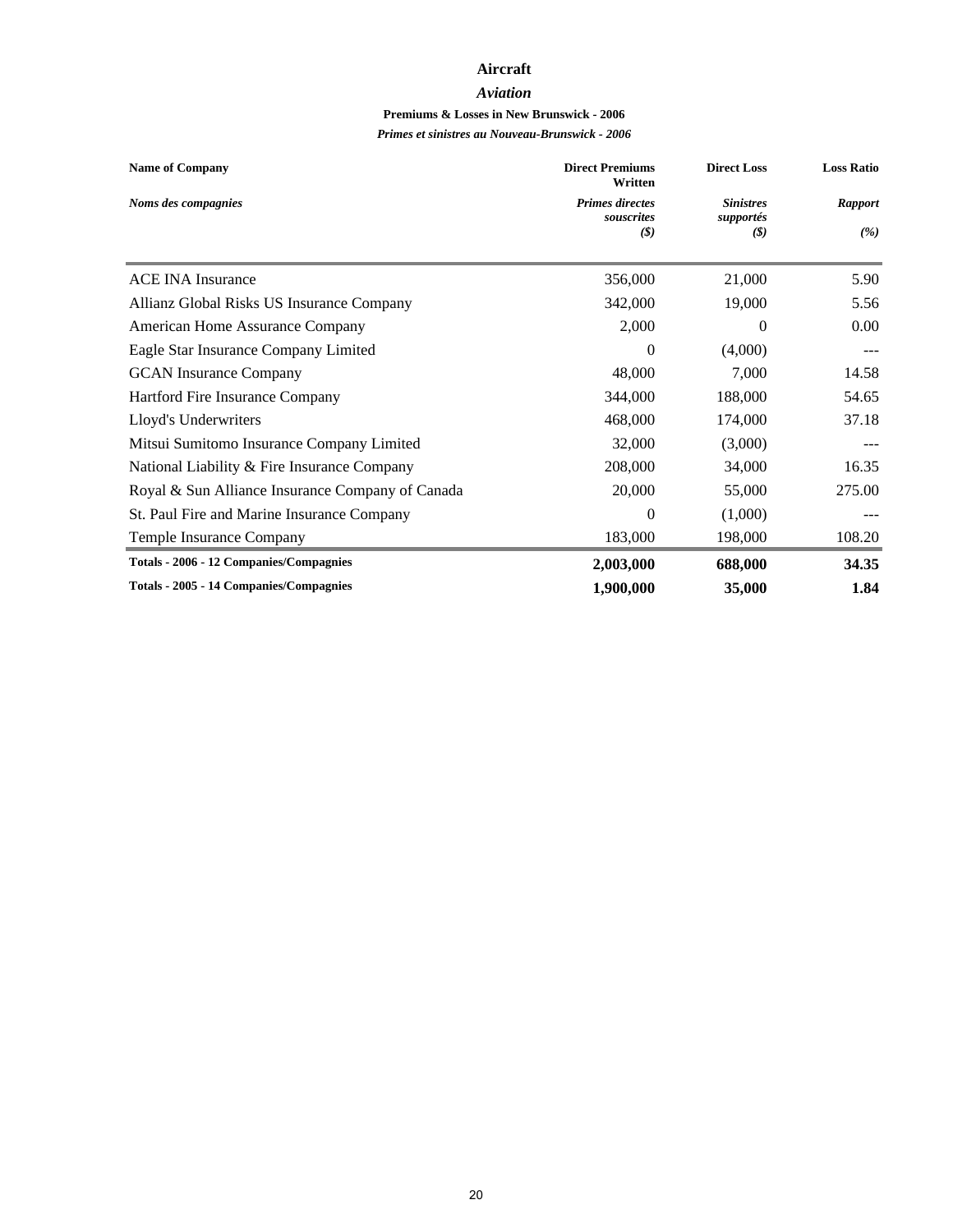#### *Assurance d'automobile*

**Premiums & Losses in New Brunswick - 2006**

| <b>Name of Company</b>                               |                | <b>Premiums</b>             |                  |              |                | <b>Claims</b>                      |                |              |                     |  |  |
|------------------------------------------------------|----------------|-----------------------------|------------------|--------------|----------------|------------------------------------|----------------|--------------|---------------------|--|--|
| Noms des compagnies                                  |                | Primes                      |                  |              |                | <b>Sinistres</b>                   |                |              |                     |  |  |
|                                                      | Liability      | Personal<br><b>Accident</b> | Other            | <b>Total</b> | Liability      | <b>Personal</b><br><b>Accident</b> | Other          | <b>Total</b> | <b>Loss Ratio</b>   |  |  |
|                                                      | Responsabilité | <b>Accident</b>             | Autres           | <b>Total</b> | Responsabilité | <b>Accident</b>                    | Autres         | <b>Total</b> | <b>Rapport</b>      |  |  |
|                                                      | (\$'000)       | Corporel<br>(\$'000)        | (S'000)          | (S'000)      | (\$'000)       | Corporel<br>(\$'000)               | (S'000)        | (\$'000)     | (%)                 |  |  |
| <b>ACE INA Insurance</b>                             | 3,680          | 250                         | 1,571            | 5,501        | 1,662          | 203                                | 236            | 2,101        | 38.19               |  |  |
| Allianz Global Risks US Insurance<br>Company         | 60             | 10                          | 46               | 116          | 433            | (22)                               | 4              | 415          | 357.76              |  |  |
| Allstate Insurance Company of Canada                 | 11,833         | 4,845                       | 5,327            | 22,005       | 3,059          | 3,420                              | 2,925          | 9,404        | 42.74               |  |  |
| American Home Assurance Company                      | 574            | 388                         | 404              | 1,366        | 640            | 661                                | 45             | 1,346        | 98.54               |  |  |
| Ascentus Insurance Ltd.                              | 305            | 145                         | 183              | 633          | 157            | (79)                               | 206            | 284          | 44.87               |  |  |
| Aviva Insurance Company of Canada                    | 18,611         | 5,545                       | 8,284            | 32,440       | 7,401          | 2,624                              | 4,968          | 14,993       | 46.22               |  |  |
| AXA Insurance (Canada)                               | 18,011         | 7,048                       | 8,649            | 33,708       | 9,916          | 488                                | 4,637          | 15,041       | 44.62               |  |  |
| AXA Pacific Insurance Company                        | (55)           | (19)                        | (30)             | (104)        | 34             | (9)                                | (15)           | 10           | $\qquad \qquad - -$ |  |  |
| CAA Insurance Company (Ontario)                      | 1,188          | 532                         | 746              | 2,466        | 612            | 548                                | 912            | 2,072        | 84.02               |  |  |
| Centennial Insurance Company                         | (1)            | (1)                         | (1)              | (3)          | (3)            | $\mathbf{0}$                       | $\theta$       | (3)          |                     |  |  |
| Chubb Insurance Company of Canada                    | 76             | 9                           | 38               | 123          | 19             | -1                                 | 2              | 22           | 17.89               |  |  |
| Coachman Insurance Company                           | $\Omega$       | $\boldsymbol{0}$            | $\boldsymbol{0}$ | $\Omega$     | 642            | 13                                 | $\overline{0}$ | 655          | $---$               |  |  |
| Commerce and Industry Insurance<br>Company of Canada | 58             | $\mathfrak{2}$              |                  | 61           | (2)            |                                    | $\overline{0}$ | (1)          | $---$               |  |  |
| <b>Continental Casualty Company</b>                  | 8              | $\mathbf{0}$                | 34               | 42           | $\theta$       | $\boldsymbol{0}$                   | (2)            | (2)          |                     |  |  |
| Co-operators General Insurance<br>Company            | 15,493         | 11,834                      | 7,450            | 34,777       | 9,478          | 3,596                              | 6,715          | 19,789       | 56.90               |  |  |
| Coseco Insurance Company                             | 635            | 248                         | 281              | 1,164        | (731)          | 35                                 | 215            | (481)        | $---$               |  |  |
| <b>CUMIS General Insurance Company</b>               | 22             | 7                           | 13               | 42           | $\overline{4}$ | $\boldsymbol{0}$                   | -11            | 15           | 35.71               |  |  |
| DaimlerChrysler Insurance Company                    | 73             | $\boldsymbol{0}$            | 143              | 216          | 105            | $\overline{0}$                     | 184            | 289          | 133.80              |  |  |
| Echelon General Insurance Company                    | 22             | 9                           | $\overline{7}$   | 38           | (371)          |                                    | (39)           | (409)        |                     |  |  |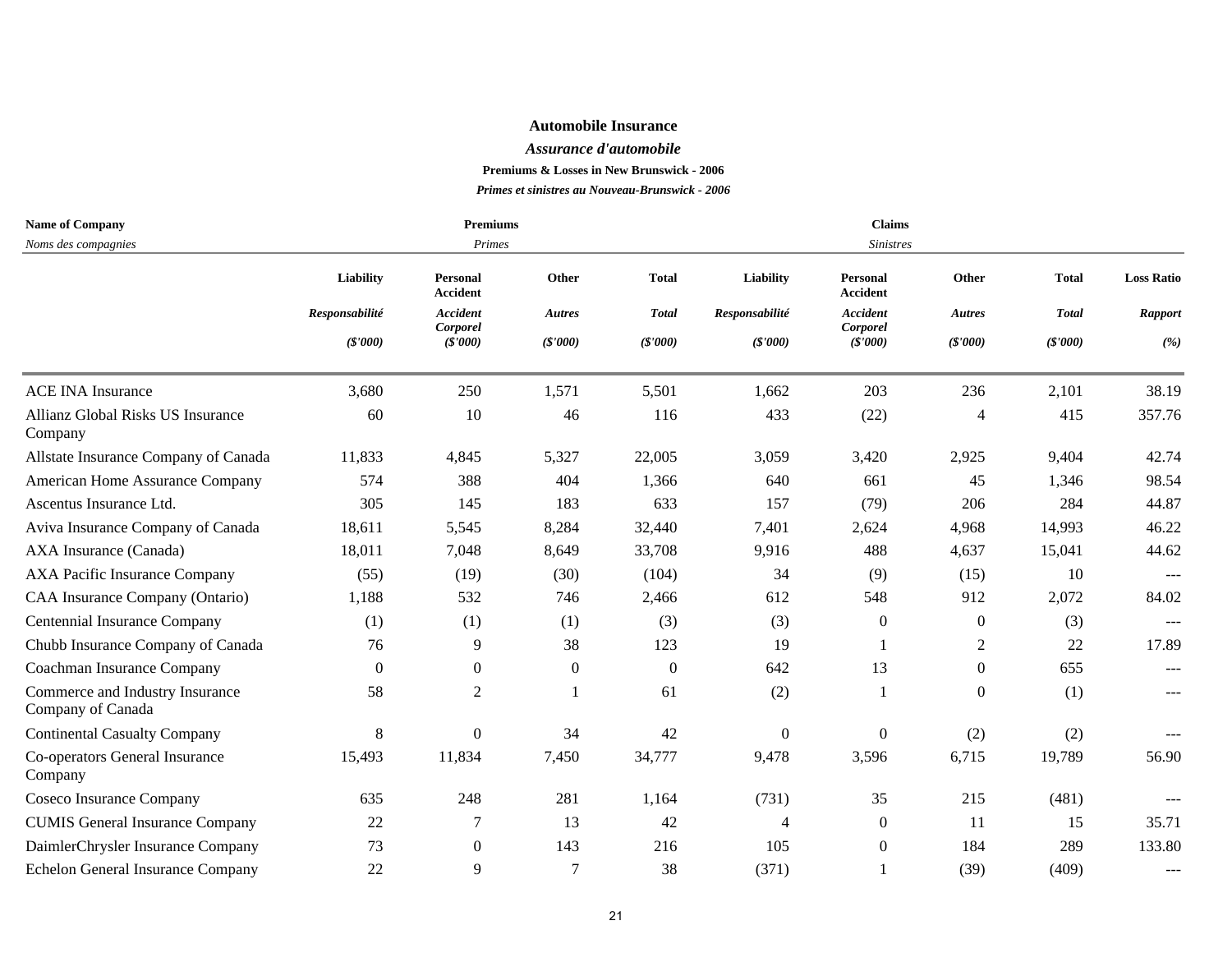#### *Assurance d'automobile*

**Premiums & Losses in New Brunswick - 2006**

| <b>Name of Company</b>                         |                  | <b>Premiums</b>             |                          |                |                | Claims                      |                  |                |                     |
|------------------------------------------------|------------------|-----------------------------|--------------------------|----------------|----------------|-----------------------------|------------------|----------------|---------------------|
| Noms des compagnies                            |                  | Primes                      |                          |                |                | <b>Sinistres</b>            |                  |                |                     |
|                                                | Liability        | Personal<br><b>Accident</b> | Other                    | <b>Total</b>   | Liability      | Personal<br><b>Accident</b> | Other            | <b>Total</b>   | <b>Loss Ratio</b>   |
|                                                | Responsabilité   | <b>Accident</b><br>Corporel | <b>Autres</b>            | <b>Total</b>   | Responsabilité | <b>Accident</b><br>Corporel | Autres           | <b>Total</b>   | <b>Rapport</b>      |
|                                                | (\$'000)         | (S'000)                     | (\$'000)                 | (S'000)        | (\$'000)       | (S'000)                     | (S'000)          | (\$'000)       | (%)                 |
| <b>Economical Mutual Insurance Company</b>     | 9,016            | 3,643                       | 4,397                    | 17,056         | 3,167          | 3,502                       | 2,928            | 9,597          | 56.27               |
| Elite Insurance Company                        | 3,200            | 1,080                       | 1,782                    | 6,062          | 465            | 385                         | 836              | 1,686          | 27.81               |
| Employers Insurance Company of<br>Wausau       | $\overline{0}$   | $\boldsymbol{0}$            | $\boldsymbol{0}$         | $\overline{0}$ | 6              | $\boldsymbol{0}$            | $\overline{0}$   | 6              | $  -$               |
| Federated Insurance Company of Canada          | 83               | 10                          | 38                       | 131            | (44)           | (2)                         | 6                | (40)           |                     |
| Federation Insurance Company of<br>Canada      | 12,685           | 4,116                       | 4,677                    | 21,478         | 8,595          | 2,364                       | 2,684            | 13,643         | 63.52               |
| Hartford Fire Insurance Company                | 14               | $\boldsymbol{0}$            | $\overline{\mathcal{A}}$ | 18             | 50             | $\boldsymbol{0}$            | 11               | 61             | 338.89              |
| ING Insurance Company of Canada                | 13,866           | 5,998                       | 5,181                    | 25,045         | 6,202          | 3,768                       | 3,924            | 13,894         | 55.48               |
| ING Novex Insurance Company of<br>Canada       | 386              | 166                         | 133                      | 685            |                | (116)                       | 91               | (24)           | $\qquad \qquad - -$ |
| Innovative Insurance Corporation               | $\boldsymbol{0}$ | $\boldsymbol{0}$            |                          |                | $\overline{0}$ | $\boldsymbol{0}$            | $\boldsymbol{0}$ | $\overline{0}$ | 0.00                |
| Kingsway General Insurance Company             | 2,300            | 427                         | 1,800                    | 4,527          | 1,085          | 24                          | 550              | 1,659          | 36.65               |
| La Compagnie d'assurance Belair inc.           | (31)             | (23)                        | (34)                     | (88)           | 220            | 231                         | 2                | 453            | $---$               |
| La Compagnie d'Assurances Jevco                | (182)            | (54)                        | (95)                     | (331)          | (111)          | (473)                       | (22)             | (606)          | $\qquad \qquad - -$ |
| Liberty Mutual Insurance Company               | 147              | (17)                        | 26                       | 156            | 145            | 237                         | (5)              | 377            | 241.67              |
| Lloyd's Underwriters                           | (58)             | (8)                         | $\,8\,$                  | (58)           | 753            | (224)                       | 68               | 597            | $---$               |
| Lombard General Insurance Company of<br>Canada | 4,742            | 768                         | 2,022                    | 7,532          | 76             | 551                         | 660              | 1,287          | 17.09               |
| <b>Lombard Insurance Company</b>               | (12)             | (2)                         | $\boldsymbol{0}$         | (14)           | (374)          | (398)                       | 6                | (766)          |                     |
| <b>Lumbermens Mutual Casualty Company</b>      | (3)              | $\Omega$                    | $\boldsymbol{0}$         | (3)            | (16)           | $\mathbf{0}$                | $\Omega$         | (16)           |                     |
| Markel Insurance Company of Canada             | 5,216            | 414                         | 3,272                    | 8,902          | 5,702          | 1,487                       | 1,241            | 8,430          | 94.70               |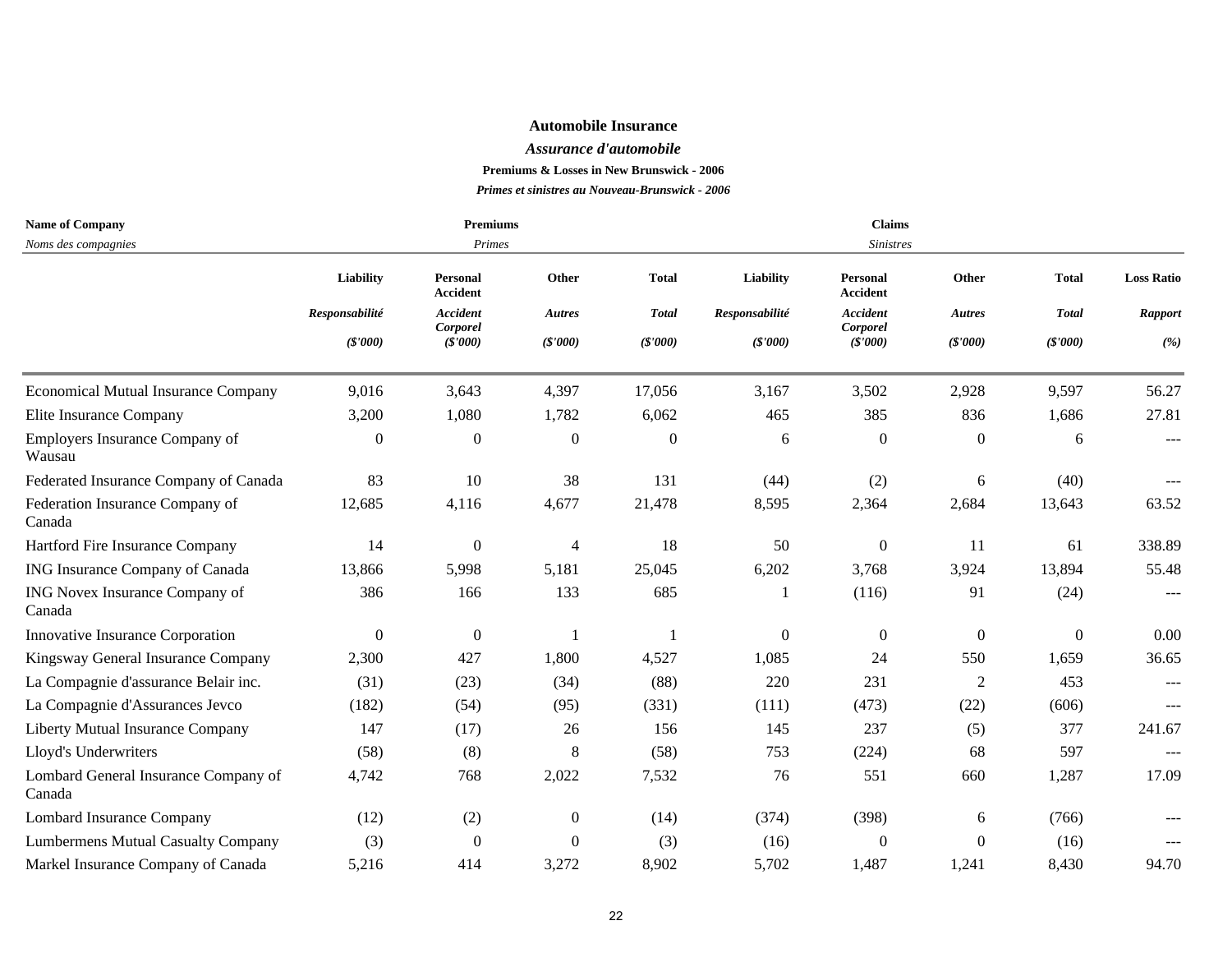#### *Assurance d'automobile*

**Premiums & Losses in New Brunswick - 2006**

| <b>Name of Company</b>                                         |                  | <b>Premiums</b>             |                |              |                | <b>Claims</b>               |                  |              |                   |
|----------------------------------------------------------------|------------------|-----------------------------|----------------|--------------|----------------|-----------------------------|------------------|--------------|-------------------|
| Noms des compagnies                                            |                  | Primes                      |                |              |                | <b>Sinistres</b>            |                  |              |                   |
|                                                                | <b>Liability</b> | Personal<br>Accident        | Other          | <b>Total</b> | Liability      | Personal<br><b>Accident</b> | Other            | <b>Total</b> | <b>Loss Ratio</b> |
|                                                                | Responsabilité   | <b>Accident</b><br>Corporel | <b>Autres</b>  | <b>Total</b> | Responsabilité | <b>Accident</b><br>Corporel | <b>Autres</b>    | <b>Total</b> | <b>Rapport</b>    |
|                                                                | (S'000)          | (S'000)                     | (S'000)        | (\$'000)     | (\$'000)       | (S'000)                     | (\$'000)         | (\$'000)     | (%)               |
| Mitsui Sumitomo Insurance Company<br>Limited                   | 19               | $\mathfrak{Z}$              | 11             | 33           | 3              | $\boldsymbol{0}$            | $\boldsymbol{0}$ | 3            | 9.09              |
| Motors Insurance Corporation                                   | $\theta$         | $\overline{0}$              | 222            | 222          | (5)            | $\theta$                    | 17               | 12           | 5.41              |
| Old Republic Insurance Company of<br>Canada                    | 1,001            | 75                          | 429            | 1,505        | (218)          | (44)                        | 89               | (173)        | $\qquad \qquad -$ |
| Optimum Société d'Assurance inc.                               | $\overline{0}$   | $\overline{0}$              | $\theta$       | $\theta$     | (174)          | (5)                         | (1)              | (180)        | $\qquad \qquad -$ |
| Pafco Insurance Company                                        | 1,195            | 424                         | 219            | 1,838        | 604            | (20)                        | 266              | 850          | 46.25             |
| Pembridge Insurance Company                                    | 4,171            | 1,981                       | 1,746          | 7,898        | 1,943          | 622                         | 853              | 3,418        | 43.28             |
| Perth Insurance Company                                        | 478              | 118                         | 156            | 752          | 174            | 18                          | 109              | 301          | 40.03             |
| Primmum Insurance Company                                      | 4,383            | 1,764                       | 2,168          | 8,315        | 3,665          | 1,242                       | 544              | 5,451        | 65.56             |
| Promutuel Témiscouata société mutuelle<br>d'assurance générale | 19               | 9                           | 8              | 36           | $\overline{0}$ | $\boldsymbol{0}$            | $\boldsymbol{0}$ | $\Omega$     | 0.00              |
| Protective Insurance Company                                   | 25               |                             | 6              | 32           | 77             | $\boldsymbol{0}$            | (7)              | 70           | 218.75            |
| RBC General Insurance Company                                  | 4,482            | 1,651                       | 1,043          | 7,176        | 3,730          | 1,048                       | 1,040            | 5,818        | 81.08             |
| Royal & Sun Alliance Insurance<br>Company of Canada            | 9,182            | 2,861                       | 4,292          | 16,335       | 5,904          | 478                         | 2,983            | 9,365        | 57.33             |
| Scottish & York Insurance Company<br>Limited                   | 31               | 7                           | 21             | 59           | (48)           | (104)                       | (1)              | (153)        | $\frac{1}{2}$     |
| Security National Insurance Company                            | 10,651           | 4,076                       | 4,605          | 19,332       | 4,409          | 1,623                       | 2,477            | 8,509        | 44.02             |
| Sentry Insurance a Mutual Company                              | 11               | $\boldsymbol{0}$            | $\overline{2}$ | 13           | 9              | $\theta$                    | $\overline{0}$   | 9            | 69.23             |
| St. Paul Fire and Marine Insurance<br>Company                  | 1,598            | 253                         | 231            | 2,082        | 441            | 60                          | 156              | 657          | 31.56             |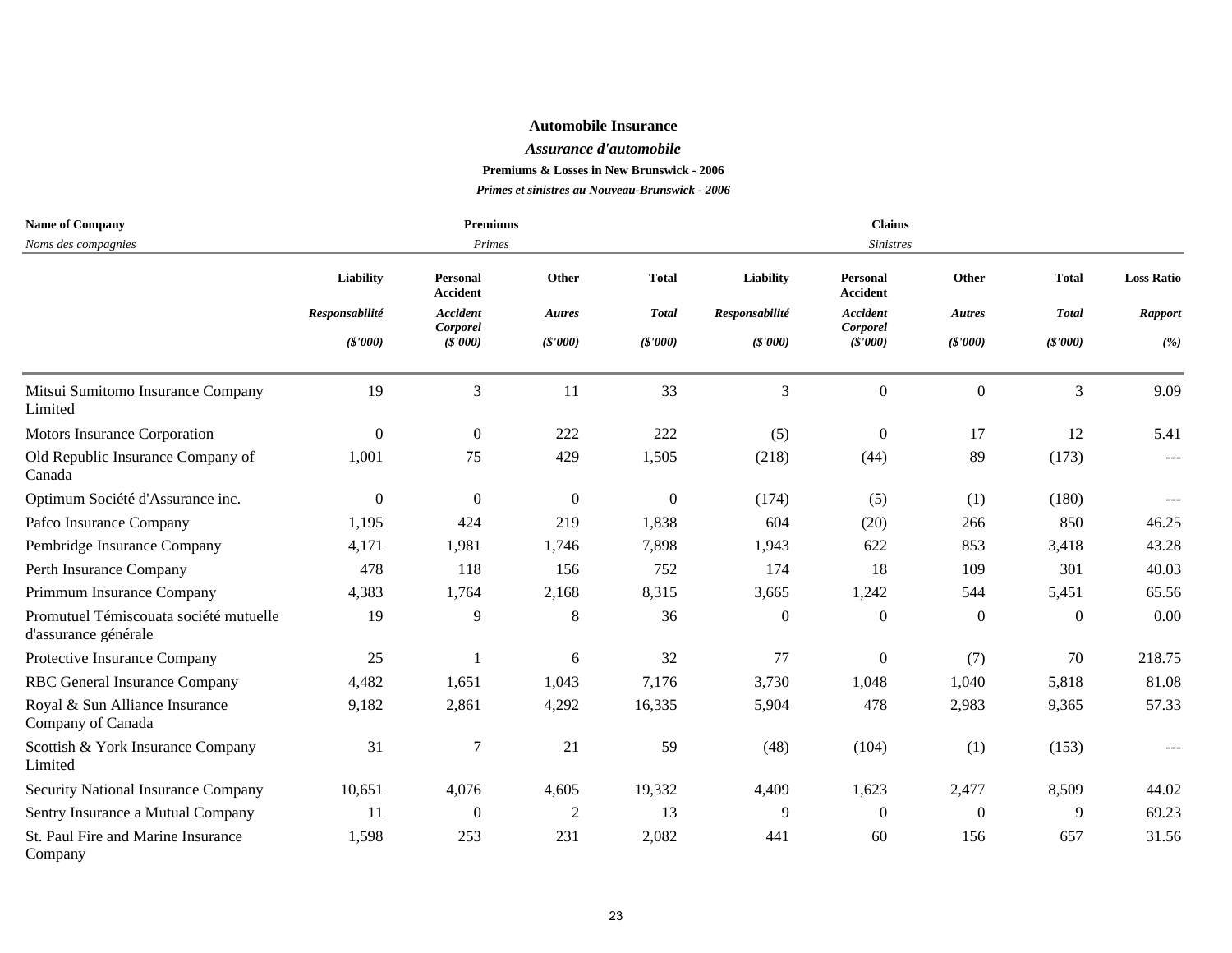#### *Assurance d'automobile*

**Premiums & Losses in New Brunswick - 2006**

| <b>Name of Company</b>                                                                                 |                  | <b>Premiums</b>      |                  |                  |                | <b>Claims</b>               |               |              |                   |
|--------------------------------------------------------------------------------------------------------|------------------|----------------------|------------------|------------------|----------------|-----------------------------|---------------|--------------|-------------------|
| Noms des compagnies                                                                                    |                  | Primes               |                  |                  |                | <b>Sinistres</b>            |               |              |                   |
|                                                                                                        | Liability        | Personal<br>Accident | Other            | <b>Total</b>     | Liability      | Personal<br>Accident        | Other         | <b>Total</b> | <b>Loss Ratio</b> |
|                                                                                                        | Responsabilité   | Accident<br>Corporel | <b>Autres</b>    | <b>Total</b>     | Responsabilité | <b>Accident</b><br>Corporel | <b>Autres</b> | <b>Total</b> | <b>Rapport</b>    |
|                                                                                                        | (S'000)          | (S'000)              | (S'000)          | (S'000)          | (S'000)        | (\$'000)                    | (S'000)       | (S'000)      | (%)               |
| State Farm Mutual Automobile Insurance<br>Company                                                      | 16,770           | 3,625                | 8,233            | 28,628           | 8,473          | 2,369                       | 6,025         | 16,867       | 58.92             |
| TD Home and Auto Insurance Company                                                                     | 895              | 352                  | 354              | 1,601            | 2,525          | 494                         | 122           | 3,141        | 196.19            |
| The American Road Insurance Company                                                                    | $\theta$         | $\boldsymbol{0}$     | 108              | 108              | $\Omega$       | $\mathbf{0}$                | 74            | 74           | 68.52             |
| The Dominion of Canada General<br><b>Insurance Company</b>                                             | 8,808            | 3,065                | 4,430            | 16,303           | 5,254          | 1,437                       | 2,312         | 9,003        | 55.22             |
| The Guarantee Company of North<br>America / La Garantie Compagnie<br>d'Assurance de l'Amérique du Nord | 652              | 103                  | 307              | 1,062            | (197)          | 30                          | 71            | (96)         |                   |
| The Insurance Company of Prince<br><b>Edward Island</b>                                                | 159              | 19                   | 63               | 241              | 40             | 3                           |               | 44           | 18.26             |
| The Missisquoi Insurance Company                                                                       | $\boldsymbol{0}$ | $\boldsymbol{0}$     | $\boldsymbol{0}$ | $\boldsymbol{0}$ | (374)          | 25                          | 73            | (276)        |                   |
| The Nordic Insurance Company of<br>Canada / La Nordique compagnie<br>d'assurance du Canada             | (898)            | (456)                | 383              | (971)            | (3,050)        | 586                         | 370           | (2,094)      |                   |
| The Personal Insurance Company                                                                         | 6,408            | 2,260                | 3,573            | 12,241           | 4,203          | 640                         | 2,015         | 6,858        | 56.02             |
| The Portage la Prairie Mutual Insurance<br>Company                                                     | 2,808            | 1,472                | 1,536            | 5,816            | 1,128          | 644                         | 1,092         | 2,864        | 49.24             |
| The Sovereign General Insurance<br>Company                                                             | 175              | 36                   | 83               | 294              | 162            | 226                         | 108           | 496          | 168.71            |
| The Wawanesa Mutual Insurance<br>Company                                                               | 36,128           | 14,432               | 21,111           | 71,671           | 17,274         | 4,936                       | 12,306        | 34,516       | 48.16             |
| Tokio Marine & Nichido Fire Insurance<br>Co. Ltd.                                                      | 15               | $\overline{4}$       | $\overline{4}$   | 23               | $\tau$         | $\boldsymbol{0}$            | 36            | 43           | 186.96            |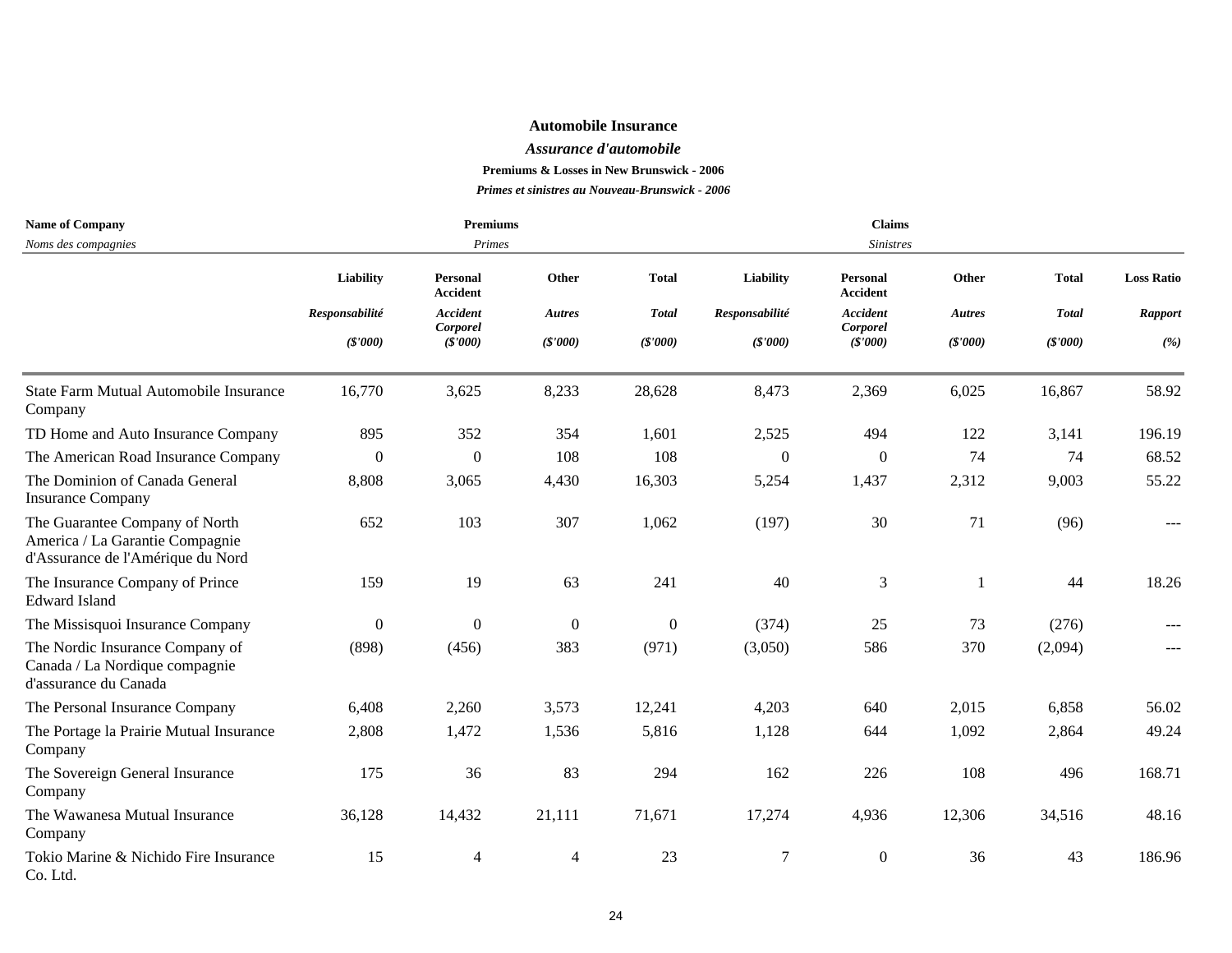#### *Assurance d'automobile*

**Premiums & Losses in New Brunswick - 2006**

| <b>Name of Company</b>                   |                  | <b>Premiums</b>             |               |               |                  | <b>Claims</b>                      |                |              |                   |  |  |
|------------------------------------------|------------------|-----------------------------|---------------|---------------|------------------|------------------------------------|----------------|--------------|-------------------|--|--|
| Noms des compagnies                      |                  | Primes                      |               |               |                  | <b>Sinistres</b>                   |                |              |                   |  |  |
|                                          | <b>Liability</b> | Personal<br><b>Accident</b> | Other         | <b>Total</b>  | <b>Liability</b> | <b>Personal</b><br><b>Accident</b> | Other          | <b>Total</b> | <b>Loss Ratio</b> |  |  |
|                                          | Responsabilité   | <b>Accident</b>             | <b>Autres</b> | <b>Total</b>  | Responsabilité   | <b>Accident</b>                    | <b>Autres</b>  | <b>Total</b> | Rapport           |  |  |
|                                          | (S'000)          | Corporel<br>(S'000)         | (S'000)       | (S'000)       | (S'000)          | Corporel<br>(S'000)                | (S'000)        | (S'000)      | (%)               |  |  |
| <b>Traders General Insurance Company</b> | 5,781            | 2,040                       | 2,787         | 10,608        | 2,528            | 1,097                              | 1,798          | 5,423        | 51.12             |  |  |
| Trafalgar Insurance Company of Canada    | 563              | 295                         | 216           | 1,074         | 357              | 540                                | 65             | 962          | 89.57             |  |  |
| Unifund Assurance Company                | 6,895            | 2,515                       | 3,574         | 12,984        | 3,739            | 953                                | 2,180          | 6,872        | 52.93             |  |  |
| United General Insurance Corporation     | 3,409            | 629                         | 2,020         | 6,058         | 1,013            | 146                                | 735            | 1,894        | 31.26             |  |  |
| Waterloo Insurance Company               | 262              | 120                         | 131           | 513           | 22               | 23                                 | 63             | 108          | 21.05             |  |  |
| XL Insurance Company Limited             | ⇁                | $\overline{0}$              | $\theta$      | $\mathcal{L}$ | 4                | $\Omega$                           | $\overline{0}$ | 4            | 57.14             |  |  |
| Zenith Insurance Company                 | 1,609            | 637                         | 852           | 3,098         | 864              | (255)                              | 403            | 1,012        | 32.67             |  |  |
| Zurich Insurance Company                 | 7,302            | 688                         | 3,448         | 11,438        | 5,064            | 235                                | 1,513          | 6,812        | 59.56             |  |  |
| Totals - 2006 - 74 Companies/Compagnies  | 256,956          | 92,429                      | 124,730       | 474,115       | 128,527          | 41,864                             | 73,871         | 244,262      | 51.52             |  |  |
| Totals - 2005 - 75 Companies/Compagnies  | 276,833          | 94,094                      | 130,528       | 501,455       | 153,344          | 43,323                             | 61,149         | 257,816      | 51.41             |  |  |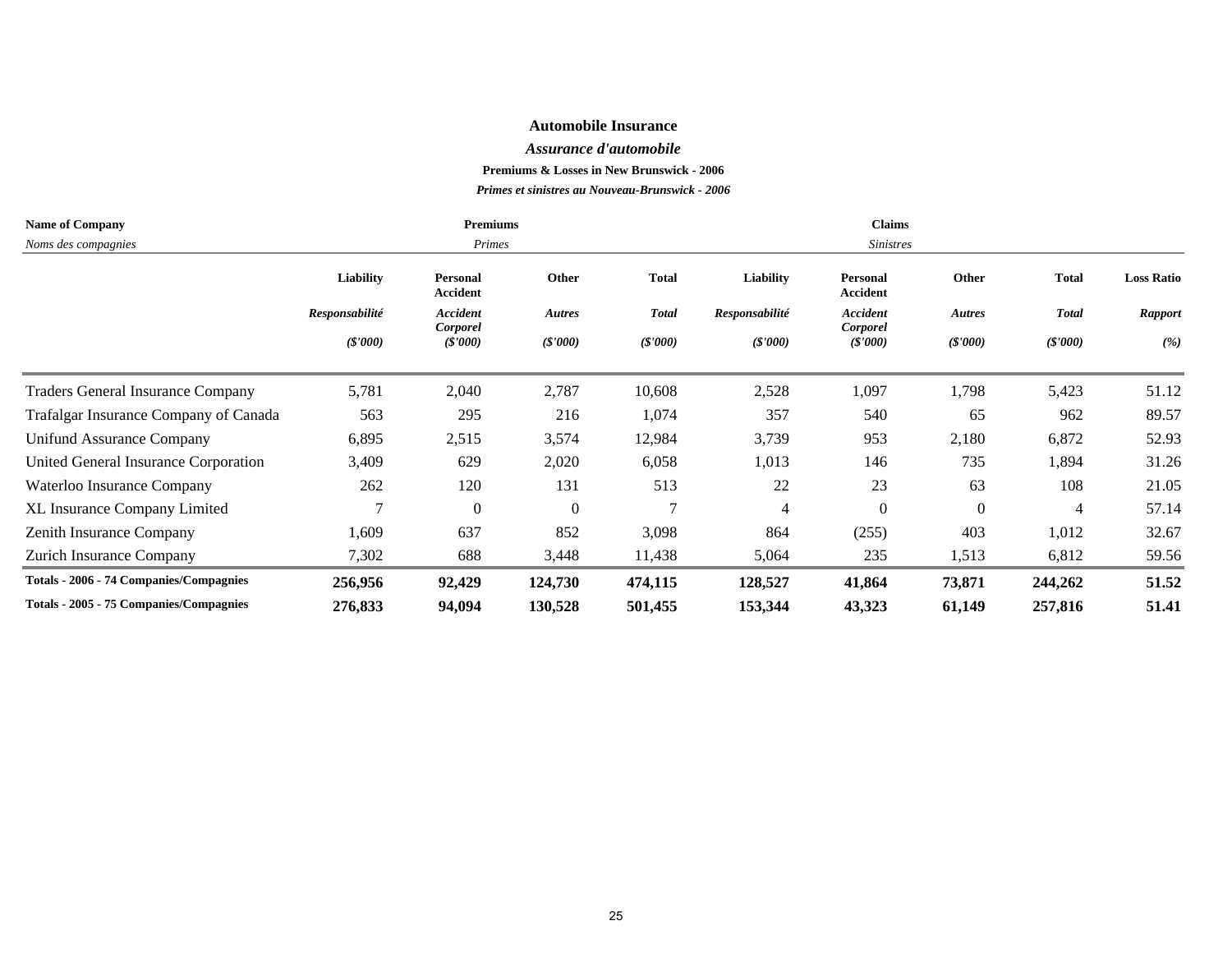## **Boiler and Machinery**

#### *Chaudières et bris de machine*

**Premiums & Losses in New Brunswick - 2006**

| <b>Name of Company</b>                                                  | <b>Direct Premiums</b><br>Written                                   | <b>Direct Loss</b>                   | <b>Loss Ratio</b>     |
|-------------------------------------------------------------------------|---------------------------------------------------------------------|--------------------------------------|-----------------------|
| Noms des compagnies                                                     | <b>Primes directes</b><br>souscrites<br>$\left( \mathcal{S}\right)$ | <b>Sinistres</b><br>supportés<br>(S) | <b>Rapport</b><br>(%) |
|                                                                         |                                                                     |                                      |                       |
| <b>ACE INA Insurance</b>                                                | $\theta$                                                            | (7,000)                              |                       |
| Affiliated FM Insurance Company                                         | 137,000                                                             | 151,000                              | 110.22                |
| American Home Assurance Company                                         | 51,000                                                              | (18,000)                             |                       |
| Aviva Insurance Company of Canada                                       | 285,000                                                             | 70,000                               | 24.56                 |
| AXA Insurance (Canada)                                                  | 48,000                                                              | $\Omega$                             | 0.00                  |
| <b>AXA Pacific Insurance Company</b>                                    | 4,000                                                               | $\theta$                             | 0.00                  |
| Chubb Insurance Company of Canada                                       | 9,000                                                               | $\Omega$                             | 0.00                  |
| <b>Continental Casualty Company</b>                                     | $\theta$                                                            | 2,000                                | $\qquad \qquad - -$   |
| Co-operators General Insurance Company                                  | 187,000                                                             | $\Omega$                             | 0.00                  |
| <b>CUMIS General Insurance Company</b>                                  | 4,000                                                               | 0                                    | 0.00                  |
| Ecclesiastical Insurance Office Public Limited Company                  | 18,000                                                              | $\Omega$                             | 0.00                  |
| <b>Economical Mutual Insurance Company</b>                              | 177,000                                                             | 35,000                               | 19.77                 |
| Factory Mutual Insurance Company                                        | 3,485,000                                                           | 174,000                              | 4.99                  |
| Federated Insurance Company of Canada                                   | 2,000                                                               | $\Omega$                             | 0.00                  |
| Federation Insurance Company of Canada                                  | 2,000                                                               | $\Omega$                             | 0.00                  |
| <b>GCAN</b> Insurance Company                                           | 90,000                                                              | 28,000                               | 31.11                 |
| Grain Insurance and Guarantee Company                                   | 19,000                                                              | $\Omega$                             | 0.00                  |
| Hartford Fire Insurance Company                                         | 1,000                                                               | $\Omega$                             | 0.00                  |
| ING Insurance Company of Canada                                         | 186,000                                                             | 25,000                               | 13.44                 |
| ING Novex Insurance Company of Canada                                   | 1,000                                                               | 1,000                                | 100.00                |
| Lloyd's Underwriters                                                    | 46,000                                                              | 29,000                               | 63.04                 |
| Lombard General Insurance Company of Canada                             | 121,000                                                             | $\Omega$                             | 0.00                  |
| Lumbermen's Underwriting Alliance                                       | 28,000                                                              | $\theta$                             | 0.00                  |
| Mitsui Sumitomo Insurance Company Limited                               | 1,000                                                               | $\theta$                             | 0.00                  |
| Promutuel Gaspésie - les Îles, Société mutuelle d'assurance<br>générale | 27,000                                                              | $\theta$                             | 0.00                  |
| Promutuel Témiscouata société mutuelle d'assurance générale             | 49,000                                                              | 3,000                                | 6.12                  |
| Royal & Sun Alliance Insurance Company of Canada                        | 475,000                                                             | 35,000                               | 7.37                  |
| Scottish & York Insurance Company Limited                               | 12,000                                                              | $\Omega$                             | 0.00                  |
| St. Paul Fire and Marine Insurance Company                              | 22,000                                                              | 663,000                              | 3013.64               |
| The Boiler Inspection and Insurance Company of Canada                   | 616,000                                                             | 106,000                              | 17.21                 |
| The Dominion of Canada General Insurance Company                        | 82,000                                                              | $\Omega$                             | 0.00                  |
| The Insurance Company of Prince Edward Island                           | 5,000                                                               | $\theta$                             | 0.00                  |
| The Sovereign General Insurance Company                                 | 23,000                                                              | $\theta$                             | 0.00                  |
| The Wawanesa Mutual Insurance Company                                   | 43,000                                                              | (3,000)                              |                       |
| Travelers Guarantee Company of Canada                                   | 1,088,000                                                           | 453,000                              | 41.64                 |
| Zurich Insurance Company                                                | 249,000                                                             | 21,000                               | 8.43                  |
| Totals - 2006 - 36 Companies/Compagnies                                 | 7,593,000                                                           | 1,768,000                            | 23.28                 |
| Totals - 2005 - 36 Companies/Compagnies                                 | 6,618,000                                                           | 917,000                              | 13.86                 |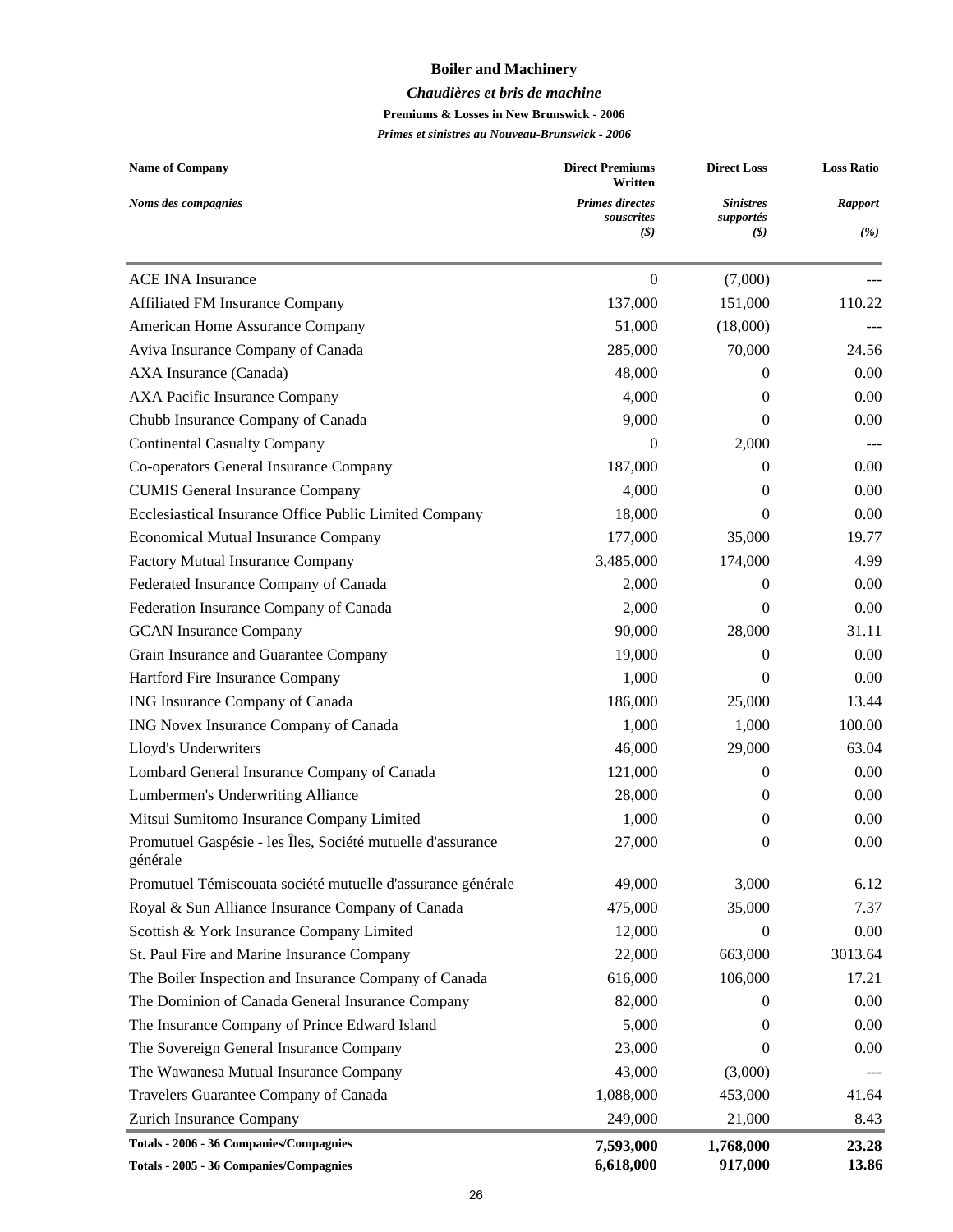#### **Credit**

#### *Crédit*

## **Premiums & Losses in New Brunswick - 2006**

| <b>Name of Company</b>                                     | <b>Direct Premiums</b><br>Written           | <b>Direct Loss</b>                   | <b>Loss Ratio</b>     |
|------------------------------------------------------------|---------------------------------------------|--------------------------------------|-----------------------|
| Noms des compagnies                                        | <b>Primes directes</b><br>souscrites<br>(S) | <b>Sinistres</b><br>supportés<br>(S) | <b>Rapport</b><br>(%) |
| American Bankers Insurance Company of Florida              | 3,537,000                                   | 92,000                               | 2.60                  |
| American Home Assurance Company                            | 101,000                                     | 63,000                               | 62.38                 |
| Atradius Credit Insurance N.V.                             | 40,000                                      | 1,000                                | 2.50                  |
| Compagnie Française d'Assurance pour le Commerce Extérieur | 541,000                                     | 35,000                               | 6.47                  |
| Euler Hermes American Credit Indemnity Company             | 421,000                                     | 11,000                               | 2.61                  |
| Legacy General Insurance Company                           | 994,000                                     | 47,000                               | 4.73                  |
| Travelers Guarantee Company of Canada                      | 224,000                                     | 408,000                              | 182.14                |
| Totals - 2006 - 7 Companies/Compagnies                     | 5,858,000                                   | 657,000                              | 11.22                 |
| Totals - 2005 - 7 Companies/Compagnies                     | 2,121,000                                   | 320,000                              | 15.09                 |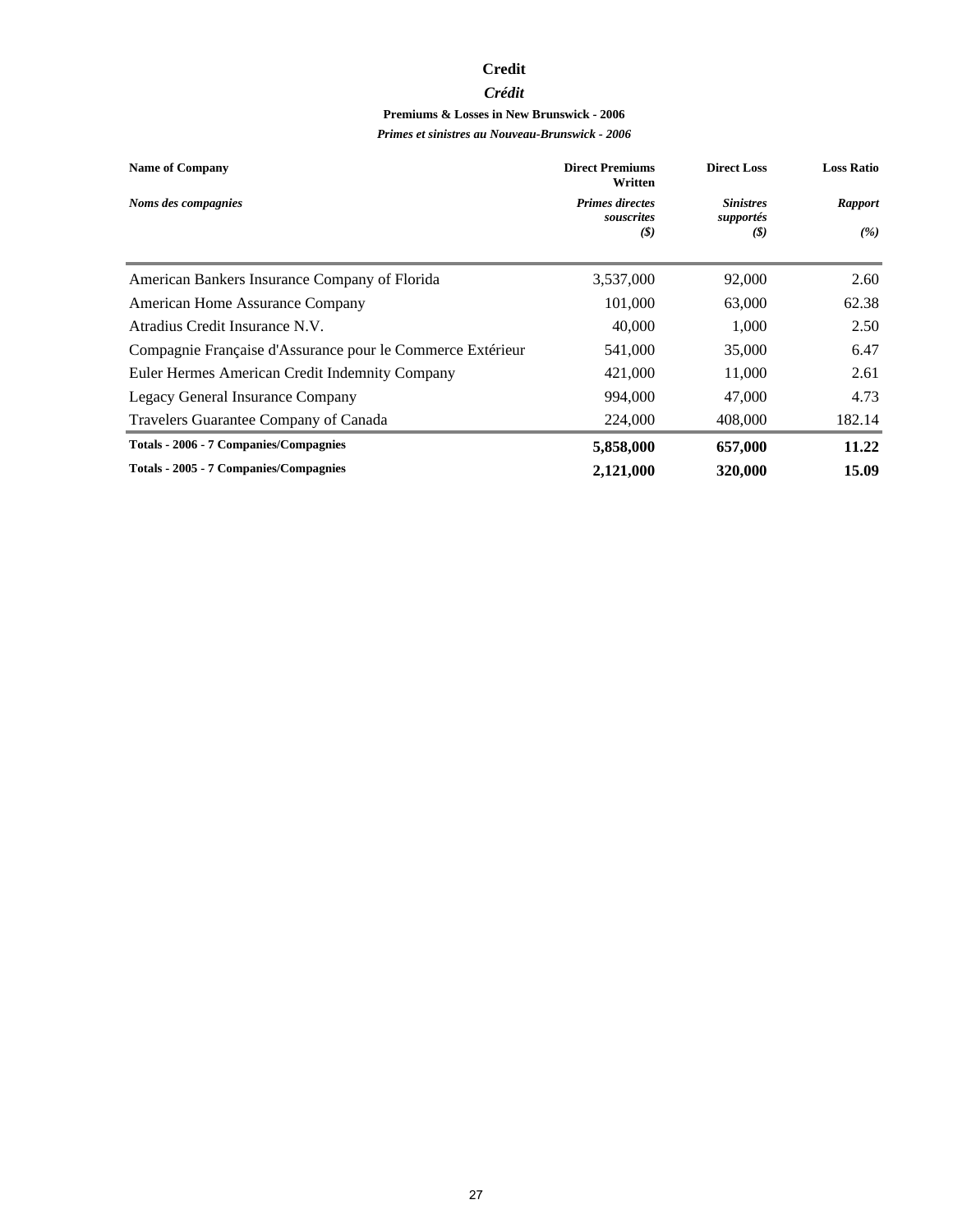#### **Fraternal Societies - 2006**

#### *Sociétés de secours mutuels - 2006*

| <b>Name of Company</b>                                        |                                  | <b>Premiums</b>                                                          |                                            |          |                                  | <b>Claims</b>          |                                                |                |                                                                                                   | <b>Dividends</b>       |                                            |                       |                  | Movement                      |                  |
|---------------------------------------------------------------|----------------------------------|--------------------------------------------------------------------------|--------------------------------------------|----------|----------------------------------|------------------------|------------------------------------------------|----------------|---------------------------------------------------------------------------------------------------|------------------------|--------------------------------------------|-----------------------|------------------|-------------------------------|------------------|
| Noms des compagnies                                           |                                  | Primes                                                                   |                                            |          |                                  | Prestations            |                                                |                |                                                                                                   | Bénéfices              |                                            |                       |                  | Mouvement                     |                  |
|                                                               | Life<br><b>Insurance</b><br>Fund | <b>Annuity</b><br><b>Fund</b>                                            | Accident<br>and<br><b>Sickness</b><br>Fund | Total    | Life<br><b>Insurance</b><br>Fund | <b>Annuity</b><br>Fund | Accident<br>and<br><b>Sickness</b><br>Fund     | Total          | Life<br><b>Insurance</b><br>Fund                                                                  | <b>Annuity</b><br>Fund | Accident<br>and<br><b>Sickness</b><br>Fund | <b>Total</b>          | In Force<br>2005 | <b>New</b><br><b>Effected</b> | In Force<br>2006 |
|                                                               | Caisse<br>d'assurance            | Caisse<br>Caisse<br><b>Total</b><br>de rentes d'assurance<br>acc/maladie |                                            |          | Caisse<br>d'assurance            | Caisse                 | Caisse<br>de rentes d'assurance<br>acc/maladie | <b>Total</b>   | Caisse<br>Caisse<br><b>Total</b><br>Caisse<br>de rentes d'assurance<br>d'assurance<br>acc/maladie |                        |                                            | En vigueur<br>en 2005 | Émis             | En vigueur<br>en 2006         |                  |
|                                                               | (S'000)                          | (S'000)                                                                  | (S'000)                                    | (S'000)  | (S'000)                          | (S'000)                | (S'000)                                        | (S'000)        | (S'000)                                                                                           | (S'000)                | (S'000)                                    | (S'000)               | $(\$'000)$       | (S'000)                       | (S'000)          |
| <b>ACA ASSURANCE</b>                                          | 79                               | $\theta$                                                                 | 34                                         | 113      | 42                               | 0                      | 8                                              | 50             | $\Omega$                                                                                          | $\Omega$               | $\Omega$                                   | $\Omega$              | 1,557            | $\Omega$                      | 1,046            |
| <b>ACTRA Fraternal Benefit Society</b>                        |                                  | $\theta$                                                                 | 5                                          | 6        | $\overline{0}$                   | $\mathbf{0}$           | $\boldsymbol{0}$                               | $\overline{0}$ | $\overline{0}$                                                                                    | $\theta$               | $\mathbf{0}$                               | $\overline{0}$        | 276              | 20                            | 257              |
| <b>Canadian Professional Sales</b><br>Association             | 4                                | $\boldsymbol{0}$                                                         | 14                                         | 18       | 13                               | $\overline{0}$         | $\boldsymbol{0}$                               | 13             | $\Omega$                                                                                          | $\Omega$               | $\Omega$                                   | $\theta$              | 762              | $\mathbf{0}$                  | 674              |
| Knights of Columbus                                           | 5,608                            | 631                                                                      | 77                                         | 6,316    | 1,578                            | 561                    |                                                | 2,140          | 1,934                                                                                             | $\boldsymbol{0}$       | $\bf{0}$                                   | $\boldsymbol{0}$      | 314,077          | 23,159                        | 324,914          |
| The Grand Orange Lodge of British<br>America Benefit Fund     | 81                               | $\theta$                                                                 | $\overline{0}$                             | 81       | 32                               | $\mathbf{0}$           | $\boldsymbol{0}$                               | 32             | $\overline{0}$                                                                                    | $\boldsymbol{0}$       | $\Omega$                                   | $\boldsymbol{0}$      | 2,582            | 201                           | 2,698            |
| The Independent Order of Foresters                            | 201                              | 10                                                                       |                                            | 212      | 199                              | 90                     | 5                                              | 294            | 111                                                                                               | $\overline{0}$         | $\mathbf{0}$                               | $\overline{0}$        | 7,357            | 55                            | 7,198            |
| The Order of United Commercial<br><b>Travelers of America</b> | $\overline{0}$                   | $\theta$                                                                 | 19                                         | 19       | $\overline{0}$                   | $\Omega$               | $\overline{7}$                                 | $\overline{7}$ | $\Omega$                                                                                          | $\Omega$               | $\theta$                                   | $\theta$              | 36               | $\Omega$                      | 36               |
| Woman's Life Insurance Society                                | $\overline{0}$                   | $\overline{0}$                                                           | $\overline{0}$                             | $\Omega$ | 5                                | $\Omega$               | $\theta$                                       | 5              | $\Omega$                                                                                          | $\overline{0}$         | $\Omega$                                   | $\Omega$              | 27               | $\Omega$                      | 20               |
| <b>Totals - 2006 - 8 Companies/Compagnies</b>                 | 5,974                            | 641                                                                      | <b>150</b>                                 | 6,765    | 1,869                            | 651                    | 21                                             | 2,541          | 2,045                                                                                             | $\bf{0}$               | $\bf{0}$                                   | 2,045                 | 326,674          | 23,435                        | 336,843          |
| Totals - 2005 - 8 Companies/Compagnies                        | 5,641                            | 1,337                                                                    | 131                                        | 7,109    | 1,763                            | 1,116                  | 20                                             | 2,899          | 1,914                                                                                             | 12                     | $\bf{0}$                                   | 1,926                 | 321,250          | 21,775                        | 326,674          |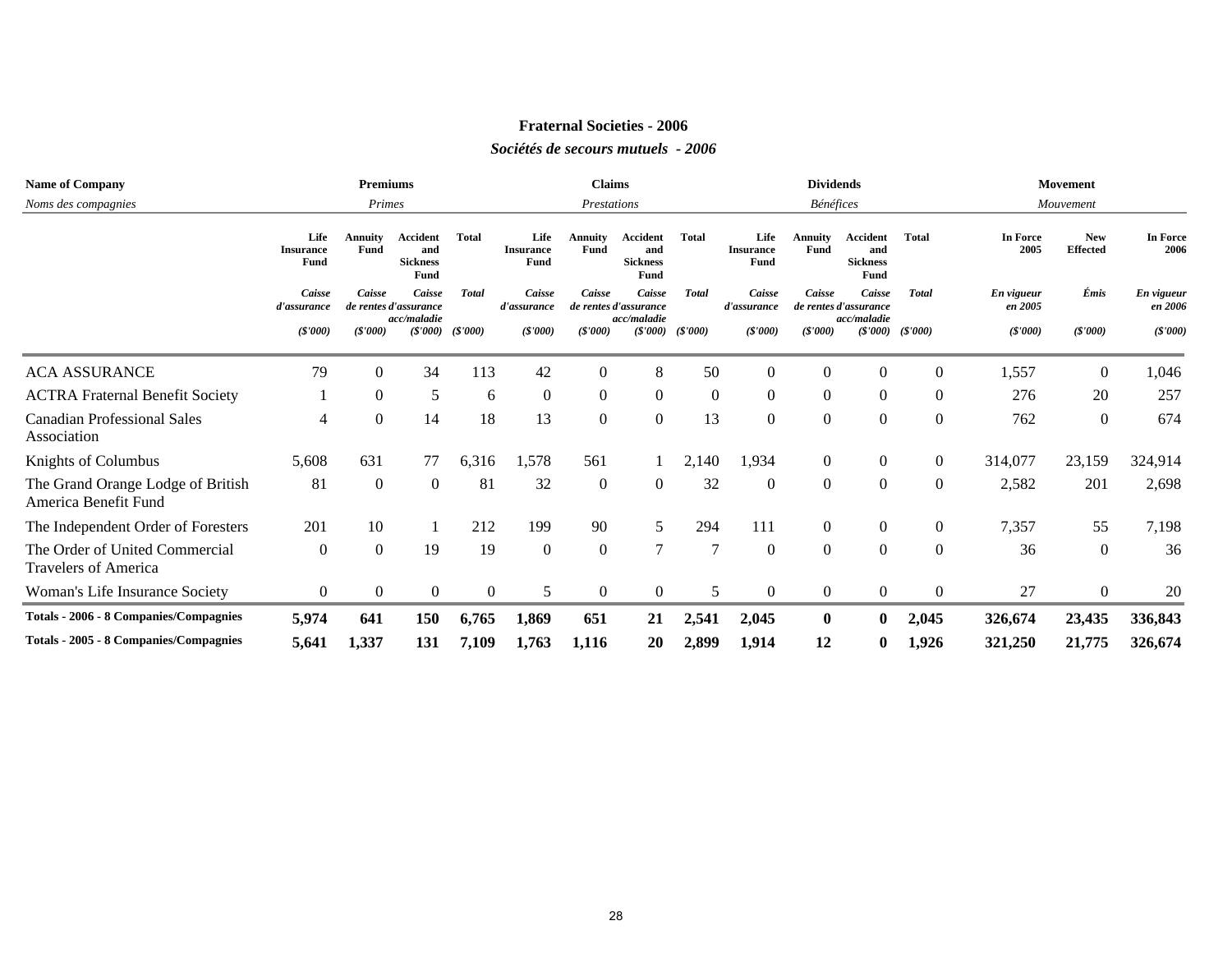## **Guarantee (Fidelity & Surety)**

#### *Garantie (Détournement & Cautionnement)*

**Premiums & Losses in New Brunswick - 2006**

| <b>Name of Company</b>                               | <b>Fidelity</b>                                 |                                          | <b>Surety</b>                                    |                                          | <b>Total</b>                              |                                              |                       |
|------------------------------------------------------|-------------------------------------------------|------------------------------------------|--------------------------------------------------|------------------------------------------|-------------------------------------------|----------------------------------------------|-----------------------|
| Noms des compagnies                                  | Détournement                                    |                                          | Cautionnement                                    |                                          | Total                                     |                                              |                       |
|                                                      | <b>Direct Premiums</b><br>Written               | <b>Direct Loss</b>                       | <b>Direct Premiums</b><br>Written                | <b>Direct Loss</b>                       | <b>Total Premiums</b>                     | <b>Total Losses</b>                          | <b>Loss Ratio</b>     |
|                                                      | <b>Primes directes</b><br>souscrites<br>(S'000) | <b>Sinistres</b><br>supportés<br>(S'000) | <b>Primes directes</b><br>souscrites<br>(\$'000) | <b>Sinistres</b><br>supportés<br>(S'000) | <b>Primes</b><br><b>Total</b><br>(\$'000) | <b>Sinistres</b><br><b>Total</b><br>(\$'000) | <b>Rapport</b><br>(%) |
| <b>ACE INA Insurance</b>                             | 13                                              | (2)                                      | 7                                                | (33)                                     | 20                                        | (35)                                         |                       |
| American Home Assurance Company                      | 93                                              | (208)                                    | 15                                               | 16                                       | 108                                       | (192)                                        |                       |
| Aviva Insurance Company of Canada                    | 17                                              | $\mathbf{0}$                             | 1,238                                            | (42)                                     | 1,255                                     | (42)                                         |                       |
| AXA Insurance (Canada)                               | 34                                              | 0                                        | $\theta$                                         | $\boldsymbol{0}$                         | 34                                        | $\overline{0}$                               | 0.00                  |
| AXA Pacific Insurance Company                        |                                                 |                                          | 20                                               | 15                                       | 21                                        | 16                                           | 76.19                 |
| Chubb Insurance Company of Canada                    | 239                                             | 23                                       | 18                                               | (2)                                      | 257                                       | 21                                           | 8.17                  |
| Commerce and Industry Insurance<br>Company of Canada | $\Omega$                                        | $\mathbf{0}$                             | 3                                                | 8                                        | 3                                         | 8                                            | 266.67                |
| Co-operators General Insurance<br>Company            | 90                                              | $\Omega$                                 | 17                                               | $\theta$                                 | 107                                       | $\Omega$                                     | 0.00                  |
| <b>CUMIS General Insurance Company</b>               | 458                                             | 3,710                                    | $\theta$                                         | $\Omega$                                 | 458                                       | 3,710                                        | 810.04                |
| <b>Economical Mutual Insurance Company</b>           | 42                                              | 0                                        | 16                                               | $\Omega$                                 | 58                                        | $\Omega$                                     | 0.00                  |
| Federated Insurance Company of Canada                | $\Omega$                                        | 0                                        | 6                                                | $\theta$                                 | 6                                         | $\Omega$                                     | 0.00                  |
| Hartford Fire Insurance Company                      | $\Omega$                                        | 0                                        | 13                                               | $\Omega$                                 | 13                                        | $\Omega$                                     | 0.00                  |
| ING Insurance Company of Canada                      | 0                                               | 0                                        | 1,059                                            | 25                                       | 1,059                                     | 25                                           | 2.36                  |
| Kingsway General Insurance Company                   | $\Omega$                                        | 0                                        |                                                  | $\Omega$                                 |                                           | $\Omega$                                     | 0.00                  |
| La Compagnie d'Assurances Jevco                      | 0                                               | 0                                        | 183                                              | 0                                        | 183                                       | $\Omega$                                     | 0.00                  |
| Liberty Mutual Insurance Company                     | 111                                             | 66                                       | $\Omega$                                         | $\Omega$                                 | 111                                       | 66                                           | 59.46                 |
| Lloyd's Underwriters                                 | 5                                               | (11)                                     | $\Omega$                                         | $\Omega$                                 | 5                                         | (11)                                         | $-$                   |
| Lombard General Insurance Company of<br>Canada       | 50                                              |                                          | $\Omega$                                         | $\Omega$                                 | 50                                        |                                              | 2.00                  |
| L'Unique assurances générales inc.                   | $\Omega$                                        | 0                                        | 334                                              | $\mathbf{0}$                             | 334                                       | $\Omega$                                     | 0.00                  |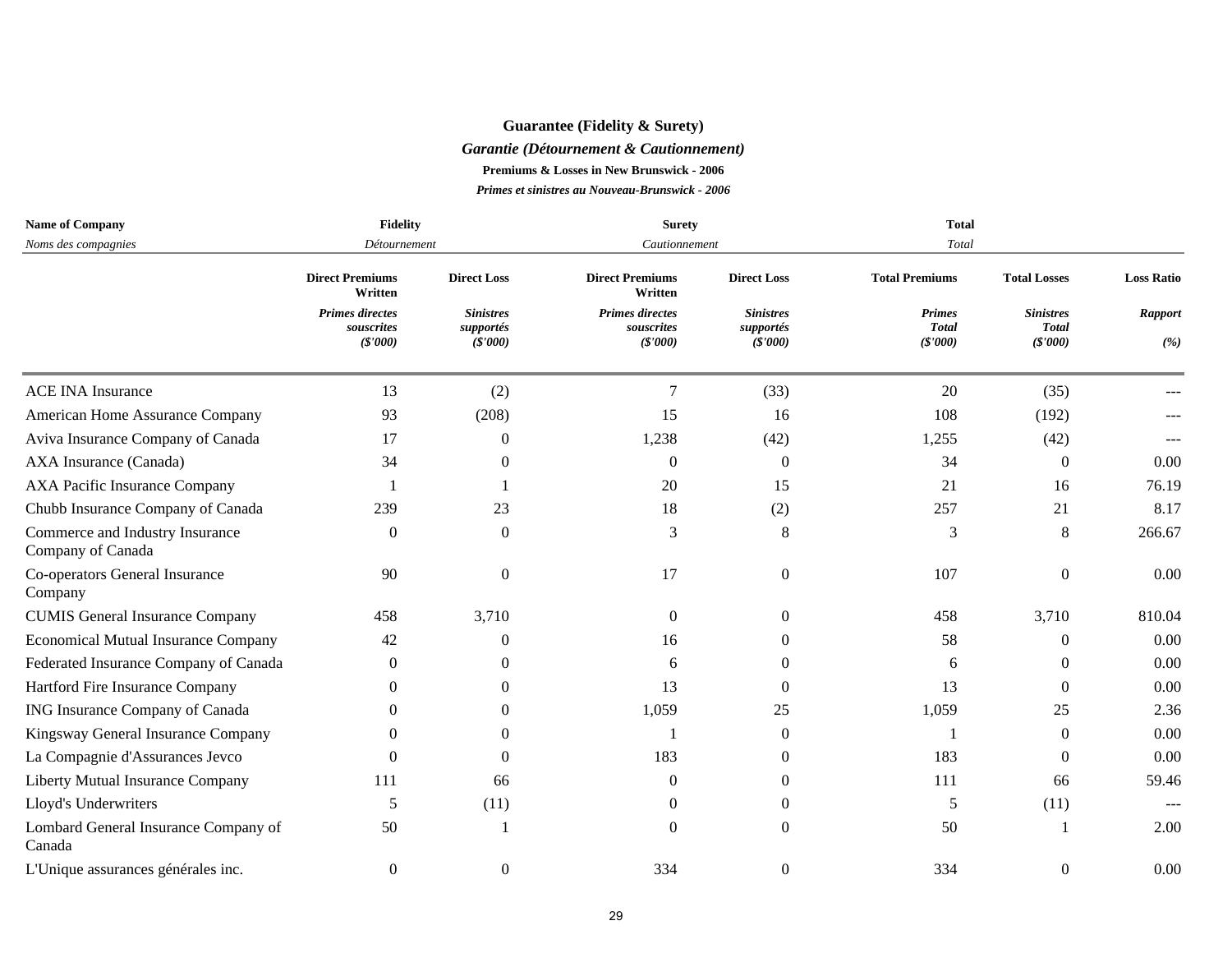## **Guarantee (Fidelity & Surety)**

#### *Garantie (Détournement & Cautionnement)*

**Premiums & Losses in New Brunswick - 2006**

| <b>Name of Company</b>                                                                                 | <b>Fidelity</b>                                 |                                           |                                                  |                                          | <b>Total</b>                             |                                             |                       |
|--------------------------------------------------------------------------------------------------------|-------------------------------------------------|-------------------------------------------|--------------------------------------------------|------------------------------------------|------------------------------------------|---------------------------------------------|-----------------------|
| Noms des compagnies                                                                                    | Détournement                                    |                                           | Cautionnement                                    |                                          | Total                                    |                                             |                       |
|                                                                                                        | <b>Direct Premiums</b><br>Written               | <b>Direct Loss</b>                        | <b>Direct Premiums</b><br>Written                | <b>Direct Loss</b>                       | <b>Total Premiums</b>                    | <b>Total Losses</b>                         | <b>Loss Ratio</b>     |
|                                                                                                        | <b>Primes directes</b><br>souscrites<br>(S'000) | <b>Sinistres</b><br>supportés<br>(\$'000) | <b>Primes directes</b><br>souscrites<br>(\$'000) | <b>Sinistres</b><br>supportés<br>(S'000) | <b>Primes</b><br><b>Total</b><br>(S'000) | <b>Sinistres</b><br><b>Total</b><br>(S'000) | <b>Rapport</b><br>(%) |
| Royal & Sun Alliance Insurance<br>Company of Canada                                                    | 63                                              | $\sqrt{2}$                                | $\blacksquare$                                   | $\boldsymbol{0}$                         | 64                                       | $\overline{2}$                              | 3.13                  |
| St. Paul Fire and Marine Insurance<br>Company                                                          | $\,8\,$                                         | $\overline{0}$                            | $\boldsymbol{0}$                                 | $\boldsymbol{0}$                         | 8                                        | $\overline{0}$                              | 0.00                  |
| State Farm Fire and Casualty Company                                                                   | $\theta$                                        | $\overline{0}$                            |                                                  | $\overline{0}$                           |                                          | $\overline{0}$                              | 0.00                  |
| The Dominion of Canada General<br><b>Insurance Company</b>                                             | 50                                              | 69                                        | 253                                              | (4)                                      | 303                                      | 65                                          | 21.45                 |
| The Guarantee Company of North<br>America / La Garantie Compagnie<br>d'Assurance de l'Amérique du Nord | 453                                             | (17)                                      | 1,534                                            | $\boldsymbol{0}$                         | 1,987                                    | (17)                                        |                       |
| The Insurance Company of Prince<br><b>Edward Island</b>                                                | $\overline{2}$                                  | $\overline{0}$                            | $\boldsymbol{0}$                                 | $\boldsymbol{0}$                         | 2                                        | $\overline{0}$                              | 0.00                  |
| The Nordic Insurance Company of<br>Canada / La Nordique compagnie<br>d'assurance du Canada             | $\overline{0}$                                  | 5                                         | $\overline{0}$                                   | $\overline{0}$                           | $\overline{0}$                           | 5                                           |                       |
| The Sovereign General Insurance<br>Company                                                             | 5                                               | 101                                       | $\Omega$                                         | $\boldsymbol{0}$                         | 5                                        | 101                                         | 2020.00               |
| Travelers Guarantee Company of Canada                                                                  | 20                                              | 5                                         | 606                                              | (1,291)                                  | 626                                      | (1,286)                                     |                       |
| Trisura Guarantee Insurance Company                                                                    | 5                                               | 0                                         | 154                                              | 15                                       | 159                                      | 15                                          | 9.43                  |
| <b>Western Surety Company</b>                                                                          |                                                 | $\mathbf{0}$                              | 925                                              | (4)                                      | 926                                      | (4)                                         |                       |
| Zurich Insurance Company                                                                               | 50                                              | 37                                        | $\overline{0}$                                   | $\overline{0}$                           | 50                                       | 37                                          | 74.00                 |
| Totals - 2006 - 31 Companies/Compagnies                                                                | 1,810                                           | 3,782                                     | 6,404                                            | (1,297)                                  | 8,214                                    | 2,485                                       | 30.25                 |
| Totals - 2005 - 30 Companies/Compagnies                                                                | 2,026                                           | 4,621                                     | 11,334                                           | 2,695                                    | 13,360                                   | 7,316                                       | 54.76                 |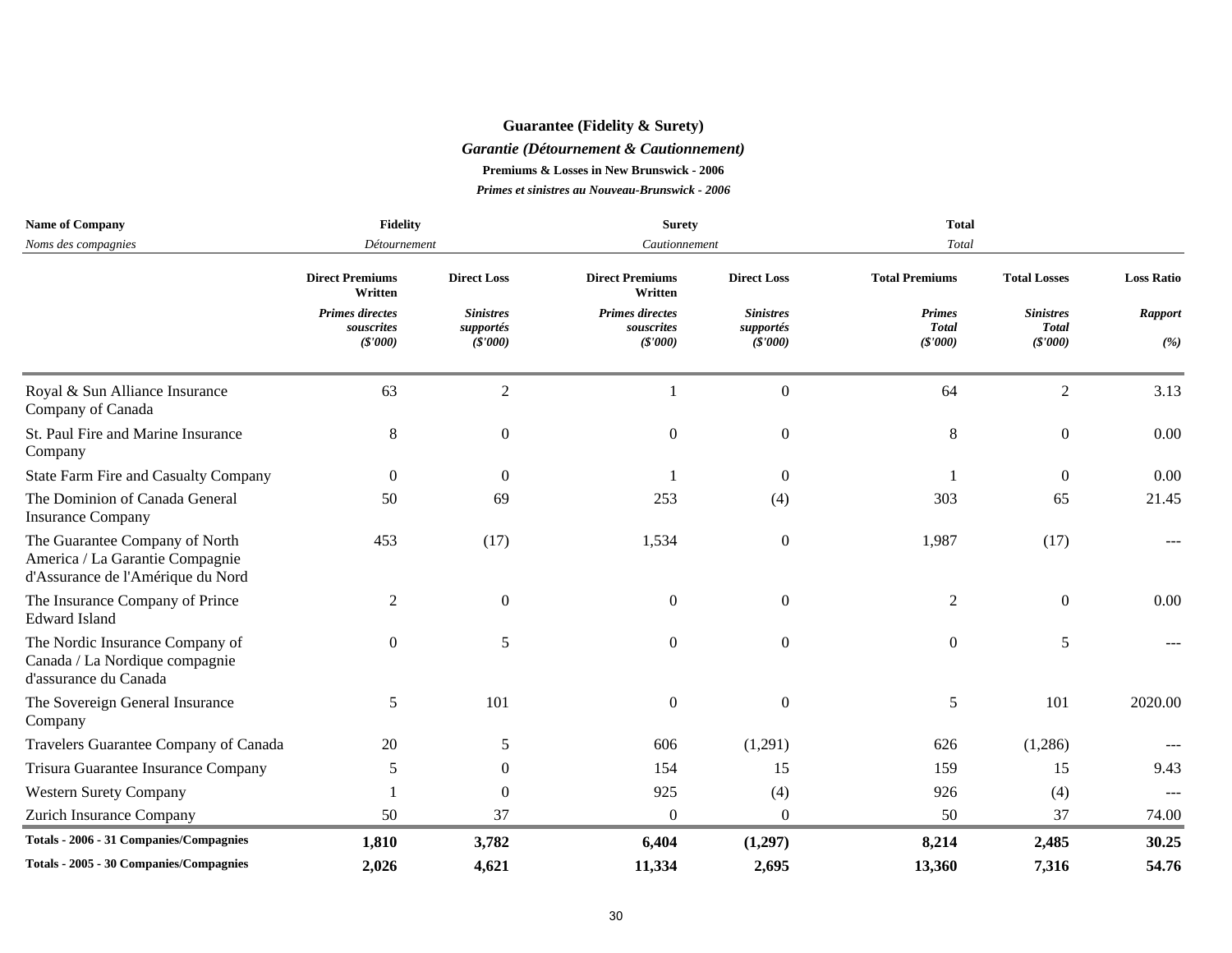## **Guarantee (Title & Mortgage)**

*Garantie (Titre & Hypothèque)*

**Premiums & Losses in New Brunswick - 2006**

| <b>Name of Company</b>                                                                                 | <b>Title</b>                                    |                                           | Mortgage                                        |                                           | <b>Total</b>                             |                                             |                       |
|--------------------------------------------------------------------------------------------------------|-------------------------------------------------|-------------------------------------------|-------------------------------------------------|-------------------------------------------|------------------------------------------|---------------------------------------------|-----------------------|
| Noms des compagnies                                                                                    | Titre                                           |                                           | Hypothèque                                      |                                           | Total                                    |                                             |                       |
|                                                                                                        | <b>Direct Premiums</b><br>Written               | <b>Direct Loss</b>                        | <b>Direct Premiums</b><br>Written               | <b>Direct Loss</b>                        | <b>Total Premiums</b>                    | <b>Total Losses</b>                         | <b>Loss Ratio</b>     |
|                                                                                                        | <b>Primes directes</b><br>souscrites<br>(S'000) | <b>Sinistres</b><br>supportés<br>(\$'000) | <b>Primes directes</b><br>souscrites<br>(S'000) | <b>Sinistres</b><br>supportés<br>(\$'000) | <b>Primes</b><br><b>Total</b><br>(S'000) | <b>Sinistres</b><br><b>Total</b><br>(S'000) | <b>Rapport</b><br>(%) |
| Chicago Title Insurance Company                                                                        | 136                                             | $\overline{0}$                            | $\mathbf{0}$                                    | 0                                         | 136                                      | $\mathbf{0}$                                | 0.00                  |
| Employers Insurance Company of<br>Wausau                                                               | $\overline{0}$                                  | 0                                         | $\Omega$                                        |                                           | $\Omega$                                 |                                             |                       |
| FCT Insurance Company Ltd.                                                                             | 2,205                                           | 697                                       | $\Omega$                                        | $\Omega$                                  | 2,205                                    | 697                                         | 31.61                 |
| First American Title Insurance Company                                                                 | 154                                             | 24                                        | $\Omega$                                        | 0                                         | 154                                      | 24                                          | 15.58                 |
| Genworth Financial Mortgage Insurance<br>Company Canada                                                | $\Omega$                                        | $\boldsymbol{0}$                          | 7,843                                           | 1,659                                     | 7,843                                    | 1,659                                       | 21.15                 |
| Lawyers' Professional Indemnity<br>Company                                                             | 21                                              | $\overline{0}$                            | $\theta$                                        | $\mathbf{0}$                              | 21                                       | $\overline{0}$                              | 0.00                  |
| Lawyers Title Insurance Corporation                                                                    | 5                                               | $\Omega$                                  | $\Omega$                                        | $\Omega$                                  | 5                                        | $\Omega$                                    | 0.00                  |
| <b>Stewart Title Guaranty Company</b>                                                                  | 700                                             | 291                                       | $\Omega$                                        | 0                                         | 700                                      | 291                                         | 41.57                 |
| The Guarantee Company of North<br>America / La Garantie Compagnie<br>d'Assurance de l'Amérique du Nord | $\overline{0}$                                  | (320)                                     | $\Omega$                                        | $\Omega$                                  | $\overline{0}$                           | (320)                                       |                       |
| Totals - 2006 - 9 Companies/Compagnies                                                                 | 3,221                                           | 692                                       | 7,843                                           | 1,660                                     | 11,064                                   | 2,352                                       | 21.26                 |
| Totals - 2005 - 7 Companies/Compagnies                                                                 | 2,776                                           | 678                                       | 5,942                                           | 889                                       | 8,718                                    | 1,567                                       | 17.97                 |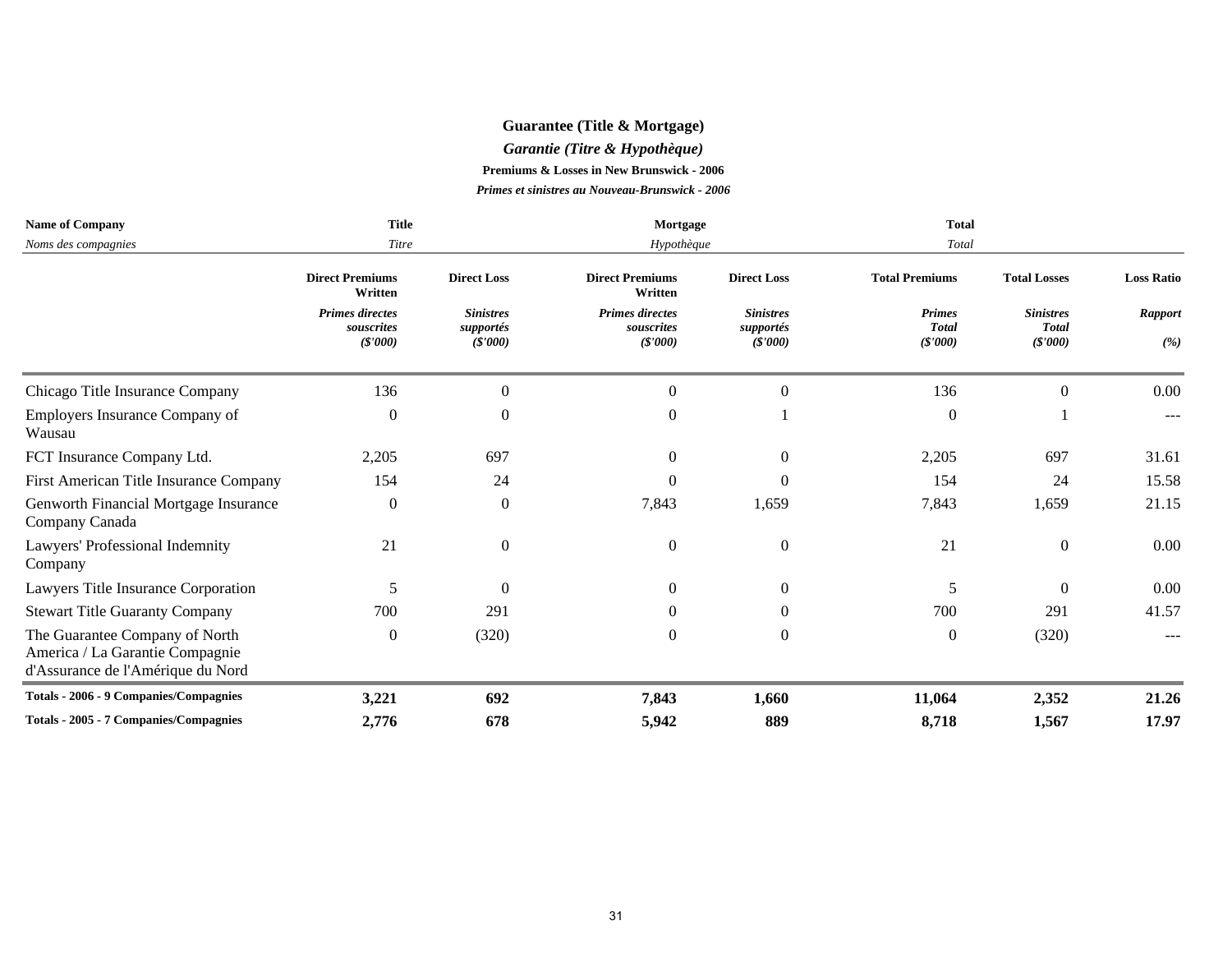## **Legal Expense**

#### *Frais Juridiques*

#### **Premiums & Losses in New Brunswick - 2006**

| <b>Name of Company</b>                 | <b>Direct Premiums</b><br>Written           | <b>Direct Loss</b>                   | <b>Loss Ratio</b>     |
|----------------------------------------|---------------------------------------------|--------------------------------------|-----------------------|
| Noms des compagnies                    | <b>Primes directes</b><br>souscrites<br>(S) | <b>Sinistres</b><br>supportés<br>(S) | <b>Rapport</b><br>(%) |
|                                        |                                             |                                      |                       |
| ING Novex Insurance Company of Canada  | 44,000                                      | 1.000                                | 2.27                  |
| Totals - 2006 - 1 Companies/Compagnies | 44,000                                      | 1,000                                | 2.27                  |
| Totals - 2005 - 3 Companies/Compagnies | 3,000                                       | 5,000                                | 166.67                |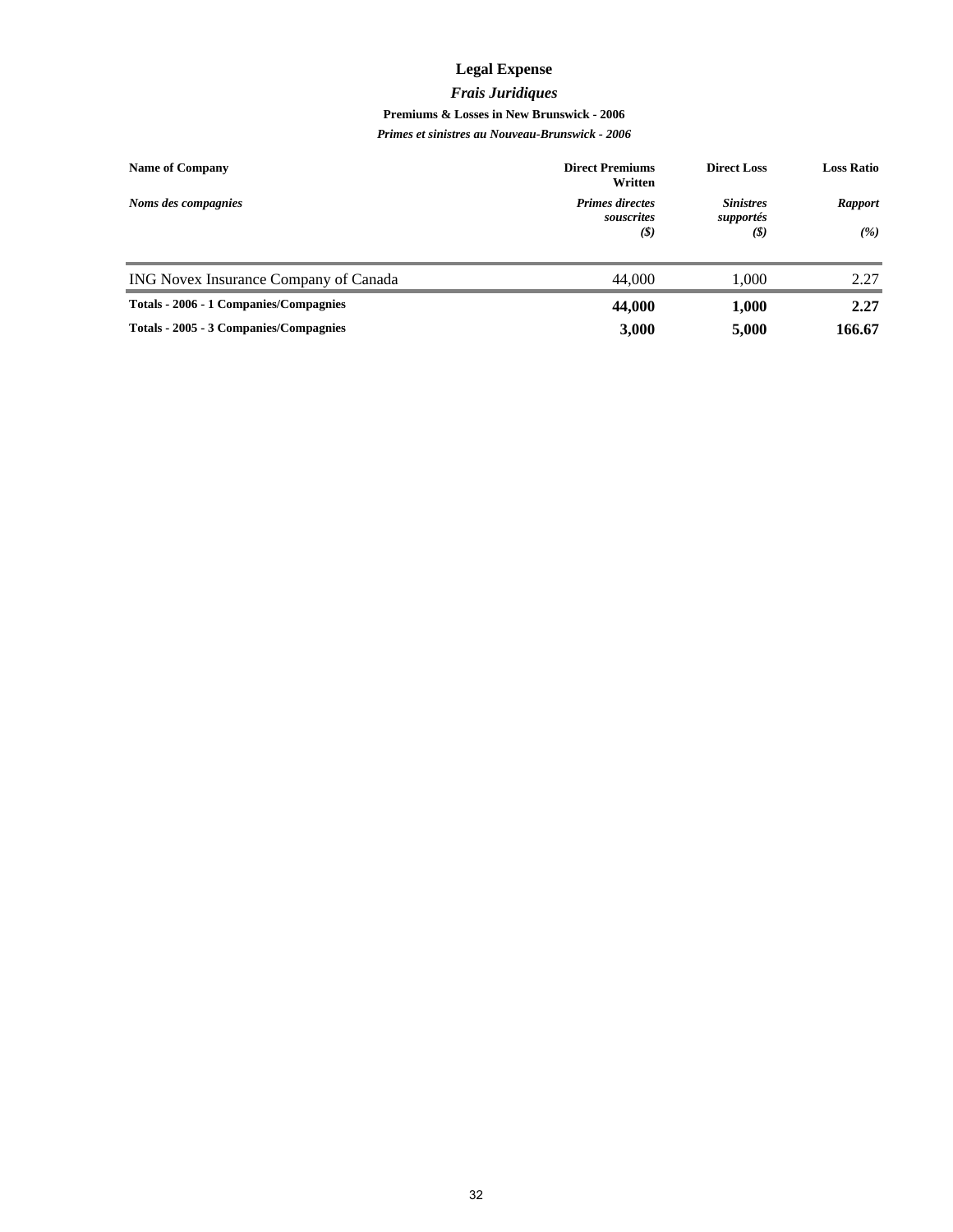## **Liability**

#### *Responsabilité*

#### **Premiums & Losses in New Brunswick - 2006**

| <b>Name of Company</b>                                 | <b>Direct Premiums</b><br>Written           | <b>Direct Loss</b>                   | <b>Loss Ratio</b>     |  |
|--------------------------------------------------------|---------------------------------------------|--------------------------------------|-----------------------|--|
| Noms des compagnies                                    | <b>Primes directes</b><br>souscrites<br>(S) | <b>Sinistres</b><br>supportés<br>(S) | <b>Rapport</b><br>(%) |  |
| <b>ACE INA Insurance</b>                               | 2,743,000                                   | 343,000                              | 12.50                 |  |
| Allianz Global Risks US Insurance Company              | 217,000                                     | $\theta$                             | 0.00                  |  |
| American Bankers Insurance Company of Florida          | 6,000                                       | 3,000                                | 50.00                 |  |
| American Home Assurance Company                        | 6,445,000                                   | 14,696,000                           | 228.02                |  |
| Aspen Insurance UK Limited                             | 325,000                                     | 18,000                               | 5.54                  |  |
| Aviva Insurance Company of Canada                      | 4,595,000                                   | 2,645,000                            | 57.56                 |  |
| <b>AXA Corporate Solutions Assurance</b>               | $\theta$                                    | 424,000                              |                       |  |
| AXA Insurance (Canada)                                 | 855,000                                     | 1,480,000                            | 173.10                |  |
| <b>AXA Pacific Insurance Company</b>                   | 15,000                                      | 110,000                              | 733.33                |  |
| Canadian Lawyers Insurance Association (CLIA)          | 865,000                                     | 905,000                              | 104.62                |  |
| Canadian Northern Shield Insurance Company             | 1,000                                       | $\mathbf{0}$                         | 0.00                  |  |
| Canadian Universities Reciprocal Insurance Exchange    | 311,000                                     | 71,000                               | 22.83                 |  |
| Carleton Mutual Insurance Company                      | 254,000                                     | 533,000                              | 209.84                |  |
| Chubb Insurance Company of Canada                      | 2,984,000                                   | 3,288,000                            | 110.19                |  |
| Commerce and Industry Insurance Company of Canada      | 3,947,000                                   | 2,092,000                            | 53.00                 |  |
| Commonwealth Insurance Company                         | 347,000                                     | 3,000                                | 0.86                  |  |
| <b>Continental Casualty Company</b>                    | 1,423,000                                   | 142,000                              | 9.98                  |  |
| Co-operators General Insurance Company                 | 3,961,000                                   | 64,000                               | 1.62                  |  |
| <b>CUMIS General Insurance Company</b>                 | 664,000                                     | (317,000)                            |                       |  |
| Ecclesiastical Insurance Office Public Limited Company | 646,000                                     | 403,000                              | 62.38                 |  |
| Echelon General Insurance Company                      | 14,000                                      | $\mathbf{0}$                         | 0.00                  |  |
| <b>Economical Mutual Insurance Company</b>             | 2,317,000                                   | 862,000                              | 37.20                 |  |
| Federal Insurance Company                              | $\boldsymbol{0}$                            | 23,000                               |                       |  |
| Federated Insurance Company of Canada                  | 200,000                                     | 133,000                              | 66.50                 |  |
| Federation Insurance Company of Canada                 | 1,235,000                                   | 363,000                              | 29.39                 |  |
| Fundy Mutual Insurance Company                         | 402,000                                     | 105,000                              | 26.12                 |  |
| <b>GCAN</b> Insurance Company                          | 103,000                                     | 2,828,000                            | 2745.63               |  |
| Grain Insurance and Guarantee Company                  | 456,000                                     | 2,000                                | 0.44                  |  |
| Great American Insurance Company                       | 3,000                                       | (4,000)                              |                       |  |
| Hartford Fire Insurance Company                        | 2,000                                       | 180,000                              | 9000.00               |  |
| ING Insurance Company of Canada                        | 3,437,000                                   | 148,000                              | 4.31                  |  |
| ING Novex Insurance Company of Canada                  | 727,000                                     | 968,000                              | 133.15                |  |
| Jewelers Mutual Insurance Company                      | 1,000                                       | $\mathbf{0}$                         | 0.00                  |  |
| Kingsway General Insurance Company                     | 592,000                                     | 676,000                              | 114.19                |  |
| La Compagnie d'Assurances Jevco                        | 1,000                                       | 0                                    | 0.00                  |  |
| Liberty Mutual Fire Insurance Company                  | $\boldsymbol{0}$                            | 2,000                                |                       |  |
| Liberty Mutual Insurance Company                       | 611,000                                     | 6,536,000                            | 1069.72               |  |
| Lloyd's Underwriters                                   | 6,079,000                                   | (2,471,000)                          |                       |  |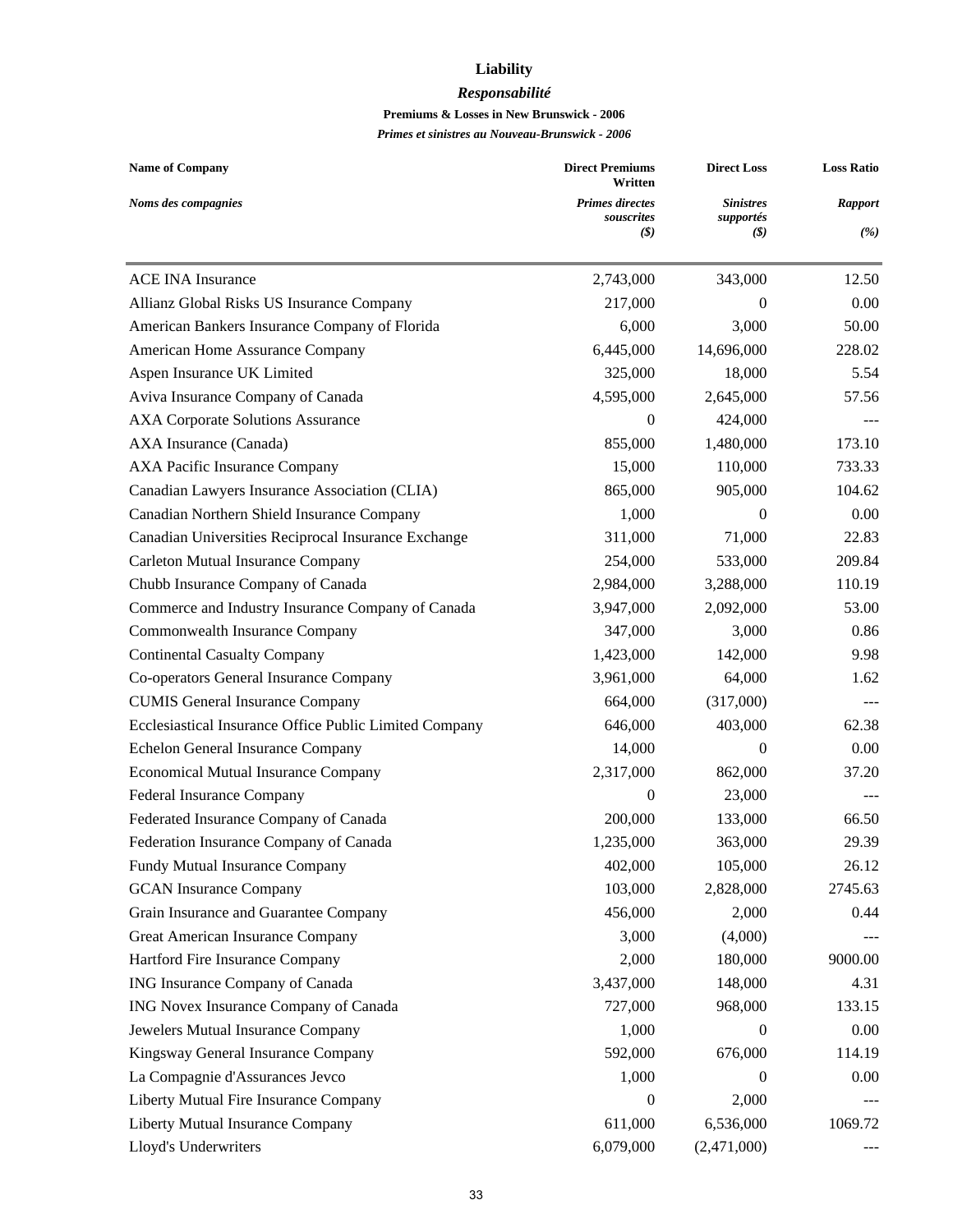## **Liability**

#### *Responsabilité*

#### **Premiums & Losses in New Brunswick - 2006**

| <b>Name of Company</b>                                                                              | <b>Direct Premiums</b><br>Written           | <b>Direct Loss</b>                                           | <b>Loss Ratio</b> |  |
|-----------------------------------------------------------------------------------------------------|---------------------------------------------|--------------------------------------------------------------|-------------------|--|
| Noms des compagnies                                                                                 | <b>Primes directes</b><br>souscrites<br>(S) | <b>Sinistres</b><br>supportés<br>$\left( \mathcal{S}\right)$ | Rapport<br>(%)    |  |
| Lombard General Insurance Company of Canada                                                         | 4,592,000                                   | 253,000                                                      | 5.51              |  |
| Markel Insurance Company of Canada                                                                  | 79,000                                      | (3,000)                                                      |                   |  |
| Mitsui Sumitomo Insurance Company Limited                                                           | 4,000                                       | 1,000                                                        | 25.00             |  |
| Old Republic Insurance Company of Canada                                                            | 50,000                                      | 1,000                                                        | 2.00              |  |
| Optimum Société d'Assurance inc.                                                                    | $\Omega$                                    | 174,000                                                      |                   |  |
| Pembridge Insurance Company                                                                         | $\Omega$                                    | 19,000                                                       |                   |  |
| Perth Insurance Company                                                                             | $\theta$                                    | (7,000)                                                      |                   |  |
| Primmum Insurance Company                                                                           | 59,000                                      | 34,000                                                       | 57.63             |  |
| Promutuel Gaspésie - les Îles, Société mutuelle d'assurance<br>générale                             | 343,000                                     | $\Omega$                                                     | 0.00              |  |
| Promutuel Témiscouata société mutuelle d'assurance générale                                         | 336,000                                     | $\Omega$                                                     | 0.00              |  |
| Protective Insurance Company                                                                        | 1,000                                       | 1,000                                                        | 100.00            |  |
| Royal & Sun Alliance Insurance Company of Canada                                                    | 3,966,000                                   | 3,527,000                                                    | 88.93             |  |
| Scottish & York Insurance Company Limited                                                           | 883,000                                     | (8,000)                                                      |                   |  |
| Security Insurance Company of Hartford                                                              | 0                                           | (410,000)                                                    |                   |  |
| Sompo Japan Insurance Inc.                                                                          | 5,000                                       | $\theta$                                                     | 0.00              |  |
| Southeastern Mutual Insurance Company                                                               | 561,000                                     | 768,000                                                      | 136.90            |  |
| St. Paul Fire and Marine Insurance Company                                                          | 783,000                                     | 580,000                                                      | 74.07             |  |
| <b>Stanley Mutual Insurance Company</b>                                                             | 597,000                                     | 716,000                                                      | 119.93            |  |
| <b>State Farm Fire and Casualty Company</b>                                                         | 1,483,000                                   | 1,058,000                                                    | 71.34             |  |
| Temple Insurance Company                                                                            | 2,031,000                                   | 3,909,000                                                    | 192.47            |  |
| The Dominion of Canada General Insurance Company                                                    | 1,007,000                                   | (312,000)                                                    |                   |  |
| The Guarantee Company of North America / La Garantie<br>Compagnie d'Assurance de l'Amérique du Nord | 2,298,000                                   | 377,000                                                      | 16.41             |  |
| The Insurance Company of Prince Edward Island                                                       | 160,000                                     | 6,000                                                        | 3.75              |  |
| The Missisquoi Insurance Company                                                                    | 9,000                                       | 12,000                                                       | 133.33            |  |
| The Nordic Insurance Company of Canada / La Nordique<br>compagnie d'assurance du Canada             | $\boldsymbol{0}$                            | 417,000                                                      |                   |  |
| The Portage la Prairie Mutual Insurance Company                                                     | 386,000                                     | 357,000                                                      | 92.49             |  |
| The Sovereign General Insurance Company                                                             | 1,316,000                                   | 542,000                                                      | 41.19             |  |
| The Wawanesa Mutual Insurance Company                                                               | 1,204,000                                   | 132,000                                                      | 10.96             |  |
| <b>TIG Insurance Company</b>                                                                        | $\overline{0}$                              | (106,000)                                                    |                   |  |
| <b>Traders General Insurance Company</b>                                                            | $\mathbf{0}$                                | 873,000                                                      |                   |  |
| Trafalgar Insurance Company of Canada                                                               | $\mathbf{0}$                                | (2,000)                                                      |                   |  |
| Travelers Guarantee Company of Canada                                                               | 372,000                                     | 264,000                                                      | 70.97             |  |
| Trisura Guarantee Insurance Company                                                                 | 8,000                                       | 1,000                                                        | 12.50             |  |
| Utica Mutual Insurance Company                                                                      | $\mathbf{0}$                                | (64,000)                                                     |                   |  |
| Waterloo Insurance Company                                                                          | 8,000                                       | 0                                                            | 0.00              |  |
| <b>Westport Insurance Corporation</b>                                                               | 695,000                                     | 576,000                                                      | 82.88             |  |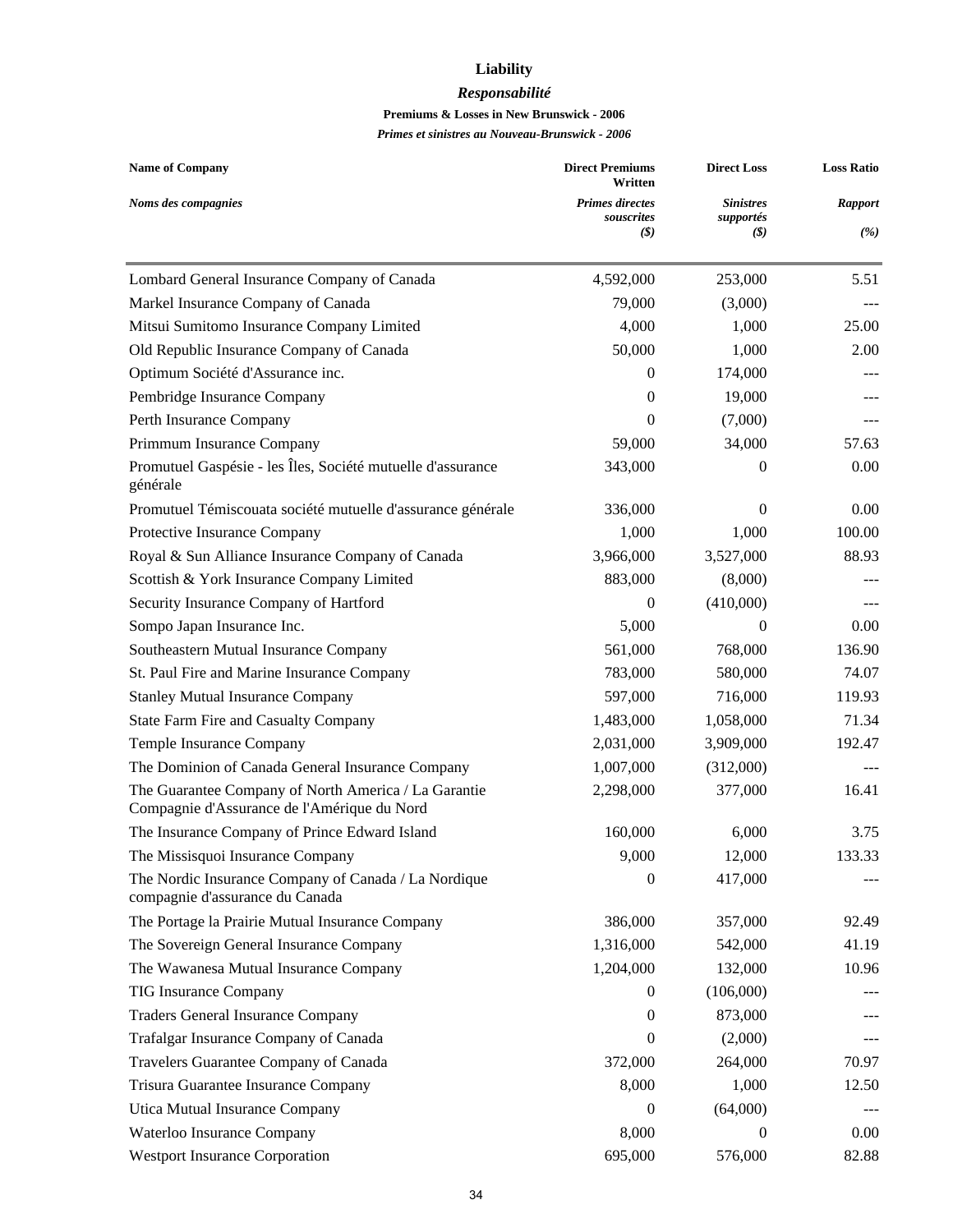## **Liability**

#### *Responsabilité*

#### **Premiums & Losses in New Brunswick - 2006**

| <b>Name of Company</b>                  | <b>Direct Premiums</b><br>Written    | <b>Direct Loss</b>            | <b>Loss Ratio</b> |
|-----------------------------------------|--------------------------------------|-------------------------------|-------------------|
| Noms des compagnies                     | <b>Primes directes</b><br>souscrites | <b>Sinistres</b><br>supportés | <b>Rapport</b>    |
|                                         | (3)                                  | (3)                           | (%)               |
| <b>XL Insurance Company Limited</b>     | 2,702,000                            | 976,000                       | 36.12             |
| XL Reinsurance America Inc.             | 748,000                              | 8,000                         | 1.07              |
| <b>Zenith Insurance Company</b>         | $\theta$                             | (1,000)                       |                   |
| Zurich Insurance Company                | 3,997,000                            | 1,776,000                     | 44.43             |
| Totals - 2006 - 78 Companies/Compagnies | 77,467,000                           | 53,699,000                    | 69.32             |
| Totals - 2005 - 75 Companies/Compagnies | 74,216,000                           | 40,901,000                    | 55.11             |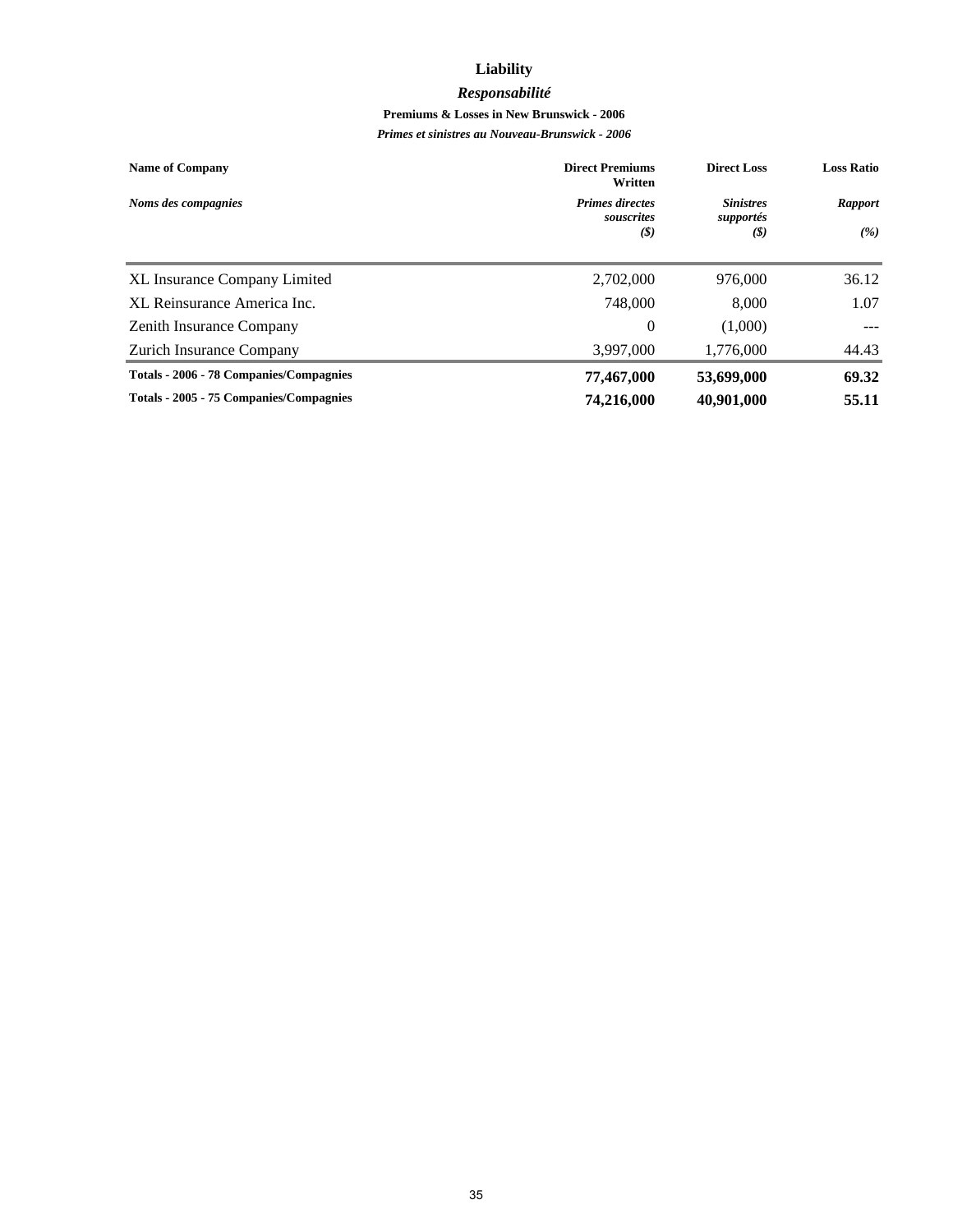| <b>Name of Company</b><br>Noms des compagnies |       |                  | <b>Premiums</b><br>Primes |                |                  | <b>Claims</b><br>Prestations |                  |                        | <b>Dividends</b><br>Bénéfices |                  |                                          | Movement<br>Mouvement |                       |
|-----------------------------------------------|-------|------------------|---------------------------|----------------|------------------|------------------------------|------------------|------------------------|-------------------------------|------------------|------------------------------------------|-----------------------|-----------------------|
|                                               |       | <b>Insurance</b> | <b>Annuity</b>            | <b>Total</b>   | <b>Insurance</b> | <b>Annuity</b>               |                  | <b>Total Insurance</b> | <b>Annuity</b>                | <b>Total</b>     | In Force 2005 New Effected In Force 2006 |                       |                       |
|                                               |       | <b>Assurance</b> | <b>Rentes</b>             | <b>Total</b>   | Assurance        | Rentes                       |                  | Total Assurance        | Rentes                        | <b>Total</b>     | En vigueur<br>en 2005                    | Émis                  | En vigueur<br>en 2006 |
|                                               |       | (S'000)          | (S'000)                   | (S'000)        | (S'000)          | (S'000)                      | (S'000)          | (S'000)                | (S'000)                       | (S'000)          | (S'000)                                  | (S'000)               | (\$'000)              |
| Acadie Vie                                    | Ind.  | 5,141            | 70                        | 5,211          | 1,332            | $\boldsymbol{0}$             | 1,332            | $\mathbf{0}$           | $\overline{0}$                | $\boldsymbol{0}$ | 1,127,987                                | 147,610               | 1,192,930             |
|                                               | Group | 7,361            | $\boldsymbol{0}$          | 7,361          | 2,664            | $\theta$                     | 2,664            | 1,485                  | $\Omega$                      | 1,485            | 773,520                                  | 376,748               | 707,778               |
| <b>ACE INA Life Insurance</b>                 | Ind.  | 9                | $\boldsymbol{0}$          | 9              | $\boldsymbol{0}$ | $\boldsymbol{0}$             | $\boldsymbol{0}$ | $\boldsymbol{0}$       | $\overline{0}$                | $\overline{0}$   | 103                                      | 11                    | 112                   |
|                                               | Group | 703              | $\boldsymbol{0}$          | 703            | $\boldsymbol{0}$ | $\Omega$                     | $\Omega$         | $\theta$               | $\Omega$                      | $\Omega$         | 29,583                                   | 9,281                 | 33,442                |
| Aetna Life Insurance Company                  | Ind.  | $\mathbf{0}$     | $\boldsymbol{0}$          | $\overline{0}$ | $\boldsymbol{0}$ | $\mathbf{0}$                 | $\mathbf{0}$     | $\theta$               | $\Omega$                      | $\Omega$         | $\theta$                                 | $\mathbf{0}$          | $\Omega$              |
|                                               | Group | $\Omega$         | $\Omega$                  | $\Omega$       | $\Omega$         | $\Omega$                     | $\Omega$         | $\Omega$               | $\Omega$                      | $\Omega$         | 30                                       | $\Omega$              | 32                    |
| AIG Assurance Canada                          | Ind.  | 1,188            | $\boldsymbol{0}$          | 1,188          | 672              | 3                            | 675              | 5                      | $\overline{0}$                | 5                | 28,600                                   | 7                     | 26,924                |
|                                               | Group | $\theta$         | $\boldsymbol{0}$          | $\mathbf{0}$   | $\boldsymbol{0}$ | 30                           | 30               | $\theta$               | $\Omega$                      | $\Omega$         | $\overline{0}$                           | $\Omega$              | $\Omega$              |
| AIG Life Insurance Company of Canada          | Ind.  | 2,733            | 35                        | 2,768          | 1,067            | 19                           | 1,086            | 24                     | $\Omega$                      | 24               | 281,373                                  | 90,738                | 353,697               |
|                                               | Group | 115              | 96                        | 211            | $\boldsymbol{0}$ | 260                          | 260              | $\Omega$               | $\Omega$                      | $\overline{0}$   | 31,016                                   | $\mathbf{0}$          | 30,905                |
| Allianz Life Insurance Company of             | Ind.  | $\overline{1}$   | $\boldsymbol{0}$          | $\overline{1}$ | 3                | -1                           | $\overline{4}$   | $\Omega$               | $\Omega$                      | $\overline{0}$   | 109                                      | $\mathbf{0}$          | 103                   |
| North America                                 | Group | 46               | $\boldsymbol{0}$          | 46             | $\overline{7}$   | $\mathbf{0}$                 | $\overline{7}$   | $\theta$               | $\Omega$                      | $\overline{0}$   | 26,989                                   | $\boldsymbol{0}$      | 26,983                |
| American Bankers Life Assurance               | Ind.  | 39               | $\mathbf{0}$              | 39             | 38               | $\theta$                     | 38               | 0                      | $\Omega$                      | $\overline{0}$   | 4,119                                    | 173                   | 4,253                 |
| Company of Florida                            | Group | 1,963            | $\boldsymbol{0}$          | 1,963          | 659              | $\Omega$                     | 659              | $\Omega$               | $\Omega$                      | $\theta$         | 156,887                                  | 72,524                | 154,408               |
| American Health and Life Insurance            | Ind.  | 2                | $\boldsymbol{0}$          | $\overline{2}$ | 30               | $\theta$                     | 30               | $\Omega$               | $\Omega$                      | $\theta$         | $\theta$                                 | $\mathbf{0}$          | 350                   |
| Company                                       | Group | 853              | $\overline{0}$            | 853            | 190              | $\Omega$                     | 190              | $\Omega$               | $\Omega$                      | $\theta$         | 83,373                                   | $\Omega$              | 90,736                |
| American Income Life Insurance                | Ind.  | 1,884            | $\boldsymbol{0}$          | 1,884          | 291              | $\boldsymbol{0}$             | 291              | $\boldsymbol{0}$       | $\overline{0}$                | $\boldsymbol{0}$ | 86,193                                   | 31,550                | 101,501               |
| Company                                       | Group | $\theta$         | $\boldsymbol{0}$          | $\mathbf{0}$   | $\boldsymbol{0}$ | $\mathbf{0}$                 | $\mathbf{0}$     | $\theta$               | $\Omega$                      | $\boldsymbol{0}$ | $\boldsymbol{0}$                         | $\mathbf{0}$          | $\Omega$              |
| <b>Assomption Compagnie Mutuelle</b>          | Ind.  | 15,126           | 6,593                     | 21,719         | 5,993            | 9,075                        | 15,068           | 376                    | $\overline{2}$                | 378              | 1,729,349                                | 187,634               | 1,848,050             |
| d'Assurance-vie                               | Group | 10,120           | 1,181                     | 11,301         | 8,986            | 1,771                        | 10,757           | 308                    | $\Omega$                      | 308              | 4,710,673                                | 29,165                | 4,815,660             |
| Assurance-Vie Banque Nationale                | Ind.  | 114              | $\overline{0}$            | 114            | 29               | $\overline{0}$               | 29               | $\mathbf{0}$           | $\theta$                      | $\boldsymbol{0}$ | 19,608                                   | 2,591                 | 18,738                |
| Compagnie d'Assurance-Vie                     | Group | 2,838            | $\boldsymbol{0}$          | 2,838          | 725              | $\theta$                     | 725              | $\mathbf{0}$           | $\Omega$                      | $\overline{0}$   | 459,076                                  | 7,261                 | 487,806               |
| <b>Assurant Life of Canada</b>                | Ind.  | 540              | 167                       | 707            | 616              | 28                           | 644              | $\Omega$               | $\Omega$                      | $\Omega$         | 0                                        | 694                   | 15,446                |
|                                               | Group | 869              | 2,195                     | 3,064          | 67               | 807                          | 874              | $\theta$               | $\Omega$                      | $\Omega$         | $\Omega$                                 | 743                   | 4,769                 |
| AXA Assurances Inc.                           | Ind.  | 642              | $\boldsymbol{0}$          | 642            | 16               | $\overline{0}$               | 16               | $\overline{0}$         | $\Omega$                      | $\overline{0}$   | 96,143                                   | 41,879                | 131,801               |
|                                               | Group | $\Omega$         | $\mathbf{0}$              | $\Omega$       | $\Omega$         | $\Omega$                     | $\Omega$         | $\Omega$               | $\Omega$                      | $\Omega$         | $\Omega$                                 | $\Omega$              | $\Omega$              |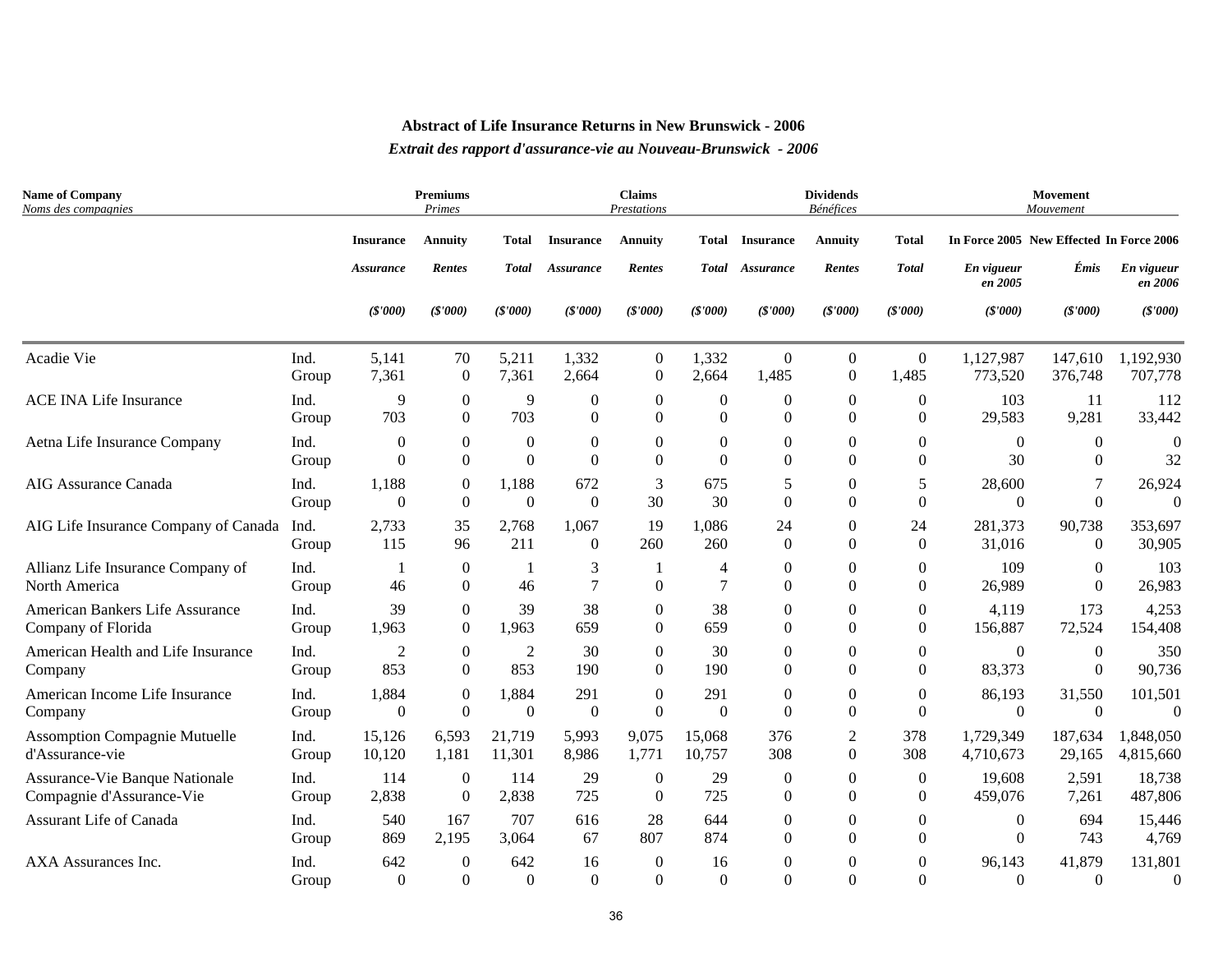| <b>Name of Company</b><br>Noms des compagnies                                      |               | <b>Premiums</b><br>Primes |                                    |                            | <b>Claims</b><br>Prestations       |                              |                          |                            | <b>Dividends</b><br><b>Bénéfices</b> |                              | <b>Movement</b><br>Mouvement             |                          |                       |  |
|------------------------------------------------------------------------------------|---------------|---------------------------|------------------------------------|----------------------------|------------------------------------|------------------------------|--------------------------|----------------------------|--------------------------------------|------------------------------|------------------------------------------|--------------------------|-----------------------|--|
|                                                                                    |               | <b>Insurance</b>          | <b>Annuity</b>                     | Total                      | <b>Insurance</b>                   | <b>Annuity</b>               |                          | Total Insurance            | <b>Annuity</b>                       | Total                        | In Force 2005 New Effected In Force 2006 |                          |                       |  |
|                                                                                    |               | <i><b>Assurance</b></i>   | Rentes                             | <b>Total</b>               | Assurance                          | Rentes                       |                          | Total Assurance            | Rentes                               | <b>Total</b>                 | En vigueur<br>en 2005                    | Émis                     | En vigueur<br>en 2006 |  |
|                                                                                    |               | (S'000)                   | (S'000)                            | (S'000)                    | (S'000)                            | (S'000)                      | (\$'000)                 | (S'000)                    | (S'000)                              | (S'000)                      | (S'000)                                  | (S'000)                  | (S'000)               |  |
| AXA Equitable Life Insurance Company Ind.                                          | Group         | $\Omega$<br>$\Omega$      | $\boldsymbol{0}$<br>$\overline{0}$ | $\overline{0}$<br>$\Omega$ | $\boldsymbol{0}$<br>$\Omega$       | $\boldsymbol{0}$<br>$\theta$ | $\mathbf{0}$<br>$\Omega$ | $\theta$<br>$\Omega$       | $\mathbf{0}$<br>$\Omega$             | $\boldsymbol{0}$<br>$\Omega$ | $\Omega$                                 | $\Omega$<br>$\Omega$     | $\Omega$              |  |
| Blue Cross Life Insurance Company of                                               | Ind.          | 4,020                     | $\boldsymbol{0}$                   | 4,020                      | 1,791                              | $\boldsymbol{0}$             | 1,791                    | $\Omega$                   | $\overline{0}$                       | $\boldsymbol{0}$             | 104,672                                  | 6,158                    | 103,500               |  |
| Canada                                                                             | Group         | 3,186                     | $\boldsymbol{0}$                   | 3,186                      | 1,175                              | $\boldsymbol{0}$             | 1,175                    | $\Omega$                   | $\Omega$                             | $\Omega$                     | 1,057,705                                | 17,506                   | 1,038,934             |  |
| <b>BMO Life Insurance Company</b>                                                  | Ind.          | 125                       | $\overline{0}$                     | 125                        | $\Omega$                           | $\Omega$                     | $\Omega$                 | 0                          | $\Omega$                             | $\Omega$                     | 36,796                                   | 23,378                   | 52,655                |  |
|                                                                                    | Group         | 179                       | $\boldsymbol{0}$                   | 179                        | 10                                 | $\Omega$                     | 10                       | $\Omega$                   | $\Omega$                             | $\Omega$                     | 7,441                                    | 2,533                    | 8,442                 |  |
| Canadian Premier Life Insurance                                                    | Ind.          | $\boldsymbol{0}$          | $\boldsymbol{0}$                   | $\overline{0}$             | $\boldsymbol{0}$                   | $\overline{0}$               | $\Omega$                 | $\overline{0}$             | $\boldsymbol{0}$                     | $\boldsymbol{0}$             | $\Omega$                                 | $\boldsymbol{0}$         | $\Omega$              |  |
| Company                                                                            | Group         | 2,366                     | $\boldsymbol{0}$                   | 2,366                      | 184                                | $\boldsymbol{0}$             | 184                      | $\Omega$                   | $\boldsymbol{0}$                     | $\boldsymbol{0}$             | 44,391                                   | 279                      | 48,615                |  |
| CIBC Life Insurance Company Limited /<br>Compagnie d'assurance-vie CIBC<br>Limitée | Ind.<br>Group | 88<br>$\Omega$            | $\boldsymbol{0}$<br>$\Omega$       | 88<br>$\Omega$             | 176<br>$\Omega$                    | $\overline{0}$<br>$\Omega$   | 176<br>$\Omega$          | $\overline{0}$<br>$\Omega$ | $\boldsymbol{0}$<br>$\Omega$         | $\mathbf{0}$<br>$\Omega$     | 8,710<br>$\Omega$                        | $\mathbf{0}$<br>$\Omega$ | 7,795<br>$\Omega$     |  |
| CIGNA Life Insurance Company of                                                    | Ind.          | $\boldsymbol{0}$          | $\boldsymbol{0}$                   | $\boldsymbol{0}$           | $\boldsymbol{0}$                   | $\boldsymbol{0}$             | $\overline{0}$           | $\boldsymbol{0}$           | $\boldsymbol{0}$                     | $\boldsymbol{0}$             | $\mathbf{0}$                             | $\mathbf{0}$             | $\Omega$              |  |
| Canada                                                                             | Group         | 14                        | $\overline{0}$                     | 14                         | 22                                 | $\Omega$                     | 22                       | $\Omega$                   | $\Omega$                             | $\Omega$                     | 11,212                                   | 498                      | 6,577                 |  |
| Combined Insurance Company of                                                      | Ind.          | 453                       | $\boldsymbol{0}$                   | 453                        | 417                                | 1                            | 418                      | $\Omega$                   | $\mathbf{0}$                         | $\overline{0}$               | 26,503                                   | 1,204                    | 23,643                |  |
| America                                                                            | Group         | $\Omega$                  | $\Omega$                           | $\overline{0}$             | (11)                               | $\theta$                     | (11)                     | $\Omega$                   | $\Omega$                             | $\boldsymbol{0}$             | 2,551                                    | 1,597                    | 2,749                 |  |
| Co-operators Life Insurance Company                                                | Ind.          | 5,948                     | 406                                | 6,354                      | 1,611                              | 813                          | 2,424                    | 390                        | $\Omega$                             | 390                          | 1,164,492                                | 145,840                  | 1,252,162             |  |
|                                                                                    | Group         | 900                       | 1,741                              | 2,641                      | 420                                | 7,064                        | 7,484                    | $\overline{0}$             | 190                                  | 190                          | 374,296                                  | 7,230                    | 350,167               |  |
| CT Financial Assurance Company                                                     | Ind.<br>Group | $\overline{0}$            | $\mathbf{0}$<br>$\boldsymbol{0}$   | -1<br>$\overline{0}$       | $\overline{0}$<br>$\boldsymbol{0}$ | $\overline{0}$<br>$\theta$   | $\Omega$<br>$\Omega$     | $\Omega$<br>$\Omega$       | $\Omega$<br>$\Omega$                 | $\overline{0}$<br>$\theta$   | 300<br>$\Omega$                          | $\Omega$<br>$\Omega$     | 300<br>$\theta$       |  |
| <b>CUMIS Life Insurance Company</b>                                                | Ind.          | 158                       | $\overline{0}$                     | 158                        | $\overline{0}$                     | 3                            | 3                        | 3                          | $\mathbf{0}$                         | 3                            | 38,765                                   | 7,809                    | 44,575                |  |
|                                                                                    | Group         | 3,646                     | 963                                | 4,609                      | 1,267                              | 1,923                        | 3,190                    | 168                        | $\Omega$                             | 168                          | 583,853                                  | 163,662                  | 586,811               |  |
| <b>CUNA Mutual Insurance Society</b>                                               | Ind.          | 4                         | $\boldsymbol{0}$                   | $\overline{4}$             | 5                                  | $\boldsymbol{0}$             | 5                        | 3                          | $\boldsymbol{0}$                     | 3                            | 258                                      | $\theta$                 | 247                   |  |
|                                                                                    | Group         | $\Omega$                  | $\boldsymbol{0}$                   | $\Omega$                   | $\overline{0}$                     | $\Omega$                     | $\Omega$                 | $\theta$                   | $\Omega$                             | $\boldsymbol{0}$             | $\theta$                                 | $\Omega$                 | $\Omega$              |  |
| Desjardins Sécurité financière compagnie Ind.                                      | Group         | 4,950                     | 294                                | 5,244                      | 1,898                              | 2,523                        | 4,421                    | 395                        | $\Omega$                             | 395                          | 352.598                                  | 25,792                   | 354,005               |  |
| d'assurance vie                                                                    |               | 2,979                     | 43                                 | 3,022                      | 1,107                              | 2,313                        | 3,420                    | (16)                       | $\theta$                             | (16)                         | 492,355                                  | 479,550                  | 964,033               |  |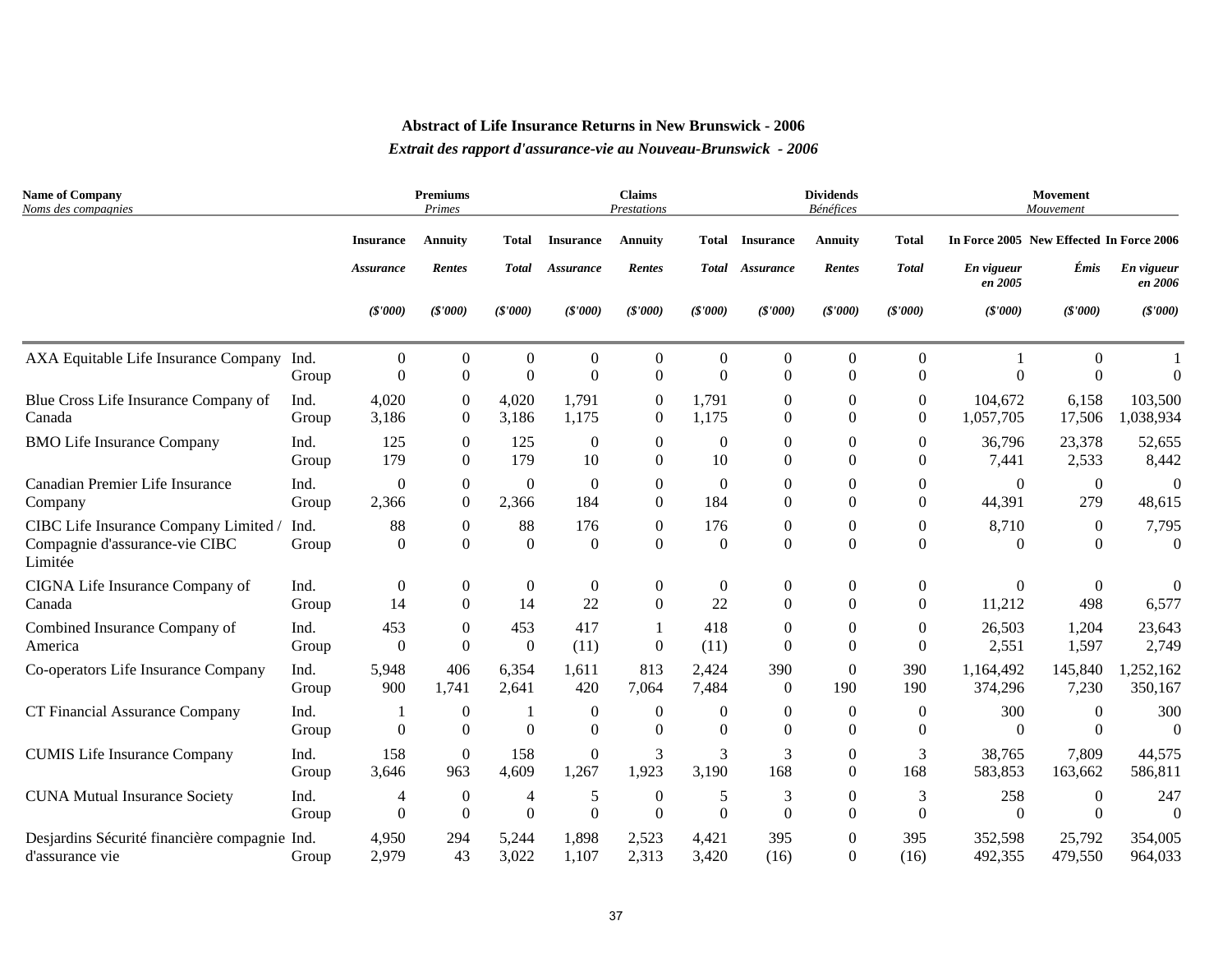| <b>Name of Company</b><br>Noms des compagnies                        |               |                  | <b>Premiums</b><br>Primes |                  |                      | <b>Claims</b><br>Prestations |                  |                        | <b>Dividends</b><br>Bénéfices |                  |                                          | Movement<br>Mouvement |                       |
|----------------------------------------------------------------------|---------------|------------------|---------------------------|------------------|----------------------|------------------------------|------------------|------------------------|-------------------------------|------------------|------------------------------------------|-----------------------|-----------------------|
|                                                                      |               | <b>Insurance</b> | <b>Annuity</b>            | <b>Total</b>     | <b>Insurance</b>     | <b>Annuity</b>               |                  | <b>Total Insurance</b> | <b>Annuity</b>                | <b>Total</b>     | In Force 2005 New Effected In Force 2006 |                       |                       |
|                                                                      |               | <b>Assurance</b> | Rentes                    | <b>Total</b>     | Assurance            | Rentes                       |                  | Total Assurance        | Rentes                        | <b>Total</b>     | En vigueur<br>en 2005                    | Émis                  | En vigueur<br>en 2006 |
|                                                                      |               | (\$'000)         | (S'000)                   | (\$'000)         | (\$'000)             | (S'000)                      | (S'000)          | (\$'000)               | (S'000)                       | (S'000)          | (\$'000)                                 | (S'000)               | (\$'000)              |
| First Canadian Insurance Corporation                                 | Ind.          | $\overline{0}$   | $\boldsymbol{0}$          | $\boldsymbol{0}$ | $\boldsymbol{0}$     | $\overline{0}$               | $\theta$         | $\theta$               | $\overline{0}$                | $\boldsymbol{0}$ | $\overline{0}$                           | $\boldsymbol{0}$      | $\theta$              |
|                                                                      | Group         | 3,151            | $\overline{0}$            | 3,151            | 538                  | $\Omega$                     | 538              | $\theta$               | $\Omega$                      | $\boldsymbol{0}$ | 176,504                                  | 84,834                | 202,567               |
| Forethought Life Insurance Company                                   | Ind.          | 29               | $\boldsymbol{0}$          | 29               | 374                  | 369                          | 743              | $\mathbf{0}$           | $\boldsymbol{0}$              | $\boldsymbol{0}$ | 5,956                                    | $\mathbf{0}$          | 5,620                 |
|                                                                      | Group         | $\Omega$         | $\Omega$                  | $\boldsymbol{0}$ | $\mathbf{0}$         | $\theta$                     | $\Omega$         | $\theta$               | $\Omega$                      | $\Omega$         | $\Omega$                                 | $\Omega$              | $\Omega$              |
| Gerber Life Insurance Company                                        | Ind.          | 84               | $\overline{0}$            | 84               | 31                   | $\mathbf{0}$                 | 31               | $\Omega$               | $\Omega$                      | $\Omega$         | 8,890                                    | 2,378                 | 10,170                |
|                                                                      | Group         | $\Omega$         | $\Omega$                  | $\theta$         | $\Omega$             | $\Omega$                     | $\Omega$         | $\Omega$               | $\Omega$                      | $\Omega$         | $\Omega$                                 | $\Omega$              | $\Omega$              |
| Household Life Insurance Company                                     | Ind.          | $\overline{0}$   | $\boldsymbol{0}$          | $\overline{0}$   | $\overline{0}$       | $\mathbf{0}$                 | $\theta$         | $\mathbf{0}$           | $\overline{0}$                | $\theta$         | 0                                        | $\overline{0}$        | $\Omega$              |
|                                                                      | Group         | 844              | $\Omega$                  | 844              | 312                  | $\Omega$                     | 312              | $\Omega$               | $\Omega$                      | $\Omega$         | 71,924                                   | 32,562                | 69,033                |
| Industrial Alliance Pacific Insurance and<br>Financial Services Inc. | Ind.<br>Group | 325<br>3,055     | 177<br>$\overline{0}$     | 502<br>3,055     | 86<br>639            | 73<br>$\Omega$               | 159<br>639       | 285                    | $\overline{0}$<br>$\Omega$    | 285              | 30,165<br>218,819                        | 10,761<br>97,959      | 32,641<br>236,587     |
| Industrielle Alliance Assurance et                                   | Ind.          | 13,403           | 4,900                     | 18,303           | 4,213                | 1,765                        | 5,978            | 74                     | $\sqrt{2}$                    | 76               | 1,625,991                                | 308,006               | 1,823,701             |
| services financiers inc.                                             | Group         | 521              | 1,864                     | 2,385            | 32                   | 3,992                        | 4,024            | (9)                    | 3                             | (6)              | 223,101                                  | 25,387                | 261,440               |
| La Survivance compagnie mutuelle                                     | Ind.          | 66               | $\mathbf{0}$              | 66               | 23                   | $\Omega$                     | 24               | $\theta$               | $\Omega$                      | $\overline{0}$   | 6,261                                    | 20                    | 3,058                 |
| d'assurance-vie                                                      | Group         | $\Omega$         | $\theta$                  | $\overline{0}$   | $\boldsymbol{0}$     |                              | $\Omega$         | $\Omega$               | $\Omega$                      | $\theta$         | $\Omega$                                 | $\theta$              | $\Omega$              |
| Life Investors Insurance Company of                                  | Ind.          | $\mathbf{0}$     | $\mathbf{0}$              | $\overline{0}$   | $\overline{0}$       | $\Omega$                     | $\mathbf{0}$     | $\Omega$               | $\Omega$                      | $\theta$         | 0                                        | $\mathbf{0}$          | 0                     |
| America                                                              | Group         | 72               | $\Omega$                  | 72               | 18                   | $\Omega$                     | 18               | $\theta$               | $\Omega$                      | $\Omega$         | 23,470                                   | 3                     | 16                    |
| L'Internationale compagnie d'assurance-                              | Ind.          | $\mathbf{0}$     | $\mathbf{0}$              | $\boldsymbol{0}$ | $\boldsymbol{0}$     | $\theta$                     | $\mathbf{0}$     | $\mathbf{0}$           | $\overline{0}$                | $\boldsymbol{0}$ | 0                                        | $\mathbf{0}$          | $\theta$              |
| vie                                                                  | Group         | 3                | $\overline{0}$            | 3                | $\overline{0}$       | $\theta$                     | $\Omega$         | $\Omega$               | $\Omega$                      | $\overline{0}$   | $\overline{0}$                           | $\Omega$              | $\Omega$              |
| London Life Insurance Company                                        | Ind.          | 46,254           | 2,046                     | 48,300           | 14,562               | 4,154                        | 18,716           | 16,072                 | 9                             | 16,081           | 3,165,126                                | 283,500               | 3,385,129             |
|                                                                      | Group         | $\Omega$         | 8,758                     | 8,758            | 26                   | 17,087                       | 17,113           | $\Omega$               | $\theta$                      | $\theta$         | 2,508                                    | $\Omega$              | 2,340                 |
| L'Union-Vie compagnie mutuelle                                       | Ind.          | 135              | $\boldsymbol{0}$          | 135              | $\boldsymbol{0}$     | $\boldsymbol{0}$             | $\boldsymbol{0}$ | $\boldsymbol{0}$       | $\boldsymbol{0}$              | $\boldsymbol{0}$ | $\overline{0}$                           | 13,475                | 12,795                |
| d'assurance                                                          | Group         | $\Omega$         | $\overline{0}$            | $\overline{0}$   | $\theta$             | $\Omega$                     | $\theta$         | $\theta$               | $\Omega$                      | $\Omega$         | $\Omega$                                 | $\mathbf{0}$          | $\Omega$              |
| Manulife Canada Ltd.                                                 | Ind.          | 1,689            | $\mathbf{0}$              | 1,689            | 857                  | $\mathbf{0}$                 | 857              | 154                    | $\Omega$                      | 154              | 303,434                                  | 5,209                 | 298,096               |
|                                                                      | Group         | $\theta$         | $\Omega$                  | $\Omega$         | $\Omega$             | $\Omega$                     | $\Omega$         | $\Omega$               | $\Omega$                      | $\Omega$         | $\Omega$                                 | $\Omega$              | $\Omega$              |
| Massachusetts Mutual Life Insurance<br>Company                       | Ind.<br>Group | 4<br>$\Omega$    | 0<br>$\Omega$             | 4<br>$\Omega$    | $\theta$<br>$\theta$ | $\Omega$                     | $\Omega$         | $\Omega$               | $\overline{0}$<br>$\Omega$    | $\Omega$         | 51<br>$\Omega$                           | 113<br>$\Omega$       | 167<br>$\mathbf{0}$   |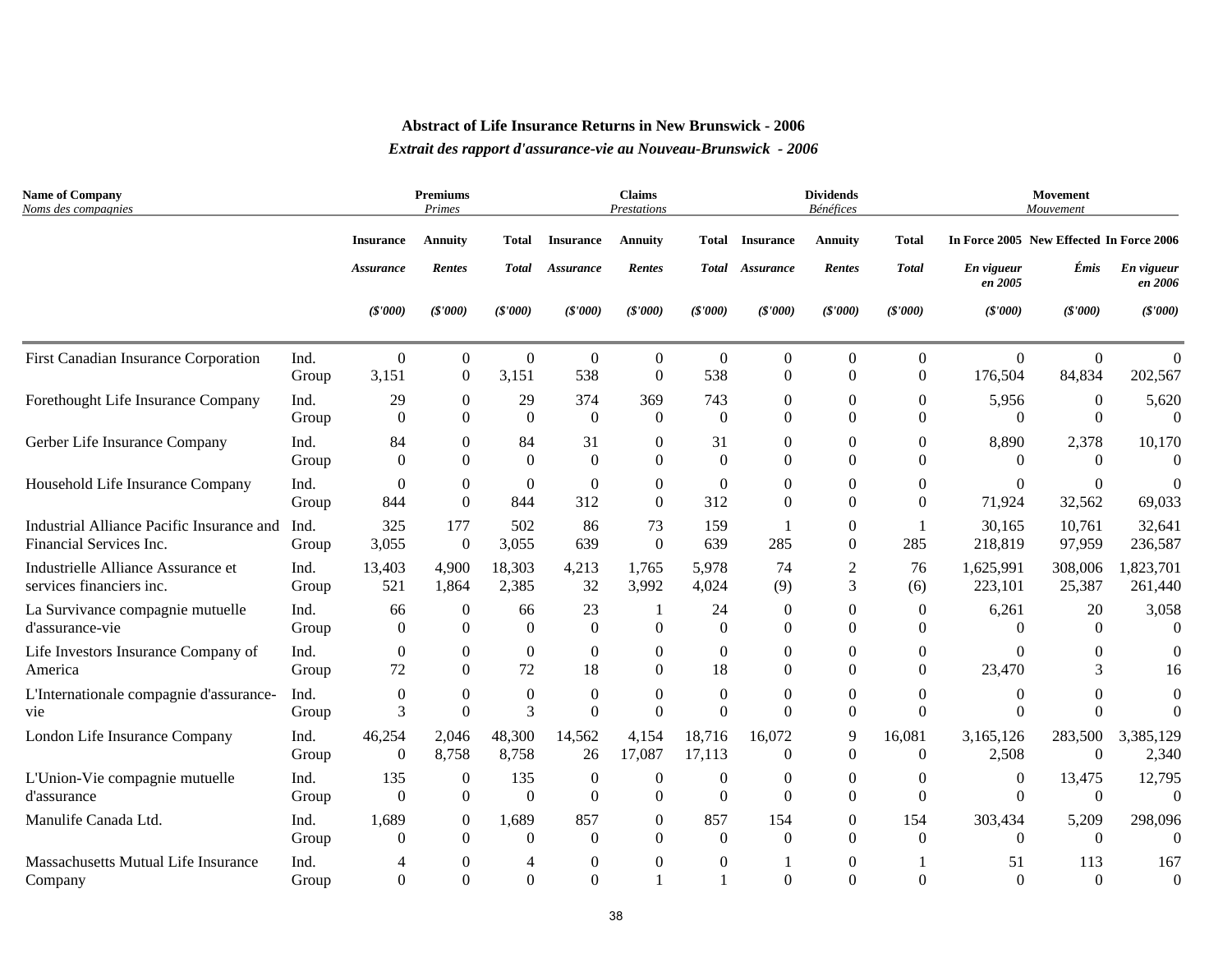| <b>Name of Company</b><br>Noms des compagnies |               |                      | Premiums<br>Primes           |                              |                              | <b>Claims</b><br>Prestations |                |                      | <b>Dividends</b><br><b>Bénéfices</b> |                      |                                          | Movement<br>Mouvement    |                       |
|-----------------------------------------------|---------------|----------------------|------------------------------|------------------------------|------------------------------|------------------------------|----------------|----------------------|--------------------------------------|----------------------|------------------------------------------|--------------------------|-----------------------|
|                                               |               | <b>Insurance</b>     | <b>Annuity</b>               | Total                        | <b>Insurance</b>             | <b>Annuity</b>               | Total          | <b>Insurance</b>     | <b>Annuity</b>                       | <b>Total</b>         | In Force 2005 New Effected In Force 2006 |                          |                       |
|                                               |               | <b>Assurance</b>     | Rentes                       | <b>Total</b>                 | Assurance                    | Rentes                       |                | Total Assurance      | Rentes                               | <b>Total</b>         | En vigueur<br>en 2005                    | Émis                     | En vigueur<br>en 2006 |
|                                               |               | (S'000)              | (\$'000)                     | (\$'000)                     | (S'000)                      | (S'000)                      | (S'000)        | (\$'000)             | (\$'000)                             | (S'000)              | (\$'000)                                 | (\$'000)                 | (\$'000)              |
| MD Life Insurance Company                     | Ind.          | 1,865                | $\boldsymbol{0}$             | 1,865                        | 530                          | $\overline{0}$               | 530            | $\mathbf{0}$         | $\overline{0}$                       | $\overline{0}$       | 123,317                                  | 16,047                   | 138,382               |
|                                               | Group         | $\Omega$             | $\overline{0}$               | $\boldsymbol{0}$             | $\Omega$                     | $\Omega$                     | $\Omega$       | $\theta$             | $\Omega$                             | $\Omega$             | $\theta$                                 | $\Omega$                 | $\Omega$              |
| MetLife Canada / MetVie Canada                | Ind.          | 28                   | $\boldsymbol{0}$             | 28                           | 132                          | $\boldsymbol{0}$             | 132            | 29                   | $\overline{0}$                       | 29                   | 0                                        | 0                        | 1,948                 |
|                                               | Group         | $\mathbf{1}$         | $\mathbf{0}$                 | $\mathbf{1}$                 | 42                           | 319                          | 361            | $\Omega$             | $\Omega$                             | $\Omega$             | $\theta$                                 | $\theta$                 | 1,031                 |
| MetLife Insurance Company of<br>Connecticut   | Ind.<br>Group | $\theta$<br>$\Omega$ | $\boldsymbol{0}$<br>$\Omega$ | $\boldsymbol{0}$<br>$\Omega$ | $\boldsymbol{0}$<br>$\Omega$ | $\theta$                     | $\theta$       | $\theta$<br>$\Omega$ | $\Omega$<br>$\Omega$                 | $\Omega$<br>$\Omega$ | $\Omega$<br>48                           | $\mathbf{0}$<br>$\Omega$ | $\theta$<br>$\Omega$  |
| Metropolitan Life Insurance Company           | Ind.          | 0                    | $\boldsymbol{0}$             | $\boldsymbol{0}$             | $\boldsymbol{0}$             | $\overline{0}$               | $\theta$       | $\theta$             | 0                                    | $\theta$             | 2,063                                    | 0                        | $\Omega$              |
|                                               | Group         | $\Omega$             | $\boldsymbol{0}$             | $\Omega$                     | $\Omega$                     | 21                           | 21             | $\overline{2}$       | $\Omega$                             | $\overline{2}$       | 1,023                                    | $\Omega$                 | $\Omega$              |
| New York Life Insurance Company               | Ind.          | $\overline{2}$       | $\boldsymbol{0}$             | $\overline{c}$               | $\overline{0}$               | $\overline{0}$               | $\overline{0}$ | $\overline{2}$       | $\Omega$                             | $\overline{2}$       | 15                                       | $\mathbf{0}$             | 10                    |
|                                               | Group         | 1,237                | $\boldsymbol{0}$             | 1,237                        | 322                          | $\theta$                     | 322            | 881                  | $\Omega$                             | 881                  | 335,899                                  | 14,035                   | 334,280               |
| Penncorp Life Insurance Company               | Ind.          | 42                   | $\mathbf{0}$                 | 42                           | 8                            | $\theta$                     | 8              | $\theta$             | $\Omega$                             | $\boldsymbol{0}$     | 5,149                                    | $\mathbf{0}$             | 5,076                 |
|                                               | Group         | $\theta$             | $\mathbf{0}$                 | $\Omega$                     | $\theta$                     | $\Omega$                     | $\Omega$       | $\theta$             | $\Omega$                             | $\Omega$             | 27                                       | $\Omega$                 | 22                    |
| Primerica Life Insurance Company of           | Ind.          | 1,182                | $\boldsymbol{0}$             | 1,182                        | 150                          | $\overline{0}$               | 150            | $\theta$             | $\overline{0}$                       | $\overline{0}$       | 456,140                                  | 44,583                   | 475,676               |
| Canada                                        | Group         | $\overline{0}$       | $\boldsymbol{0}$             | $\overline{0}$               | $\boldsymbol{0}$             | $\Omega$                     | $\Omega$       | $\theta$             | $\Omega$                             | $\Omega$             | $\Omega$                                 | $\Omega$                 | $\Omega$              |
| RBC Life Insurance Company                    | Ind.          | 16,877               | 89                           | 16,966                       | 176                          | 28                           | 204            | 54                   | $\Omega$                             | 54                   | 720,690                                  | 71,661                   | 769,230               |
|                                               | Group         | 144                  | $\boldsymbol{0}$             | 144                          | 45                           | $\Omega$                     | 45             | $\Omega$             | $\Omega$                             | $\theta$             | 125,475                                  | 22,879                   | 147,628               |
| Reliable Life Insurance Company               | Ind.          | 62                   | $\boldsymbol{0}$             | 62                           | $\boldsymbol{0}$             | $\theta$                     | $\theta$       | $\theta$             | $\overline{0}$                       | $\boldsymbol{0}$     | 24,402                                   | $\boldsymbol{0}$         | 24,400                |
|                                               | Group         | $\overline{0}$       | $\boldsymbol{0}$             | $\mathbf{0}$                 | $\Omega$                     | $\Omega$                     | $\Omega$       | $\theta$             | $\Omega$                             | $\Omega$             | $\theta$                                 | $\Omega$                 | $\Omega$              |
| SSQ, Société d'Assurance-Vie inc.             | Ind.          | $\boldsymbol{0}$     | $\boldsymbol{0}$             | $\overline{0}$               | $\overline{0}$               | $\theta$                     | $\Omega$       | $\theta$             | $\Omega$                             | $\overline{0}$       | $\mathbf{0}$                             | $\Omega$                 | $\theta$              |
|                                               | Group         | 320                  | 68                           | 388                          | 158                          | 3                            | 161            | 88                   | $\Omega$                             | 88                   | 96,599                                   | 11,869                   | 62,731                |
| <b>Standard Life Assurance Limited</b>        | Ind.          | $\boldsymbol{0}$     | $\boldsymbol{0}$             | $\boldsymbol{0}$             | $\boldsymbol{0}$             | $\theta$                     | $\overline{0}$ | $\theta$             | $\overline{0}$                       | $\boldsymbol{0}$     | $\boldsymbol{0}$                         | $\theta$                 | $\Omega$              |
|                                               | Group         | $\theta$             | $\boldsymbol{0}$             | $\theta$                     | $\Omega$                     | 30                           | 30             | $\Omega$             | $\Omega$                             | $\Omega$             | $\Omega$                                 | $\Omega$                 | $\Omega$              |
| State Farm Life Insurance Company             | Ind.          | 2,058                | 40                           | 2,098                        | 585                          | 314                          | 899            | 156                  | $\overline{0}$                       | 156                  | 478,236                                  | 83,500                   | 515,178               |
|                                               | Group         | 13                   | $\boldsymbol{0}$             | 13                           | $\theta$                     | $\theta$                     | $\Omega$       | $\Omega$             | $\Omega$                             | $\theta$             | 5,212                                    | $\theta$                 | 5,132                 |
| Sun Life Assurance Company of Canada          | Ind.          | 55,305               | 7,772                        | 63,077                       | 25,534                       | 28,545                       | 54,079         | 13,611               | $\overline{0}$                       | 13,611               | 6,302,524                                | 696,517                  | 6,674,064             |
|                                               | Group         | 13,362               | 3,696                        | 17,058                       | 4,817                        | 11,868                       | 16,685         | 206                  | $\Omega$                             | 206                  | 3,153,595                                | 49,283                   | 3,480,875             |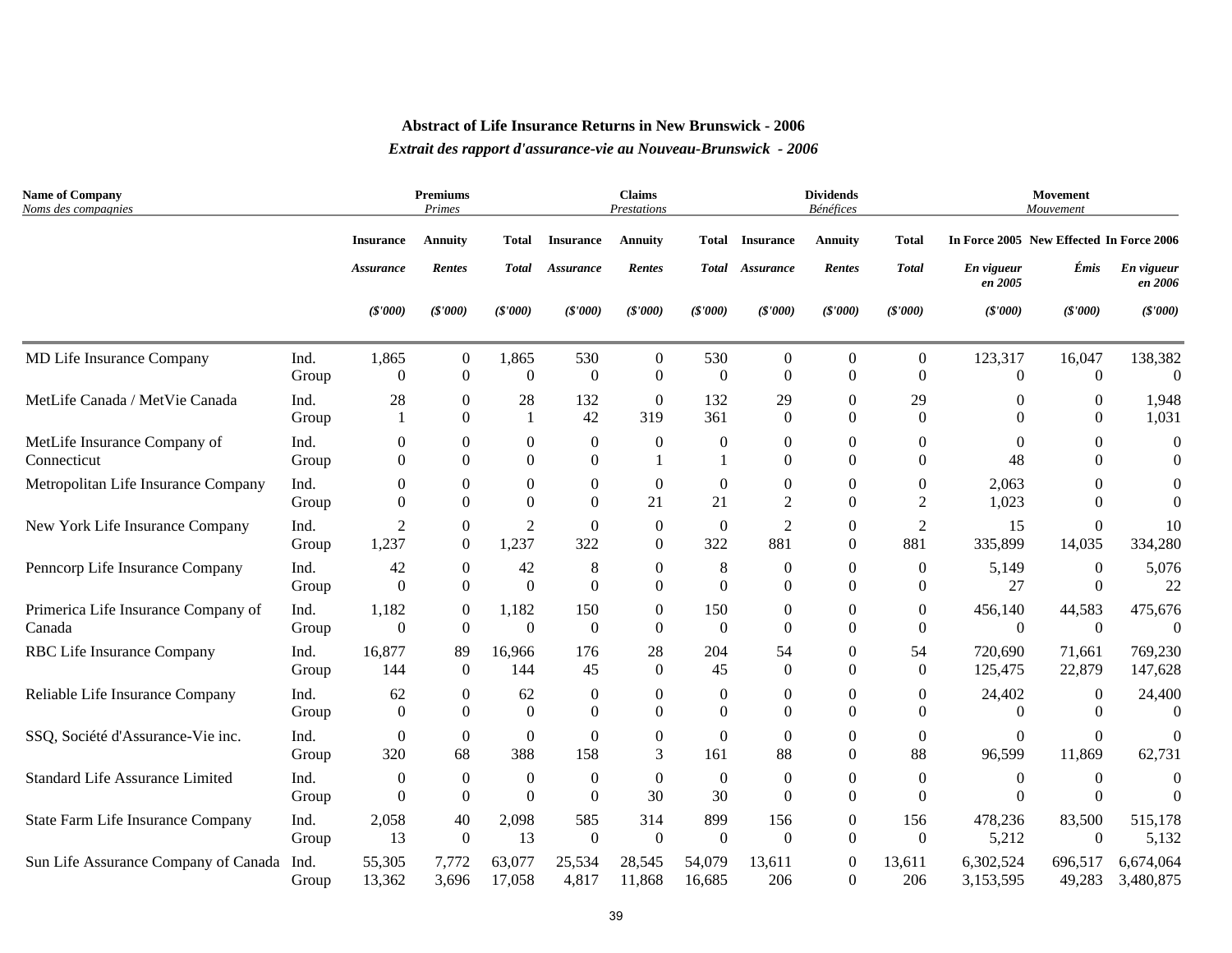| <b>Name of Company</b><br>Noms des compagnies  |               |                      | <b>Premiums</b><br>Primes            |                        |                                  | <b>Claims</b><br>Prestations |                |                              | <b>Dividends</b><br><b>Bénéfices</b> |                              |                                          | Movement<br>Mouvement    |                       |
|------------------------------------------------|---------------|----------------------|--------------------------------------|------------------------|----------------------------------|------------------------------|----------------|------------------------------|--------------------------------------|------------------------------|------------------------------------------|--------------------------|-----------------------|
|                                                |               | <b>Insurance</b>     | <b>Annuity</b>                       | Total                  | <b>Insurance</b>                 | <b>Annuity</b>               | Total          | <b>Insurance</b>             | <b>Annuity</b>                       | <b>Total</b>                 | In Force 2005 New Effected In Force 2006 |                          |                       |
|                                                |               | <b>Assurance</b>     | Rentes                               | <b>Total</b>           | Assurance                        | <b>Rentes</b>                |                | Total Assurance              | Rentes                               | <b>Total</b>                 | En vigueur<br>en 2005                    | Émis                     | En vigueur<br>en 2006 |
|                                                |               | (S'000)              | (S'000)                              | (S'000)                | (S'000)                          | (S'000)                      | (S'000)        | (S'000)                      | (\$'000)                             | (S'000)                      | (S'000)                                  | (S'000)                  | (S'000)               |
| TD Life Insurance Company                      | Ind.          | 3                    | $\boldsymbol{0}$                     | 3                      | $\theta$                         | $\theta$                     | $\Omega$       | $\Omega$                     | $\Omega$                             | $\overline{0}$               | 2,525                                    | $\mathbf{0}$             | 2,525                 |
|                                                | Group         | $\overline{0}$       | $\boldsymbol{0}$                     | $\overline{0}$         | $\overline{0}$                   | $\Omega$                     | $\Omega$       | $\Omega$                     | $\Omega$                             | $\theta$                     | $\Omega$                                 | 50                       | 50                    |
| The Canada Life Assurance Company              | Ind.          | 15,690               | 3,702                                | 19,392                 | 6,893                            | 10,096                       | 16,989         | 3,418                        | $\boldsymbol{0}$                     | 3,418                        | 1,807,047                                | 244,874                  | 1,920,564             |
|                                                | Group         | 29,777               | 997                                  | 30,774                 | 6,982                            | 8,597                        | 15,579         | $\theta$                     | $\Omega$                             | $\theta$                     | 5,652,455                                | $\mathbf{0}$             | 5,826,934             |
| The Empire Life Insurance Company              | Ind.          | 1,341                | 403                                  | 1,744                  | 576                              | 691                          | 1,267          | 63                           | $\Omega$                             | 63                           | 186,492                                  | 55,434                   | 233,984               |
|                                                | Group         | 29                   | $\mathbf{0}$                         | 29                     | $\theta$                         | 31                           | 31             | $\theta$                     | $\Omega$                             | $\theta$                     | 1,643                                    | 615                      | 2,988                 |
| The Equitable Life Insurance Company           | Ind.          | 1,049                | 24                                   | 1,073                  | 49                               | 60                           | 109            | 14                           | $\Omega$                             | 14                           | 179,622                                  | 22,475                   | 198,754               |
| of Canada                                      | Group         | 21                   | $\mathbf{0}$                         | 21                     | 25                               | $\Omega$                     | 25             | $\Omega$                     | $\Omega$                             | $\theta$                     | 1,139                                    | $\mathbf{0}$             | 1,109                 |
| The Great-West Life Assurance                  | Ind.          | 10,236               | 877                                  | 11,113                 | 4,776                            | 2,133                        | 6,909          | 2,875                        | $\overline{0}$                       | 2,875                        | 1,228,004                                | 48,059                   | 1,180,918             |
| Company                                        | Group         | 9,551                | 114                                  | 9,665                  | 6,049                            | 969                          | 7,018          | $\Omega$                     | $\Omega$                             | $\overline{0}$               | 2,570,627                                | 87,541                   | 2,752,740             |
| The Manufacturers Life Insurance               | Ind.          | 32,976               | 5,340                                | 38,316                 | 11,216                           | 17,516                       | 28,732         | 3,970                        | $\overline{0}$                       | 3,970                        | 4,387,711                                | 322,231                  | 4,464,114             |
| Company                                        | Group         | 16,607               | 2,863                                | 19,470                 | 8,585                            | 7,953                        | 16,538         | 1,171                        | $\Omega$                             | 1,171                        | 5,826,741                                | 336,500                  | 5,682,949             |
| The Prudential Insurance Company of<br>America | Ind.<br>Group | $\overline{0}$<br>10 | $\mathbf{0}$<br>$\boldsymbol{0}$     | $\overline{0}$<br>10   | 64<br>$\boldsymbol{0}$           | $\Omega$<br>$\Omega$         | 64<br>$\Omega$ | $\Omega$                     | $\Omega$<br>$\Omega$                 | $\overline{0}$               | 3,915<br>7,958                           | $\theta$<br>$\Omega$     | $\Omega$<br>$\Omega$  |
| The Standard Life Assurance Company            | Ind.          | 1,152                | $\boldsymbol{0}$                     | 1,152                  | 776                              | 339                          | 1,115          | 332                          | $\Omega$                             | 332                          | 166,145                                  | 813                      | $\Omega$              |
| 2006                                           | Group         | 1                    | $\boldsymbol{0}$                     | $\mathbf{1}$           | $\mathbf{0}$                     | 35                           | 35             | $\theta$                     | $\Omega$                             | $\overline{0}$               | $\boldsymbol{0}$                         | $\boldsymbol{0}$         | $\theta$              |
| The Standard Life Assurance Company            | Ind.          | 6,954                | 2,880                                | 9,834                  | 2,408                            | 8,015                        | 10,423         | 1,605                        | $\boldsymbol{0}$                     | 1,605                        | 789,693                                  | 203,549                  | 956,473               |
| of Canada                                      | Group         | 88                   | 4,600                                | 4,688                  | 118                              | 7,838                        | 7,956          | $\mathbf{0}$                 | $\Omega$                             | $\overline{0}$               | 39,402                                   | $\boldsymbol{0}$         | 40,324                |
| The Wawanesa Life Insurance Company            | Ind.          | 2,130                | 1,350                                | 3,480                  | 318                              | 666                          | 984            | 217                          | $\Omega$                             | 217                          | 407,551                                  | 83,313                   | 464,155               |
|                                                | Group         | 38                   | $\boldsymbol{0}$                     | 38                     | $\overline{0}$                   | $\Omega$                     | $\Omega$       | $\theta$                     | 0                                    | $\theta$                     | 16,591                                   | $\Omega$                 | 18,267                |
| Trans Global Life Insurance Company            | Ind.<br>Group | 11<br>$\overline{0}$ | $\boldsymbol{0}$<br>$\boldsymbol{0}$ | 11<br>$\boldsymbol{0}$ | $\boldsymbol{0}$<br>$\mathbf{1}$ | $\boldsymbol{0}$<br>$\Omega$ | $\theta$       | $\boldsymbol{0}$<br>$\Omega$ | $\boldsymbol{0}$<br>$\Omega$         | $\boldsymbol{0}$<br>$\Omega$ | $\boldsymbol{0}$<br>883                  | $\mathbf{0}$<br>$\Omega$ | $\Omega$<br>1,241     |
| Transamerica Life Canada                       | Ind.          | 3,464                | 470                                  | 3,934                  | 1,533                            | 1,168                        | 2,701          | 13                           | $\Omega$                             | 13                           | 936,686                                  | 103,210                  | 988,888               |
|                                                | Group         | $\overline{0}$       | $\boldsymbol{0}$                     | $\theta$               | $\theta$                         | $\Omega$                     | $\Omega$       | $\Omega$                     | $\Omega$                             | $\theta$                     | $\theta$                                 | $\Omega$                 | 97                    |
| Trent Health Insurance Company                 | Ind.          | 6                    | $\boldsymbol{0}$                     | 6                      | 5                                | $\theta$                     | 5              | $\theta$                     | $\theta$                             | $\theta$                     | 25                                       | 0                        | 21                    |
|                                                | Group         | $\Omega$             | $\Omega$                             | $\Omega$               | $\overline{0}$                   | $\Omega$                     | $\Omega$       | $\Omega$                     | $\Omega$                             | $\Omega$                     | $\Omega$                                 | $\Omega$                 | $\theta$              |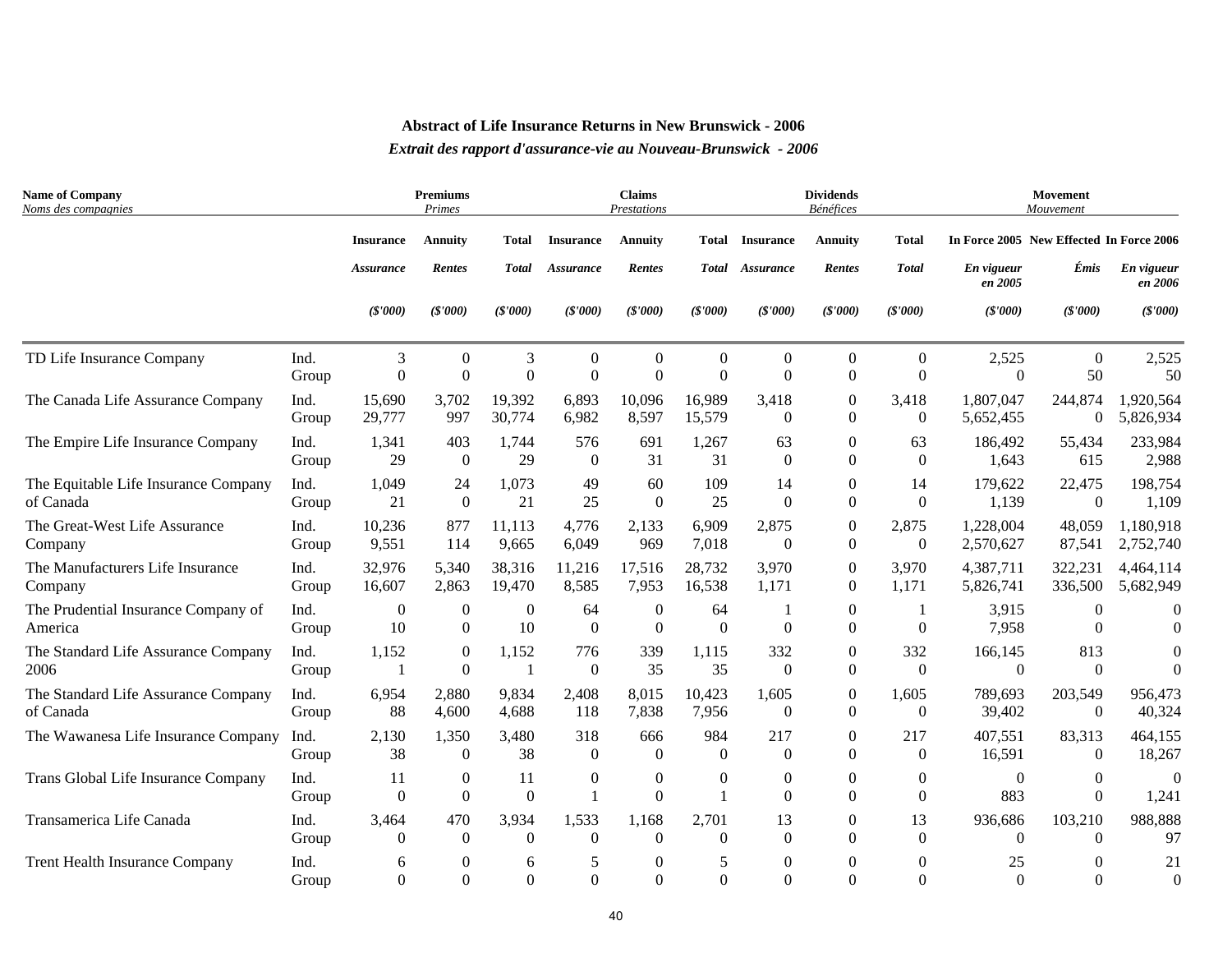| <b>Name of Company</b><br>Noms des compagnies |       | <b>Premiums</b><br>Primes |                  |                  | <b>Claims</b><br>Prestations |                |              | <b>Dividends</b><br>Bénéfices |                |                | Movement<br>Mouvement                    |          |                       |  |
|-----------------------------------------------|-------|---------------------------|------------------|------------------|------------------------------|----------------|--------------|-------------------------------|----------------|----------------|------------------------------------------|----------|-----------------------|--|
|                                               |       | <b>Insurance</b>          | Annuity          | <b>Total</b>     | <b>Insurance</b>             | <b>Annuity</b> | <b>Total</b> | <b>Insurance</b>              | <b>Annuity</b> | <b>Total</b>   | In Force 2005 New Effected In Force 2006 |          |                       |  |
|                                               |       | Assurance                 | <b>Rentes</b>    | <b>Total</b>     | <b>Assurance</b>             | Rentes         | <b>Total</b> | Assurance                     | Rentes         | <b>Total</b>   | En vigueur<br>en 2005                    | Émis     | En vigueur<br>en 2006 |  |
|                                               |       | (S'000)                   | (S'000)          | (S'000)          | (S'000)                      | (S'000)        | (S'000)      | (S'000)                       | (S'000)        | (S'000)        | (S'000)                                  | (S'000)  | (S'000)               |  |
| Union du Canada Assurance-Vie                 | Ind.  | 19                        | 10               | 29               | 14                           | 4              | 18           | 4                             | $\mathbf{0}$   | $\overline{4}$ | 1,786                                    | 125      | 1,917                 |  |
|                                               | Group | $\overline{0}$            | $\mathbf{0}$     | $\overline{0}$   | $\mathbf{0}$                 | $\Omega$       | $\theta$     | $\theta$                      | $\Omega$       | $\Omega$       | $\Omega$                                 | $\Omega$ | $\Omega$              |  |
| United American Insurance Company             | Ind.  | 11                        | $\boldsymbol{0}$ | 11               | 5                            | $\overline{0}$ | 5            | $\theta$                      | $\mathbf{0}$   | $\Omega$       | 235                                      | 49       | 253                   |  |
|                                               | Group | $\boldsymbol{0}$          | $\boldsymbol{0}$ | $\boldsymbol{0}$ | $\theta$                     | $\Omega$       |              | 0                             | $\Omega$       | $\Omega$       | $\Omega$                                 | $\Omega$ | $\Omega$              |  |
| Unity Life of Canada                          | Ind.  | 467                       | $\boldsymbol{0}$ | 467              | 279                          | $\overline{0}$ | 279          | 63                            | $\theta$       | 63             | 72,897                                   | 7,960    | 80,736                |  |
|                                               | Group | 149                       | 976              | 1,125            | $\mathbf{0}$                 | $\Omega$       | $\Omega$     | $\Omega$                      | $\theta$       | $\Omega$       | 16,483                                   | 8,652    | 14,602                |  |
| Western Life Assurance Company                | Ind.  | 51                        | $\mathbf{0}$     | 51               | $\theta$                     | $\overline{0}$ | $\Omega$     | 0                             | $\theta$       | $\theta$       | 15,920                                   | 1,055    | 15,040                |  |
|                                               | Group | 78                        | $\boldsymbol{0}$ | 78               | $\Omega$                     | $\Omega$       |              | 0                             | $\Omega$       | $\Omega$       | 3,407                                    | 240      | 4,619                 |  |
| Totals - 2006 - 66 Companies/Compagnies       | Ind.  | 258,136                   | 37,645           | 295,781          | 92,158                       | 88,403         | 180,561      | 43,925                        | 13             | 43,938         | 28,551,343                               |          | 3,341,985 30,216,471  |  |
| Totals - 2005 - 65 Companies/Compagnies       | Ind.  | 237,142                   | 33,703           | 270,845          | 87,950                       | 94,880         | 182,830      | 41,703                        | 25             | 41,728         | 26,964,542                               |          | 2,980,524 28,567,009  |  |
| Totals - 2006 - 51 Companies/Compagnies       | Group | 117,210                   | 30,155           | 147,365          | 46,181                       | 72,913         | 119,094      | 4,569                         | 193            | 4,762          | 27,416,484                               |          | 1,940,986 28,508,449  |  |
| Totals - 2005 - 65 Companies/Compagnies       | Group | 112,147                   | 52,150           | 164,297          | 47,760                       | 175,800        | 223,560      | 5,562                         | 265            | 5,827          | 26,339,750                               |          | 1,729,341 27,419,805  |  |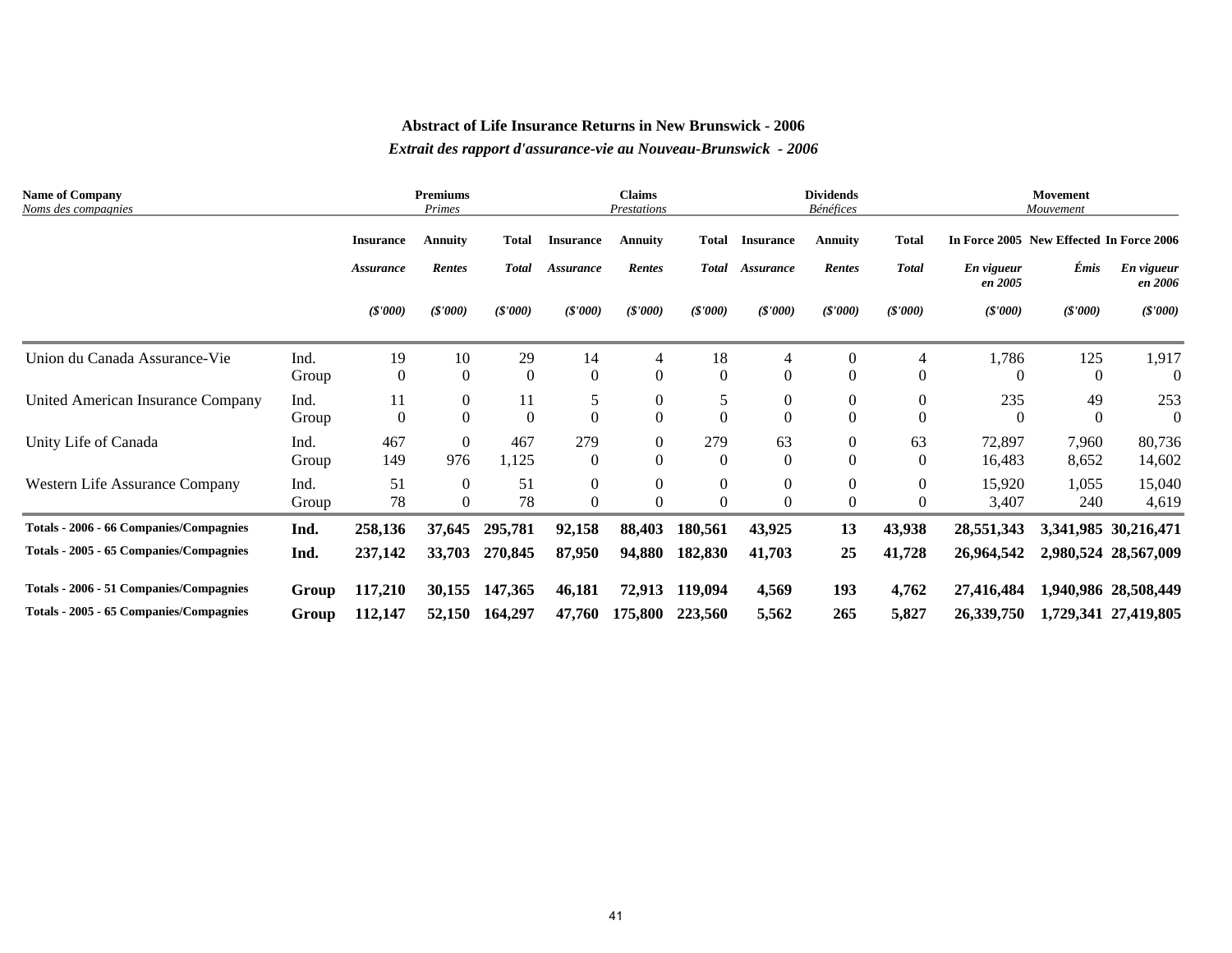#### **Marine**

#### *Marine*

## **Premiums & Losses in New Brunswick - 2006**

| <b>Name of Company</b>                             | <b>Direct Premiums</b><br>Written    | <b>Direct Loss</b>            | <b>Loss Ratio</b> |
|----------------------------------------------------|--------------------------------------|-------------------------------|-------------------|
| Noms des compagnies                                | <b>Primes directes</b><br>souscrites | <b>Sinistres</b><br>supportés | <b>Rapport</b>    |
|                                                    | (3)                                  | (3)                           | (%)               |
| <b>ACE INA Insurance</b>                           | 789,000                              | (44,000)                      |                   |
| American Home Assurance Company                    | 410,000                              | 29,000                        | 7.07              |
| Aspen Insurance UK Limited                         | 206,000                              | 6,000                         | 2.91              |
| <b>AXA Corporate Solutions Assurance</b>           | 0                                    | (60,000)                      |                   |
| AXA Insurance (Canada)                             | 1,447,000                            | 685,000                       | 47.34             |
| <b>AXA Pacific Insurance Company</b>               | $\mathbf{0}$                         | (4,000)                       |                   |
| Chubb Insurance Company of Canada                  | 15,000                               | $\Omega$                      | 0.00              |
| Co-operators General Insurance Company             | 79,000                               | 5,000                         | 6.33              |
| Federation Insurance Company of Canada             | 1,000                                | 11,000                        | 1100.00           |
| Great American Insurance Company                   | 478,000                              | 107,000                       | 22.38             |
| ING Insurance Company of Canada                    | 23,000                               | (8,000)                       |                   |
| Liberty Mutual Insurance Company                   | 109,000                              | 71,000                        | 65.14             |
| Lloyd's Underwriters                               | 427,000                              | (400,000)                     |                   |
| Lombard General Insurance Company of Canada        | 412,000                              | $\Omega$                      | 0.00              |
| Royal & Sun Alliance Insurance Company of Canada   | 2,000                                | 7,000                         | 350.00            |
| St. Paul Fire and Marine Insurance Company         | 173,000                              | 268,000                       | 154.91            |
| Sunderland Marine Mutual Insurance Company Limited | 5,465,875                            | 144,315                       | 2.64              |
| Totals - 2006 - 17 Companies/Compagnies            | 10,036,875                           | 817,315                       | 8.14              |
| <b>Totals - 2005 - 19 Companies/Compagnies</b>     | 8,197,178                            | 2,904,990                     | 35.44             |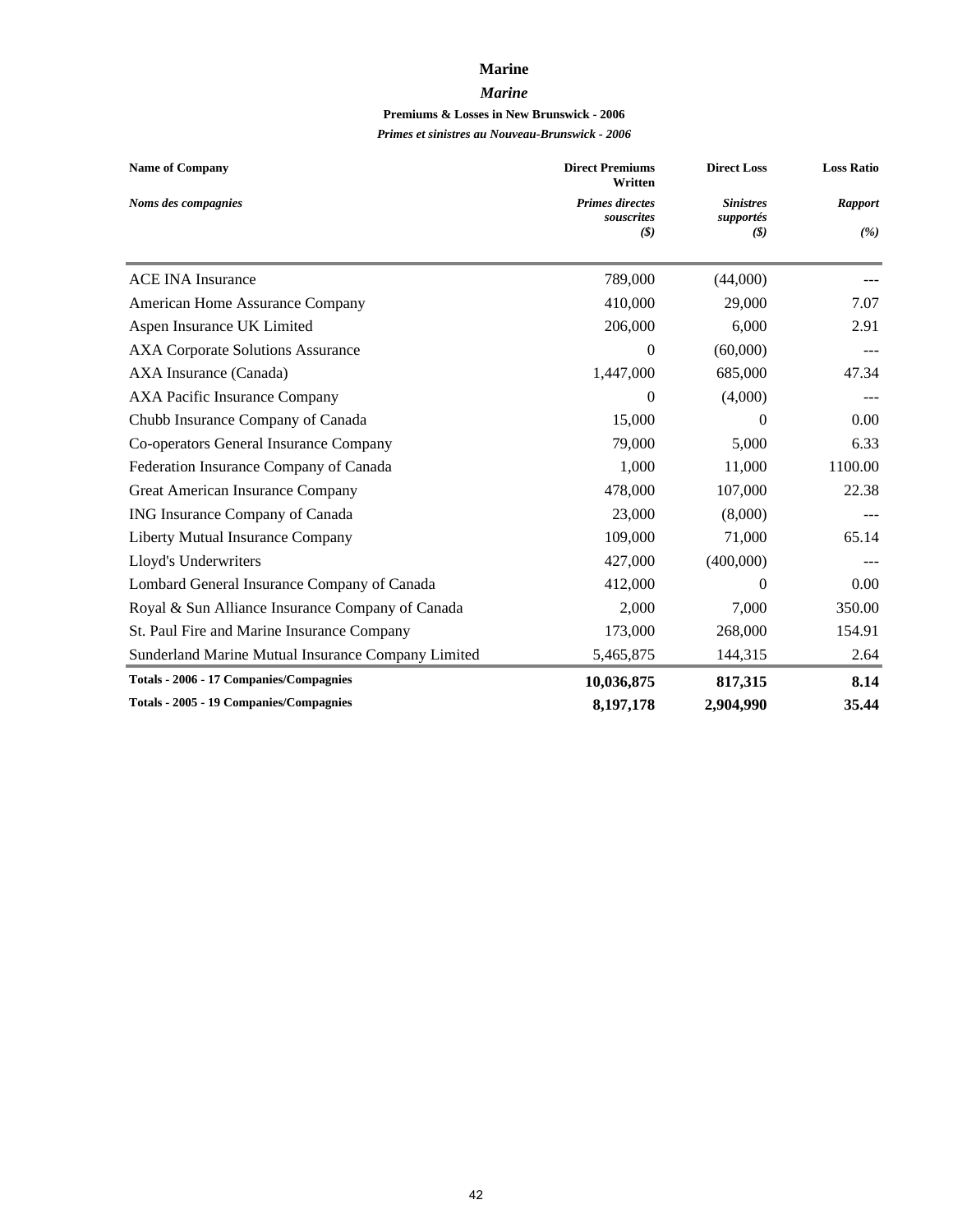## **Property**

#### *Biens*

## **Premiums & Losses in New Brunswick - 2006**

| <b>Name of Company</b>                                 | <b>Direct Premiums</b><br>Written                                    | <b>Direct Loss</b>                                           | <b>Loss Ratio</b>     |  |
|--------------------------------------------------------|----------------------------------------------------------------------|--------------------------------------------------------------|-----------------------|--|
| Noms des compagnies                                    | <b>Primes directes</b><br>souscrites<br>$(\boldsymbol{\mathcal{S}})$ | <b>Sinistres</b><br>supportés<br>$\left( \mathcal{S}\right)$ | <b>Rapport</b><br>(%) |  |
|                                                        |                                                                      |                                                              |                       |  |
| <b>ACE INA Insurance</b>                               | 1,649,000                                                            | 442,000                                                      | 26.80                 |  |
| Affiliated FM Insurance Company                        | 1,110,000                                                            | (20,000)                                                     |                       |  |
| Allianz Global Risks US Insurance Company              | 2,835,000                                                            | 0                                                            | 0.00                  |  |
| Allstate Insurance Company of Canada                   | 4,696,000                                                            | 1,200,000                                                    | 25.55                 |  |
| American Bankers Insurance Company of Florida          | 261,000                                                              | 42,000                                                       | 16.09                 |  |
| American Home Assurance Company                        | 685,000                                                              | (804,000)                                                    |                       |  |
| Arch Insurance Company                                 | 167,000                                                              | 42,000                                                       | 25.15                 |  |
| Ascentus Insurance Ltd.                                | 156,000                                                              | 77,000                                                       | 49.36                 |  |
| Aspen Insurance UK Limited                             | 53,000                                                               | $\theta$                                                     | 0.00                  |  |
| Aviva Insurance Company of Canada                      | 13,721,000                                                           | 5,895,000                                                    | 42.96                 |  |
| <b>AXA Corporate Solutions Assurance</b>               | 137,000                                                              | 7,000                                                        | 5.11                  |  |
| AXA Insurance (Canada)                                 | 7,563,000                                                            | 3,315,000                                                    | 43.83                 |  |
| AXA Pacific Insurance Company                          | 53,000                                                               | (1,000)                                                      |                       |  |
| CAA Insurance Company (Ontario)                        | 319,000                                                              | 174,000                                                      | 54.55                 |  |
| Canadian Northern Shield Insurance Company             | 21,000                                                               | 19,000                                                       | 90.48                 |  |
| Canadian Universities Reciprocal Insurance Exchange    | 536,000                                                              | 11,000                                                       | 2.05                  |  |
| Carleton Mutual Insurance Company                      | 1,631,000                                                            | 782,000                                                      | 47.95                 |  |
| Chubb Insurance Company of Canada                      | 1,206,000                                                            | 1,831,000                                                    | 151.82                |  |
| Commonwealth Insurance Company                         | 239,000                                                              | 0                                                            | 0.00                  |  |
| <b>Continental Casualty Company</b>                    | 1,110,000                                                            | 838,000                                                      | 75.50                 |  |
| Co-operators General Insurance Company                 | 20,744,000                                                           | 13,609,000                                                   | 65.60                 |  |
| Coseco Insurance Company                               | 258,000                                                              | 149,000                                                      | 57.75                 |  |
| <b>CUMIS General Insurance Company</b>                 | 965,000                                                              | 498,000                                                      | 51.61                 |  |
| DaimlerChrysler Insurance Company                      | 2,000                                                                | 2,000                                                        | 100.00                |  |
| Ecclesiastical Insurance Office Public Limited Company | 2,100,000                                                            | 276,000                                                      | 13.14                 |  |
| Echelon General Insurance Company                      | 101,000                                                              | 2,000                                                        | 1.98                  |  |
| <b>Economical Mutual Insurance Company</b>             | 9,183,000                                                            | 7,284,000                                                    | 79.32                 |  |
| Elite Insurance Company                                | 4,087,000                                                            | 2,316,000                                                    | 56.67                 |  |
| Factory Mutual Insurance Company                       | 9,512,000                                                            | (430,000)                                                    |                       |  |
| Federated Insurance Company of Canada                  | 128,000                                                              | 9,000                                                        | 7.03                  |  |
| Federation Insurance Company of Canada                 | 4,874,000                                                            | 2,836,000                                                    | 58.19                 |  |
| First North American Insurance Company                 | 34,000                                                               | (7,000)                                                      |                       |  |
| Fundy Mutual Insurance Company                         | 2,829,000                                                            | 619,000                                                      | 21.88                 |  |
| <b>GCAN</b> Insurance Company                          | 1,012,000                                                            | (1,581,000)                                                  |                       |  |
| Grain Insurance and Guarantee Company                  | 1,124,000                                                            | 977,000                                                      | 86.92                 |  |
| Great American Insurance Company                       | 8,000                                                                | 0                                                            | 0.00                  |  |
| Hartford Fire Insurance Company                        | 60,000                                                               | 6,000                                                        | 10.00                 |  |
| ING Insurance Company of Canada                        | 18,934,000                                                           | 14,787,000                                                   | 78.10                 |  |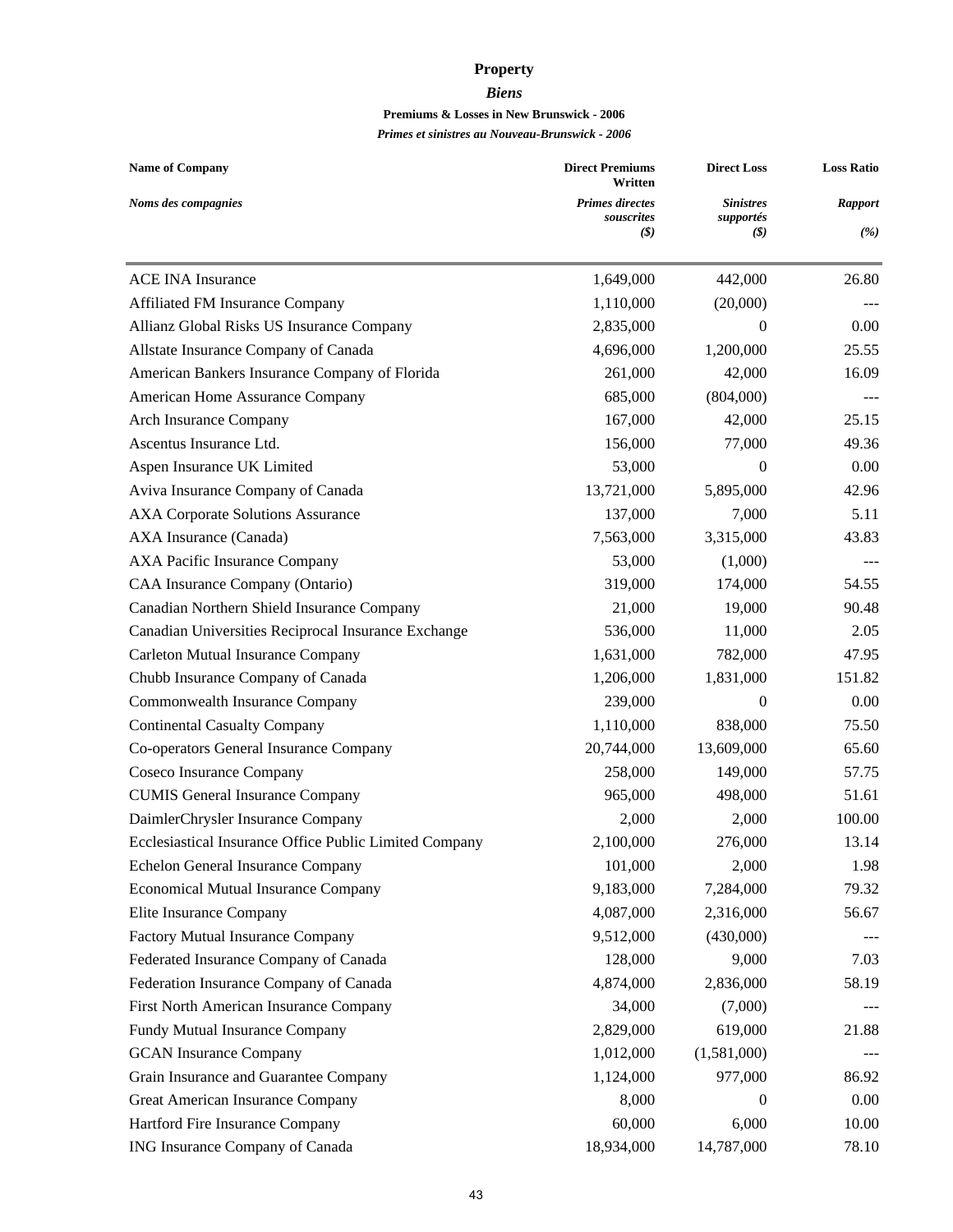## **Property**

#### *Biens*

## **Premiums & Losses in New Brunswick - 2006**

| <b>Name of Company</b>                                                  | <b>Direct Premiums</b><br>Written<br><b>Primes directes</b><br>souscrites | <b>Direct Loss</b>            | <b>Loss Ratio</b><br><b>Rapport</b><br>(%) |
|-------------------------------------------------------------------------|---------------------------------------------------------------------------|-------------------------------|--------------------------------------------|
| Noms des compagnies                                                     |                                                                           | <b>Sinistres</b><br>supportés |                                            |
|                                                                         | (S)                                                                       | (S)                           |                                            |
| ING Novex Insurance Company of Canada                                   | 375,000                                                                   | 232,000                       | 61.87                                      |
| Jewelers Mutual Insurance Company                                       | 12,000                                                                    | 0                             | 0.00                                       |
| Kingsway General Insurance Company                                      | 1,059,000                                                                 | 679,000                       | 64.12                                      |
| La Compagnie d'assurance Belair inc.                                    | $\Omega$                                                                  | 7,000                         |                                            |
| La Compagnie d'Assurances Jevco                                         | 8,000                                                                     | $\theta$                      | 0.00                                       |
| Legacy General Insurance Company                                        | 29,000                                                                    | 11,000                        | 37.93                                      |
| Liberty Mutual Insurance Company                                        | 1,774,000                                                                 | 847,000                       | 47.75                                      |
| Lloyd's Underwriters                                                    | 7,911,000                                                                 | 4,780,000                     | 60.42                                      |
| Lombard General Insurance Company of Canada                             | 4,510,000                                                                 | 1,419,000                     | 31.46                                      |
| Lombard Insurance Company                                               | 10,000                                                                    | (26,000)                      |                                            |
| London and Midland General Insurance Company                            | 304,000                                                                   | 44,000                        | 14.47                                      |
| Lumbermen's Underwriting Alliance                                       | 2,889,000                                                                 | 1,013,000                     | 35.06                                      |
| Markel Insurance Company of Canada                                      | 455,000                                                                   | 431,000                       | 94.73                                      |
| Mitsui Sumitomo Insurance Company Limited                               | 9,000                                                                     | 62,000                        | 688.89                                     |
| Old Republic Insurance Company of Canada                                | 155,000                                                                   | 12,000                        | 7.74                                       |
| Omega General Insurance Company                                         | 33,000                                                                    | $\theta$                      | 0.00                                       |
| Optimum Société d'Assurance inc.                                        | $\mathbf{0}$                                                              | (4,000)                       |                                            |
| Pembridge Insurance Company                                             | 2,661,000                                                                 | 1,405,000                     | 52.80                                      |
| Perth Insurance Company                                                 | $\boldsymbol{0}$                                                          | 46,000                        |                                            |
| Primmum Insurance Company                                               | 936,000                                                                   | 398,000                       | 42.52                                      |
| Promutuel Gaspésie - les Îles, Société mutuelle d'assurance<br>générale | 1,905,000                                                                 | 779,000                       | 40.89                                      |
| Promutuel Témiscouata société mutuelle d'assurance générale             | 2,428,000                                                                 | 871,000                       | 35.87                                      |
| RBC General Insurance Company                                           | 896,000                                                                   | 2,634,000                     | 293.97                                     |
| RBC Insurance Company of Canada                                         | 188,000                                                                   | 96,000                        | 51.06                                      |
| Royal & Sun Alliance Insurance Company of Canada                        | 9,960,000                                                                 | 5,228,000                     | 52.49                                      |
| Scottish & York Insurance Company Limited                               | 505,000                                                                   | 571,000                       | 113.07                                     |
| SecuriCan General Insurance Company                                     | 136,000                                                                   | 50,000                        | 36.76                                      |
| Security National Insurance Company                                     | 4,000,000                                                                 | 3,295,000                     | 82.38                                      |
| Sompo Japan Insurance Inc.                                              | 2,000                                                                     | $\mathbf{0}$                  | 0.00                                       |
| Southeastern Mutual Insurance Company                                   | 4,500,000                                                                 | 1,697,000                     | 37.71                                      |
| St. Paul Fire and Marine Insurance Company                              | 509,000                                                                   | 153,000                       | 30.06                                      |
| <b>Stanley Mutual Insurance Company</b>                                 | 5,013,000                                                                 | 2,066,000                     | 41.21                                      |
| <b>State Farm Fire and Casualty Company</b>                             | 11,292,000                                                                | 9,811,000                     | 86.88                                      |
| TD Home and Auto Insurance Company                                      | 250,000                                                                   | 204,000                       | 81.60                                      |
| Temple Insurance Company                                                | 1,352,000                                                                 | 1,318,000                     | 97.49                                      |
| The American Road Insurance Company                                     | 3,000                                                                     | $\mathbf{0}$                  | 0.00                                       |
| The Boiler Inspection and Insurance Company of Canada                   | 572,000                                                                   | 191,000                       | 33.39                                      |
| The Dominion of Canada General Insurance Company                        | 5,614,000                                                                 | 3,354,000                     | 59.74                                      |